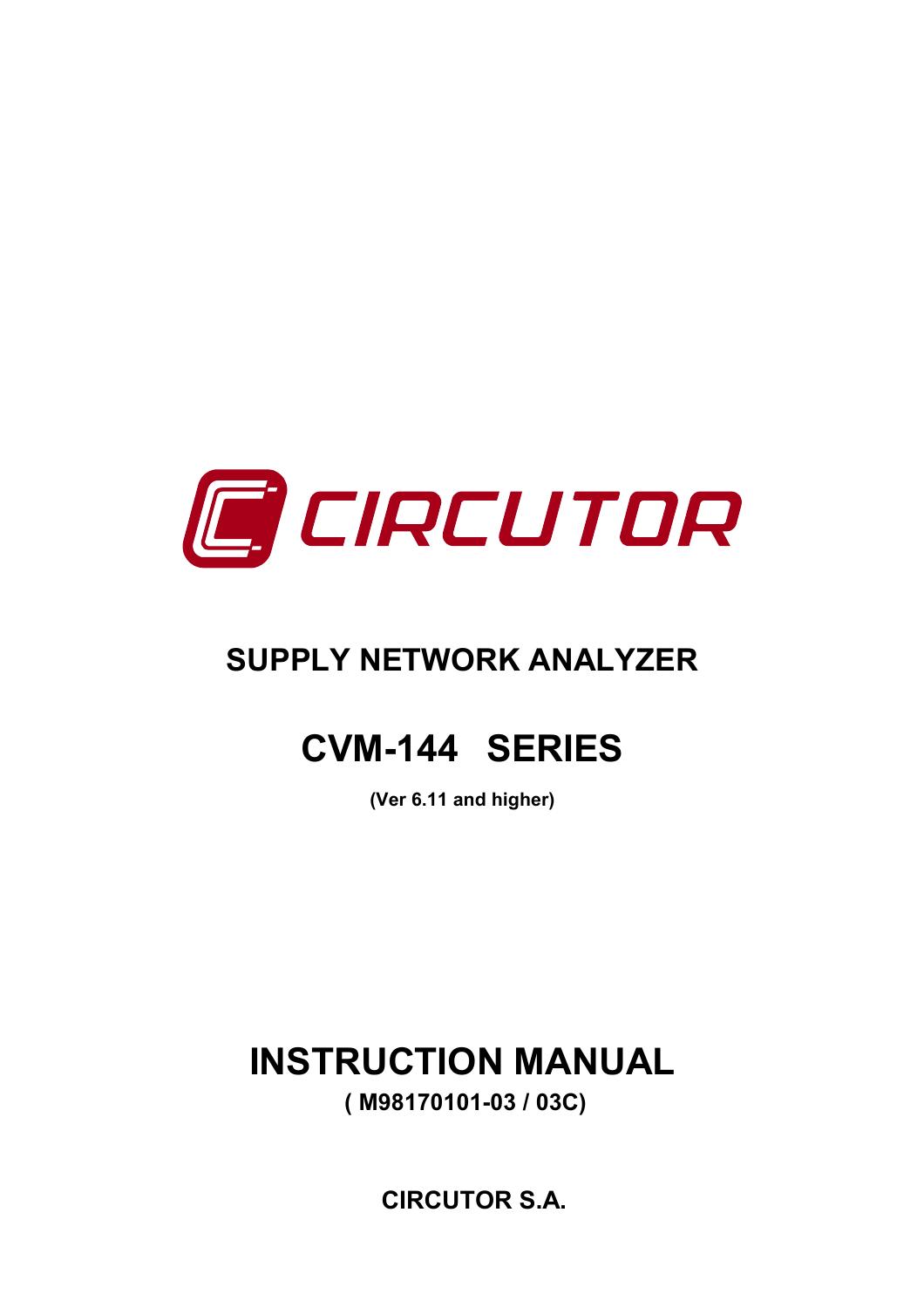|         | ----- Supply network analyzer CVM-144 ------ User's manual ---  Page No. 1          |      |
|---------|-------------------------------------------------------------------------------------|------|
|         | <b>CONTENTS</b>                                                                     | page |
| $1 -$   |                                                                                     |      |
| $2 -$   |                                                                                     |      |
| $3 -$   |                                                                                     |      |
| $4 -$   | 4.2.- CVM-144 connection terminal arrangement (power supply connection terminal)  8 |      |
|         |                                                                                     |      |
| $5 -$   |                                                                                     |      |
| $6 -$   |                                                                                     |      |
|         |                                                                                     |      |
|         |                                                                                     |      |
|         |                                                                                     |      |
|         | 6.5.- Transformation ratio for the measurement of neutral and residual current 24   |      |
|         |                                                                                     |      |
|         |                                                                                     |      |
|         |                                                                                     |      |
|         |                                                                                     |      |
|         | 6.11.- Additional screens when RELAY OUTPUTS (2 relays) are equipped  30            |      |
|         |                                                                                     |      |
| $7 -$   |                                                                                     |      |
| $8 -$   |                                                                                     |      |
| $9 -$   |                                                                                     |      |
| $10. -$ |                                                                                     |      |
| $11. -$ |                                                                                     |      |
|         |                                                                                     |      |
|         |                                                                                     |      |
|         |                                                                                     |      |
|         |                                                                                     |      |
| $12 -$  |                                                                                     |      |
|         |                                                                                     |      |
|         |                                                                                     |      |
| $13 -$  |                                                                                     |      |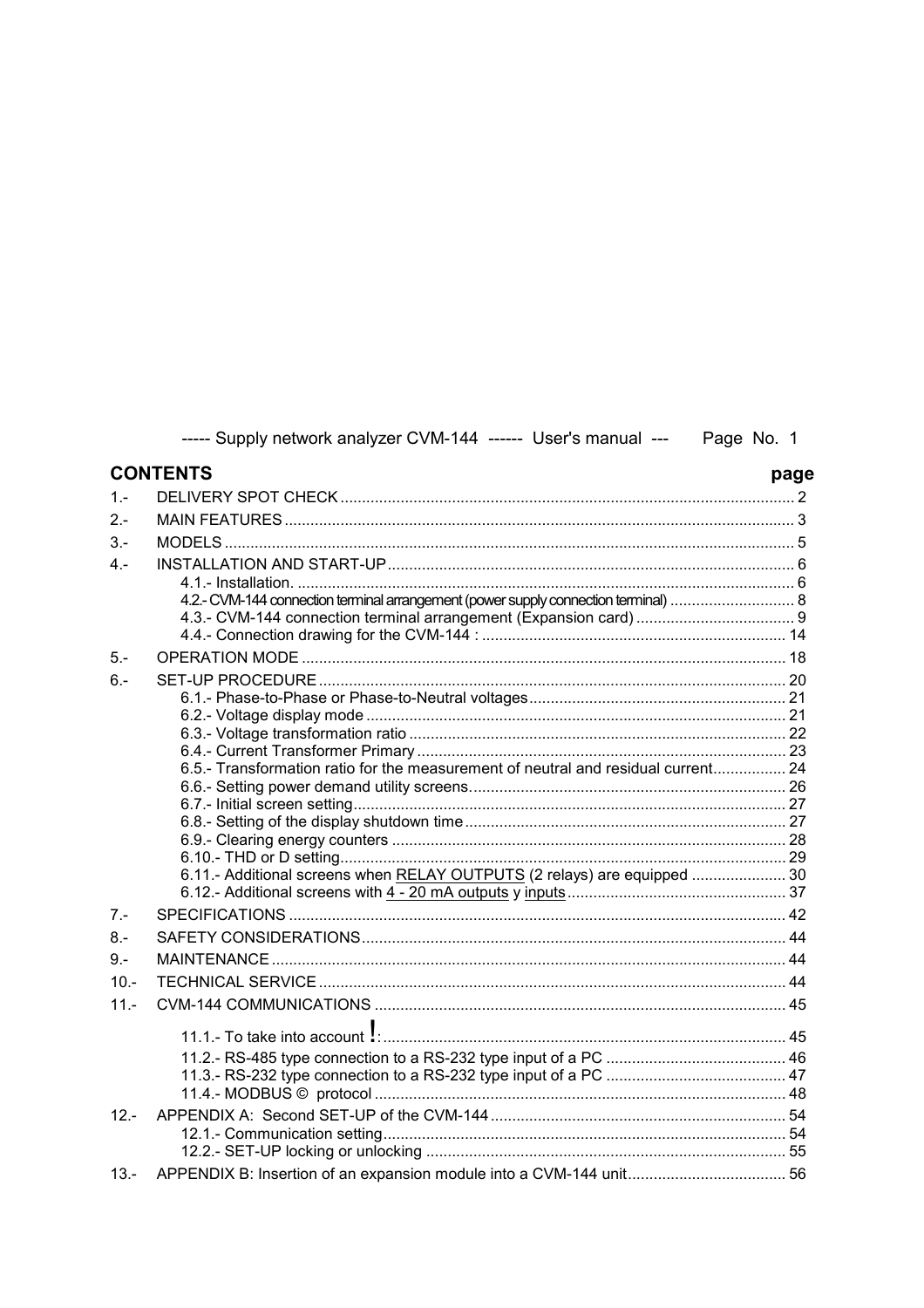# **1.- DELIVERY SPOT CHECK**

This manual is issued to help all the **CVM-144** (Version 6.11 and higher) users to install and use it in order get the best from it. After receiving the unit, please check the following points:

- (a) Does this device correspond to your order specifications?
- (b) Check if any damage was done during the shipment process.
- (c) Verify that it includes the correct instruction manual.



The manual you hold in your hands contains information and warnings about the **CVM-144** that the user should respect in order to guarantee a proper operation of all the instrument functions and keep its safety conditions.

Before powering the instrument for the first time, verify following points:

# (a) **Power supply: see rear part of your CVM-144**

 **Standard**: **230 V a.c.** Single-phase, Frequency: 50 ... 60 Hz

 **SDC Model : 24 .... 120 V c.c.**

 $\Box$  Other supply voltages, on request.

(b) Maximum measuring voltage:

# **Standard**: **300 V a.c. phase-neutral / 520 V a.c. between phases**

 $\Box$  Other models: on request

*CVM144 - measuring 110V: 110 V a.c. phase-to-neutral /190 V a.c. phase-to-phase CVM144 - measuring 500V: 500 V a.c. phase-to-neutral /866 V a.c. phase-to-phase* 

(c) Maximum measurable current: Current transformer of In / 5 A a.c.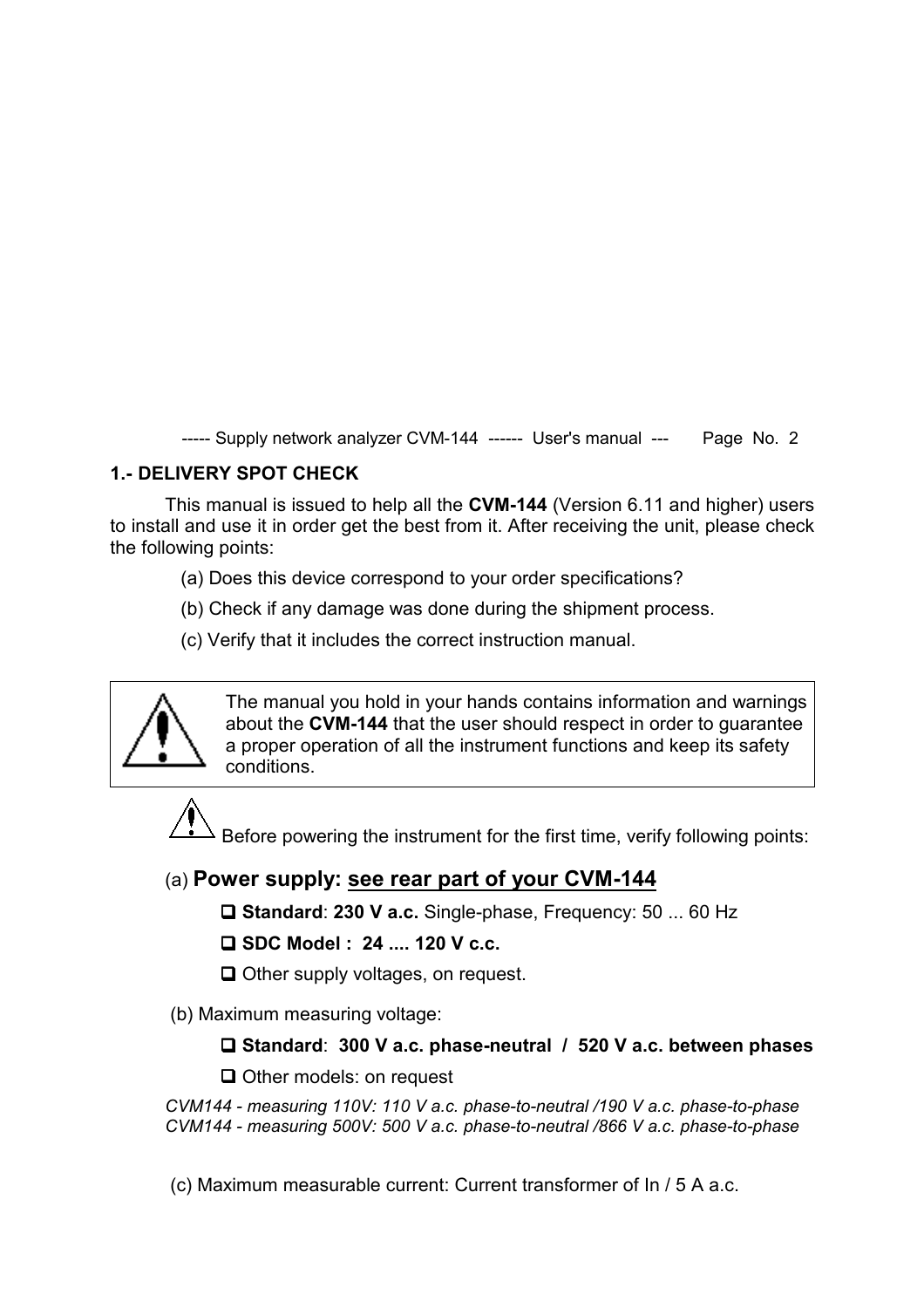#### **2.- MAIN FEATURES**

The **CVM-144** power meter is a programmable measuring instrument, offering several operation possibilities selectable in its SET-UP option. Before power supplying the instrument, read the **CONNECTIONS and SET-UP** sections and choose the most suitable operation mode for getting your desired data.



The CVM-144 is an instrument which measures, calculates and displays all the main electrical parameters at any electrical network (balanced or not). The measuring is true RMS value, through three a.c. voltage inputs and three a.c. current inputs (from Current Transformers .../ 5A).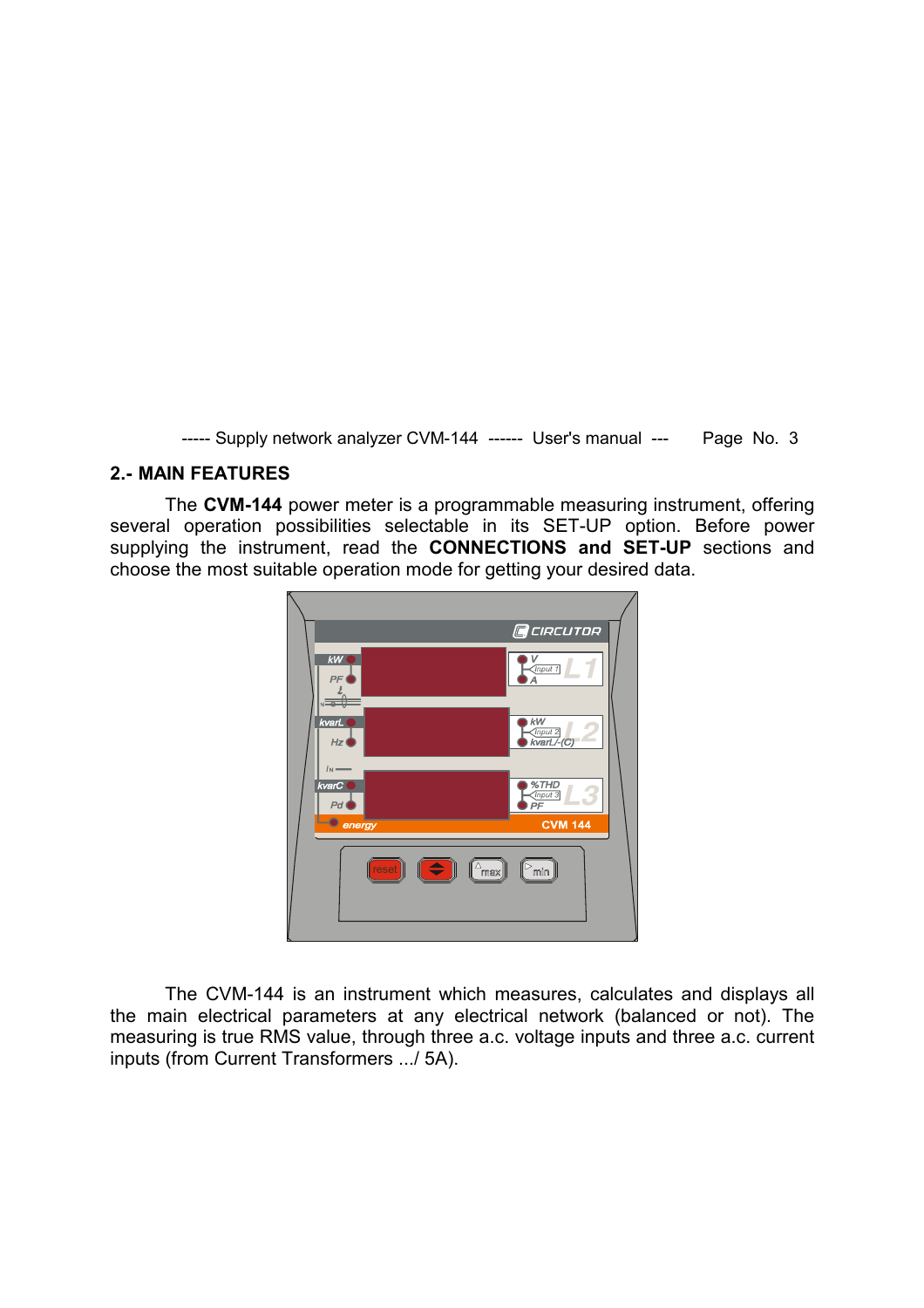| <b>Parameter</b>                    | <b>Symbol</b>  | L1 | L2        | L3 | <b>Average</b> |
|-------------------------------------|----------------|----|-----------|----|----------------|
| Voltage (phase-neutral)             | V              | X  | X         | X  |                |
| Voltage (phase-phase)               | V              | X  | X         | X  |                |
| Current                             | A              | X  | X         | X  | <b>XX</b>      |
| Frequency                           | Hz             | X  |           |    |                |
| Active power                        | kW             | X  | X         | X  | X              |
| Reactive power L                    | kvarL          | X  | x         | X  | X              |
| Reactive power C                    | kvarL $/(-C)$  | X  | X         | X  | X              |
| Apparent power                      | <b>kVA</b>     |    |           |    | <b>XX</b>      |
| Power factor                        | PF             | X  | X         | X  | X              |
| $Cos \varphi$                       |                |    |           |    | <b>XX</b>      |
| Power demand                        | P <sub>d</sub> | X  |           |    |                |
| kW h                                | energy         |    |           |    | $\mathsf{x}$   |
| kvarhL                              | energy         |    |           |    | X              |
| kvarhC                              | energy         |    |           |    | X              |
| Neutral current                     | $I_N$          |    |           | x  |                |
| <b>Voltage THD</b>                  | % THD-V        | X  | X         | X  |                |
| Current THD                         | % THD-A        | X  | X         | X  |                |
| Individual harmonic                 |                | XX | <b>XX</b> | XX |                |
| current content (Up to the $15th$ ) |                |    |           |    |                |
| Analog inputs                       | Input          | XX |           |    |                |
| Earth leakage (residual) current    |                |    |           | X  |                |

By means of an internal microprocessor it simultaneously measures:

Available: **x:** Display and communications **xx:** Communications

The CVM-144 delivers the visualization of above listed parameters by means of three 4-digit, led type, displays. Up to 3 parameters can be simultaneously read in the screen.

---------------------------------------------------------------------------------------------

# *OTHER FEATURES*

- Low-size (144 x 144 mm), panel-mounting analyzer.
- True R.M.S. measuring system.
- Collection in memory of **maximum and minimum** values.
- Energy measurement (indication through a lighting led)
- RS-485 or RS-232 type communication to a PC (optional)
- Maximum demand determination: kW, kVA, AIII or line-current.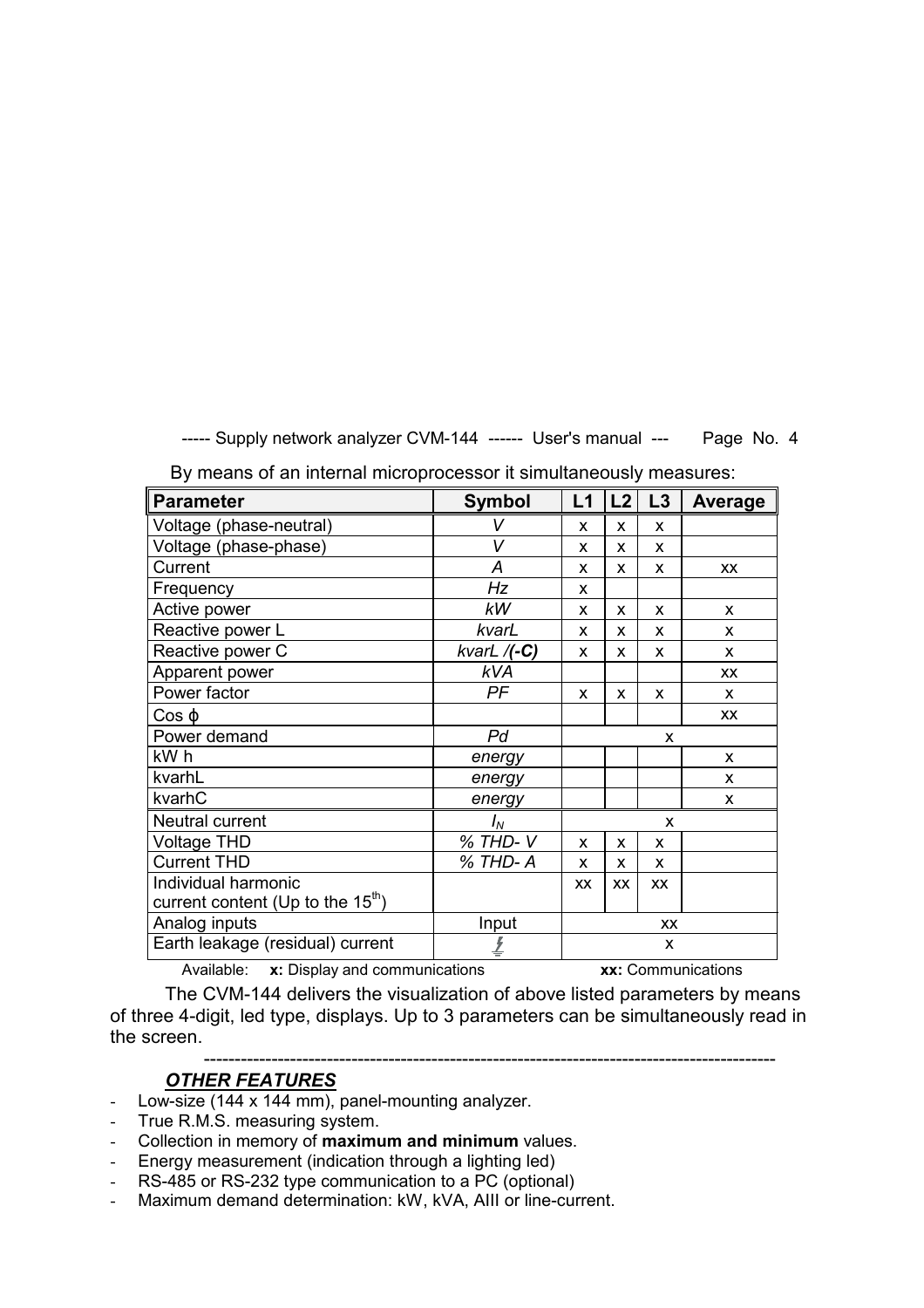# **3.- MODELS**

| Code               | <b>Model</b>               | ∣Current<br><b>I</b> measurement |
|--------------------|----------------------------|----------------------------------|
| 7 70 551   CVM-144 |                            | l Shunts                         |
| 7 70 552           | $\blacksquare$ CVM-144-ITF | <b>Isolated ITF</b>              |

|                                |                                             |              |                |                                        | inputs         | outputs  | residua<br>৳<br>Measurement<br>ē<br>ā<br>currents<br>neutral |
|--------------------------------|---------------------------------------------|--------------|----------------|----------------------------------------|----------------|----------|--------------------------------------------------------------|
| <b>Expansion modules</b>       | <b>Card</b>                                 |              |                |                                        |                |          |                                                              |
|                                |                                             |              |                |                                        |                |          |                                                              |
|                                | 0571                                        |              | $\overline{2}$ |                                        | $3^*$          | $1^*$    |                                                              |
| Mod. CVM 144 C2-Currents       | 0572                                        |              | $\overline{2}$ |                                        |                |          | X                                                            |
| Mod. CVM 144 C2 Digital        |                                             |              | $\overline{2}$ | 4                                      |                |          |                                                              |
| Mod. CVM 144 RS485-C2          | 0573                                        | <b>RS485</b> | $\overline{2}$ |                                        |                |          |                                                              |
| Mod. CVM 144 RS485-C2 Analogue | 0574                                        | <b>RS485</b> | $\overline{2}$ |                                        | $3^*$          | $1^*$    |                                                              |
| Mod. CVM 144 RS485-C2-Currents | 0575                                        | <b>RS485</b> | $\overline{2}$ |                                        |                |          | X                                                            |
| Mod. CVM 144 RS485-C2 Digital  | 0579                                        | <b>RS485</b> | $\overline{2}$ | 4                                      |                |          |                                                              |
| Mod. CVM 144 RS232-C2          | 0576                                        | <b>RS232</b> | $\overline{2}$ |                                        |                |          |                                                              |
| Mod. CVM 144 RS232-C2 Analogue | 0577                                        | <b>RS232</b> | $\overline{2}$ |                                        | $3^*$          | $1^*$    |                                                              |
| Mod. CVM 144 RS232-C2-Currents | 0578                                        | <b>RS232</b> | $\overline{2}$ |                                        |                |          | X                                                            |
| Mod. CVM 144 RS232-C2 Digital  | 0580                                        | <b>RS232</b> | $\overline{2}$ | 4                                      |                |          |                                                              |
|                                | Mod. CVM 144 C2<br>Mod. CVM 144 C2 Analogue |              | Communication  | <b>Relay outputs</b><br>$\overline{2}$ | Digital inputs | Analogue | Analogue                                                     |

Optionally 2 analog inputs and 2 analog outputs.

| Code     | <b>Complete Kit</b>  | <b>Communications</b> | Relay<br><b>Outputs</b> | <b>Current</b><br>inputs |
|----------|----------------------|-----------------------|-------------------------|--------------------------|
| 7 70 591 | CVM-144-ITF-RS485-C2 | RS-485                |                         | <b>Isolated ITF</b>      |

**Each CVM 144 supports as a maximum 1 expansion module**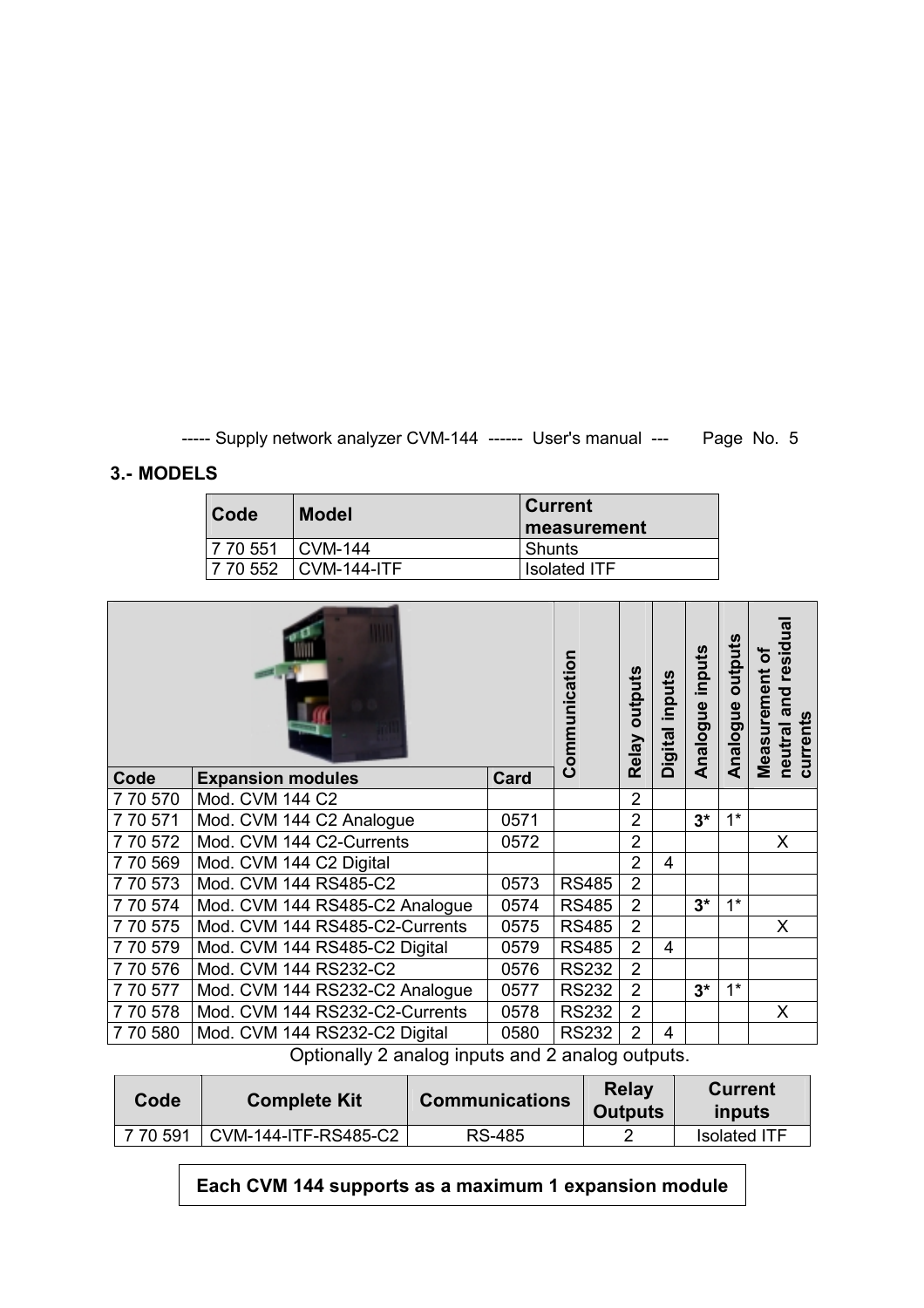# **4.- INSTALLATION AND START-UP**



The manual you hold in your hands contains information and warnings that the user should respect in order to guarantee a proper operation of all the instrument functions and keep its safety conditions. The instrument must not be powered and used until its definitive assembly on the cabinet's door.

#### **If the instrument is not used as manufacturer's specifications, the protection of the instrument can be damaged.**

When any protection failure is suspected to exist (for example, it presents external visible damages), the instrument must be immediately powered off. In this case contact a qualified service representative.

#### **4.1.- Installation.**

Before powering the instrument for the first time, verify following points:

# a.- **Power supply: see rear part of your CVM-144**

|                  |                                                       |                    | $\Box$ Standard supply : Single-phase 230 V ~ (a.c.)   |  |
|------------------|-------------------------------------------------------|--------------------|--------------------------------------------------------|--|
|                  | - Frequency                                           |                    | $: 50 - 60$ Hz                                         |  |
|                  | - Supply voltage tolerance $\therefore$ -10 % / + 15  |                    |                                                        |  |
|                  |                                                       |                    | - Connection terminal : Terminals 1 - 2 (Power supply) |  |
|                  | - Burden                                              | :5 VA              |                                                        |  |
|                  |                                                       |                    |                                                        |  |
| $\Box$ SDC Model |                                                       |                    | : 0.24 120 V c.c. (continua)                           |  |
|                  | - Supply voltage tolerance $\therefore$ - 20 % / + 15 |                    |                                                        |  |
|                  |                                                       |                    | - Connection terminal : Terminals 1 - 2 (Power supply) |  |
|                  | - Burden                                              | $\therefore$ 2,2 W |                                                        |  |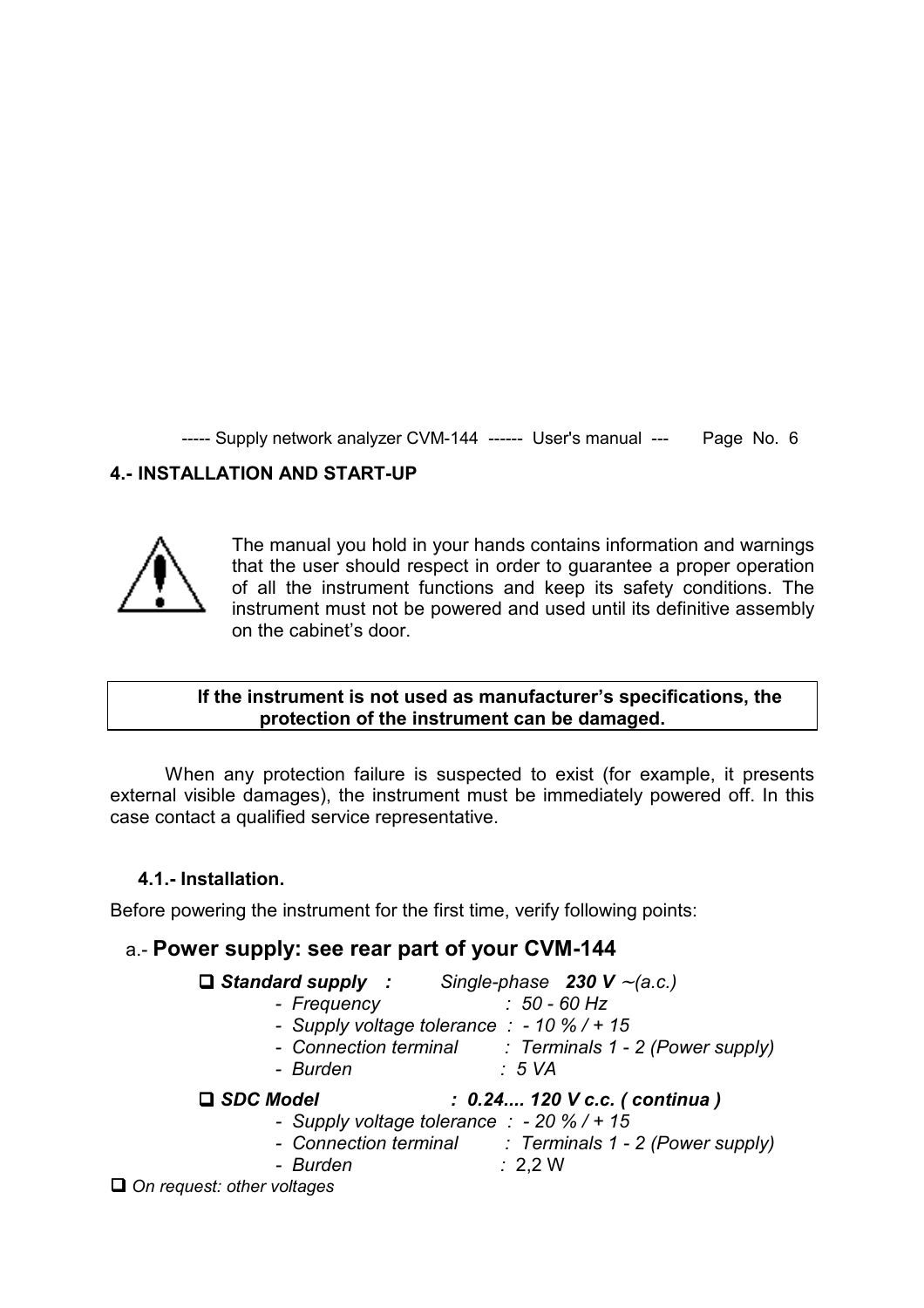b.-Maximum voltage at the voltage measuring circuit:

#### **Standard : 300 V a.c. phase-to-neutral/520 V a.c. phase-to-phase 45 to 65 Hz**

 $\Box$  Other models on request :

 CVM-144-measuring 500 V: 500 Va.c. phase-to-neutral/866 Va.c. phase-to-phase CVM-144-measuring 110 V: 110 Va.c. phase-to-neutral/190 Va.c. phase-to-phase

- c.- Maximum allowable current : Current Transformer of In / 5 A a.c.
- d.- Operation conditions :
	- Operation temperature range : -10 to +50 ºC
	- Humidity : 5 to 95 % R.H. non-condensing
	- Altitude : below 2000 m
- e.- Safety :
	- Designed to meet protection class III- 300 V a.c. as (EN 61010).
	- Protection against electric shock by class II double-isolation

Mounting: 4

Instrument is to be mounted on panel (cut-out  $138^{+1}$  x  $138^{+1}$  mm, as per DIN 43 700). All connections keep inside the cabinet.

Note that with the instrument powered on, the terminals could be dangerous to touching and cover opening actions or elements removal may allow accessing dangerous parts. Therefore, the instrument must not be used until this is completely installed.

The instrument must be connected to a power supply circuit protected with gl type (IEC 269 ) or M type fuses rated between 0.5 and 2 A. This circuit should be provided with a circuit breaker or any equivalent element to connect (ON) or disconnect (OFF) the instrument from the power supply network. The supply and measuring voltage circuits will be both connected through a wire with a minimum cross-section of  $\overline{1}$  mm<sup>2</sup>.

The line of the current transformer secondary will have a minimum crosssection of 2,5 mm<sup>2</sup>.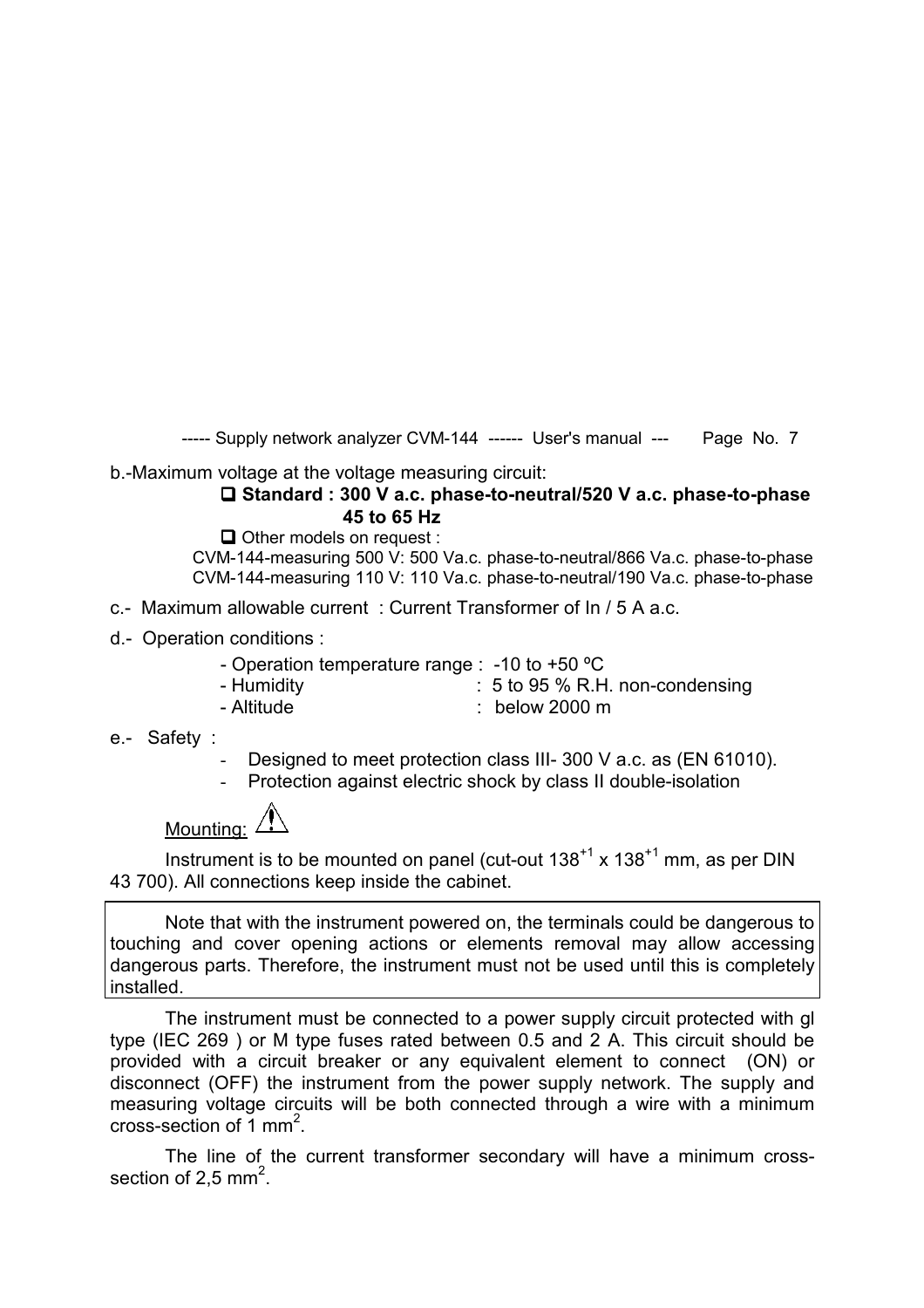# **4.2.- CVM-144 connection terminal arrangement (power supply connection terminal) (see lable on the rear part)**



| No.            | Terminal description              |      | No. Terminal description          |
|----------------|-----------------------------------|------|-----------------------------------|
|                | *Power supply AL1                 |      | <b>IL3 S2 Current measurement</b> |
| $\overline{2}$ | *Power supply AL2                 |      | <b>IL3 S1 Current measurement</b> |
| $ 3\rangle$    | <b>IL1 S2 Current measurement</b> |      | l Neutral                         |
| <b>4</b>       | <b>IL1 S1 Current measurement</b> | . 10 | <b>VL1 Measurement</b>            |
| 5              | <b>IL2 S2 Current measurement</b> |      | <b>VL2 Measurement</b>            |
| ا 6            | IL2 S1 Current measurement        | 12.  | <b>VL3 Measurement</b>            |

**NOTE:** Terminals 3, 5, 7 are internally connected to the 9 terminal (Neutral) ... / 5 A current inputs are isolated for the ITF model.

| * Lower connection terminal (SDC Model) |                         |  |  |  |  |
|-----------------------------------------|-------------------------|--|--|--|--|
| $N^{\circ}$                             | Descripción Borne       |  |  |  |  |
|                                         | Supply voltage (+) d.c. |  |  |  |  |
|                                         | Supply voltage (-) d.c. |  |  |  |  |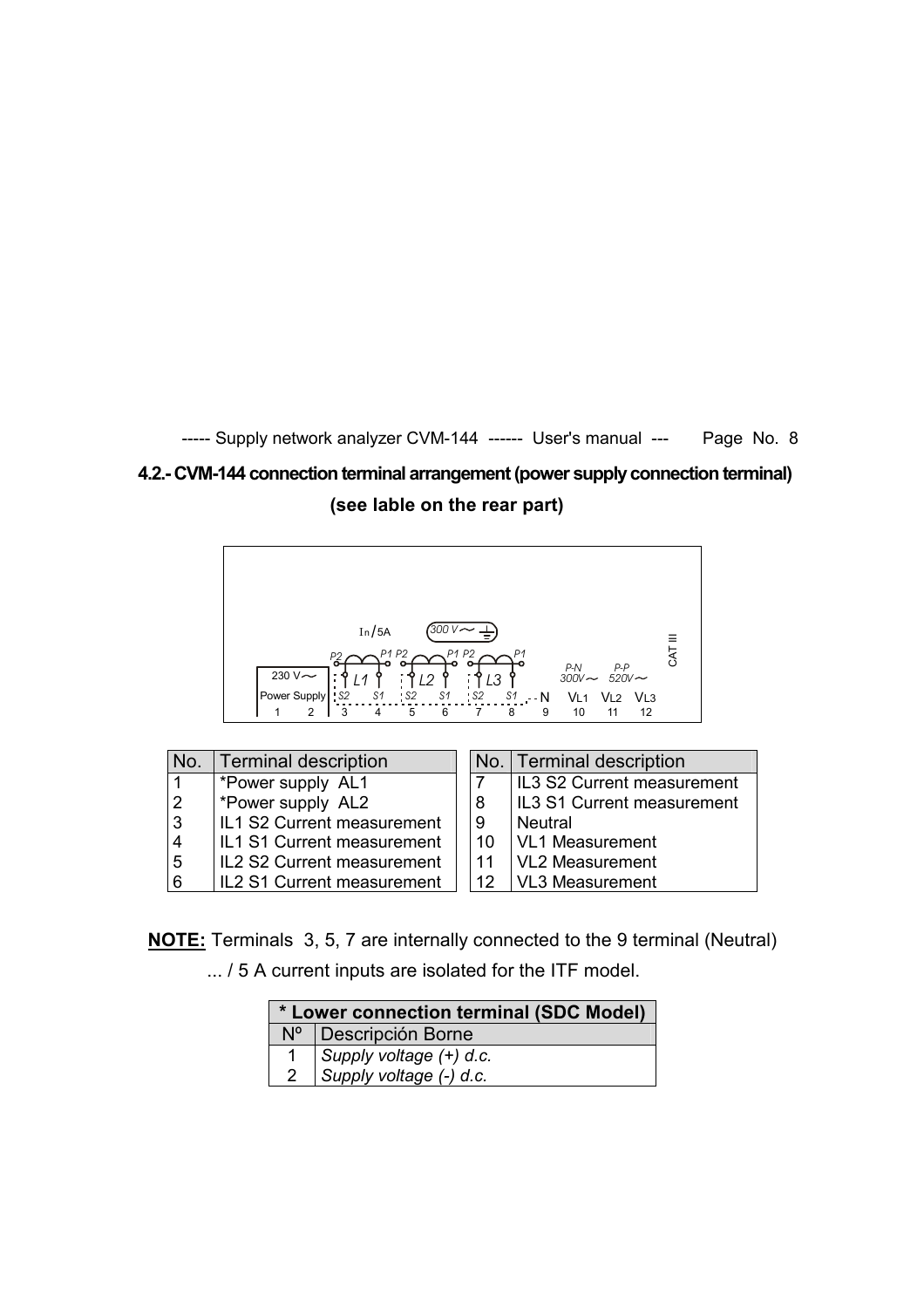# **4.3.- CVM-144 connection terminal arrangement (Expansion card) (see lable on the rear part)**

# **4.3.1.- Basic card (770 570, 770 573 and 770 576)**

| <b>Description</b>   | Card connection terminal arrangement                                                       |  |  |
|----------------------|--------------------------------------------------------------------------------------------|--|--|
| Mod CVM 144 - C2     | 24<br>23<br>22<br>21<br>RL1<br>RL2                                                         |  |  |
| (Code: 7 70 570)     | $250 V \sim 3 A$                                                                           |  |  |
| Mod CVM 144 RS485-C2 | 19<br>23<br>18<br>20<br>-22<br>24<br>21<br>$(-)$<br>RL <sub>2</sub><br>RL1<br>$(+)$<br>GND |  |  |
| (Code: 7 70 573)     | ⊸∝⊶<br>⊸ ⊶<br><b>RS 485</b><br>$250 V \sim 3 A$                                            |  |  |
| Mod CVM 144 RS232-C2 | 19<br>18<br>20<br>22<br>23<br>24<br>21<br>RL1<br>RL <sub>2</sub><br>(Rx)<br>GND<br>(Tx)    |  |  |
| (Code: 7 70 576)     | ∼∝<br>RS 232<br>$250 V \sim 3 A$                                                           |  |  |

| <b>Mod CVM 144 -C2</b><br>(Código: 770 570) |                  | <b>Mod CVM 144 RS485-C2</b><br>(Código: 770 573) |                           | <b>Mod CVM 144 RS232-C2</b><br>(Código: 770 576) |                      |  |
|---------------------------------------------|------------------|--------------------------------------------------|---------------------------|--------------------------------------------------|----------------------|--|
|                                             | No   Terminal    |                                                  | No   Terminal description | N <sub>o</sub>                                   | Terminal description |  |
|                                             | description      |                                                  |                           |                                                  |                      |  |
| 13                                          | No used          | 13                                               | No used                   | 13                                               | No used              |  |
| 14                                          | No used          | 14                                               | No used                   | 14                                               | No used              |  |
| 15                                          | No used          | 15                                               | No used                   | 15                                               | No used              |  |
| 16                                          | No used          | 16                                               | No used                   | 16                                               | No used              |  |
| 17                                          | No used          | 17                                               | No used                   | 17                                               | No used              |  |
| 18                                          | No used          | 18                                               | RS-485 (GND)              | 18                                               | RS-232 (GND)         |  |
| 19                                          | No used          | 19                                               | $RS-485$ (-)              | 19                                               | RS-232<br>(Rx)       |  |
| 20                                          | No used          | 20                                               | $RS-485 (+)$              | 20                                               | $RS-232$ $(Tx)$      |  |
| 21                                          | Relay RL2 output | 21                                               | Relay RL2 output          | 21                                               | Relay RL2 output     |  |
| 22                                          | Relay RL2 common | 22                                               | Relay RL2 common          | 22                                               | Relay RL2 common     |  |
| 23                                          | Relay RL1 output | 23                                               | Relay RL1 output          | 23                                               | Relay RL1 output     |  |
| 24                                          | Relay RL1 common | 24                                               | Relay RL1 common          | 24                                               | Relay RL1 common     |  |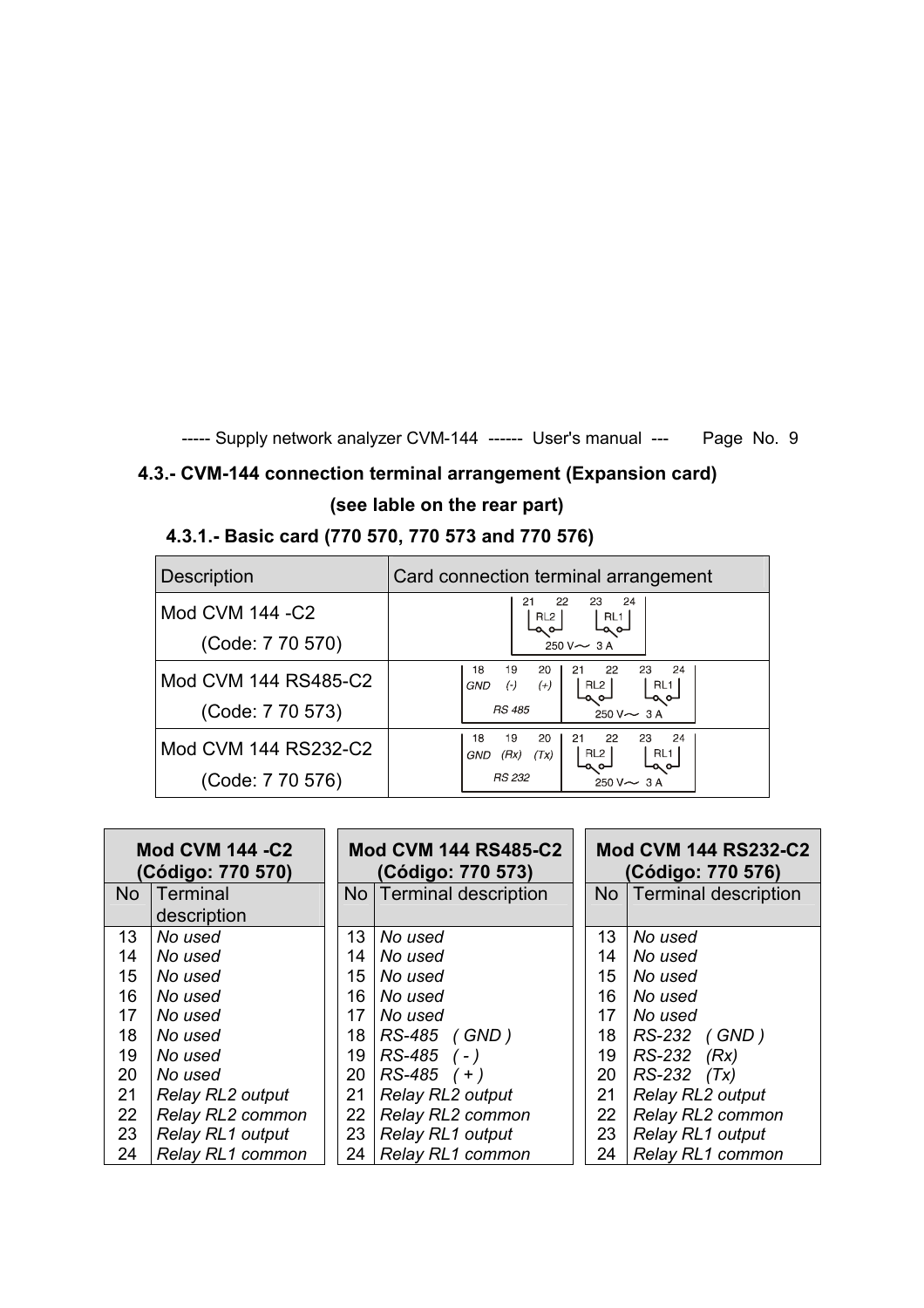| 4.3.2.- Card for analog Inputs/Outputs (7 70 571, 7 70574 and 7 70577) |  |
|------------------------------------------------------------------------|--|
|------------------------------------------------------------------------|--|

| <b>Description</b>                                | Card connection terminal arrangement                                                                                                                                                                                                                                                                                                                |
|---------------------------------------------------|-----------------------------------------------------------------------------------------------------------------------------------------------------------------------------------------------------------------------------------------------------------------------------------------------------------------------------------------------------|
| Mod CVM 144 - C2-Analogue<br>(Code: 7 70 571)     | 17<br>19<br>23<br>24<br>13<br>14<br>15<br>16<br>18<br>20<br>21<br>22<br>IN <sub>1</sub><br>IN <sub>2</sub><br><b>COM</b><br>OUT <sub>1</sub><br>IN <sub>3</sub><br>RL <sub>2</sub><br>RL1<br>nc<br>nc<br>nc.<br>$^{(+)}$<br>$^{(+)}$<br>$^{(+)}$<br>$^{(+)}$<br>$(\cdot)$<br>ــم مــا<br>-പെ<br>250 V $\sim$ 3 A<br>ANALOG IN/OUT: 0-20mA           |
| Mod CVM 144 RS485-C2-Analogue<br>(Code: 7 70 574) | 13<br>14<br>15<br>17<br>18<br>19<br>20<br>23<br>24<br>16<br>21<br>22<br>IN1<br>IN <sub>3</sub><br>IN2<br><b>COM</b><br>$(-)$<br>OUT <sub>1</sub><br>$(+)$<br><b>GND</b><br>RL <sub>2</sub><br>RL1<br>$(+)$<br>$^{(+)}$<br>$^{(+)}$<br>$(-)$<br>$^{(+)}$<br>⊸ ⊶<br>⊸ ⊶<br><b>RS 485</b><br>$250 V - 3 A$<br>ANALOG IN/OUT: 0-20mA                    |
| Mod CVM 144 RS232-C2-Analogue<br>(Code: 7 70 577) | 14<br>19<br>13<br>15<br>16<br>17<br>18<br>20<br>23<br>24<br>21<br>22<br>IN <sub>1</sub><br>IN <sub>3</sub><br>IN <sub>2</sub><br><b>COM</b><br>OUT <sub>1</sub><br>(Rx)<br>(Tx)<br><b>GND</b><br>RL <sub>2</sub><br>RL1<br>$(+)$<br>$^{(+)}$<br>$(+)$<br>$(\cdot)$<br>$^{(+)}$<br>⊸ പ<br>⊸ ⊶<br>RS 232<br>ANALOG IN/OUT: 0-20mA<br>$250 V \sim 3 A$ |

| Mod CVM 144<br><b>C2-Analogue</b> |                           |                  | Mod CVM 144<br>RS485-C2-Analogue |                 | Mod CVM 144<br>RS232-C2-Analogue |  |
|-----------------------------------|---------------------------|------------------|----------------------------------|-----------------|----------------------------------|--|
|                                   | (Code: 7 70 571)          | (Code: 7 70 574) |                                  |                 | (Code: 7 70 577)                 |  |
|                                   | Nº   Terminal description | $N^{\circ}$      | Terminal description             |                 | Nº   Terminal description        |  |
| 13                                | 4-20 mA I/O common        | 13               | 4-20 mA I/O common               | 13 <sup>°</sup> | 4-20 mA I/O common               |  |
| 14                                | 4-20 mA D/A1 output       | 14               | 4-20 mA D/A1 output              | 14              | 4-20 mA D/A1 output              |  |
| 15                                | 4-20 mA A/D3 input        | 15               | 4-20 mA A/D3 input               | 15              | 4-20 mA A/D3 input               |  |
| 16                                | 4-20 mA A/D2 input        | 16               | 4-20 mA A/D2 input               | 16              | 4-20 mA A/D2 input               |  |
| 17                                | 4-20 mA A/D1 input        | 17               | 4-20 mA A/D1 input               | 17              | 4-20 mA A/D1 input               |  |
| 18                                | No used                   | 18               | RS-485 (GND)                     | 18              | RS-232 (GND)                     |  |
| 19                                | No used                   | 19               | $RS-485$ (-)                     | 19              | $RS-232$ (Rx)                    |  |
| 20                                | No used                   | 20               | $RS-485$ (+)                     | 20              | $RS-232$ (Tx)                    |  |
| 21                                | Relay RL2 output          | 21               | Relay RL2 output                 | 21              | Relay RL2 output                 |  |
| 22                                | Relay RL2 common          | 22               | Relay RL2 common                 | 22              | Relay RL2 common                 |  |
| 23 <sub>1</sub>                   | Relay RL1 output          | 23               | Relay RL1 output                 | 23              | Relay RL1 output                 |  |
|                                   | 24   Relay RL1 common     | 24               | Relay RL1 common                 | 24              | Relay RL1 common                 |  |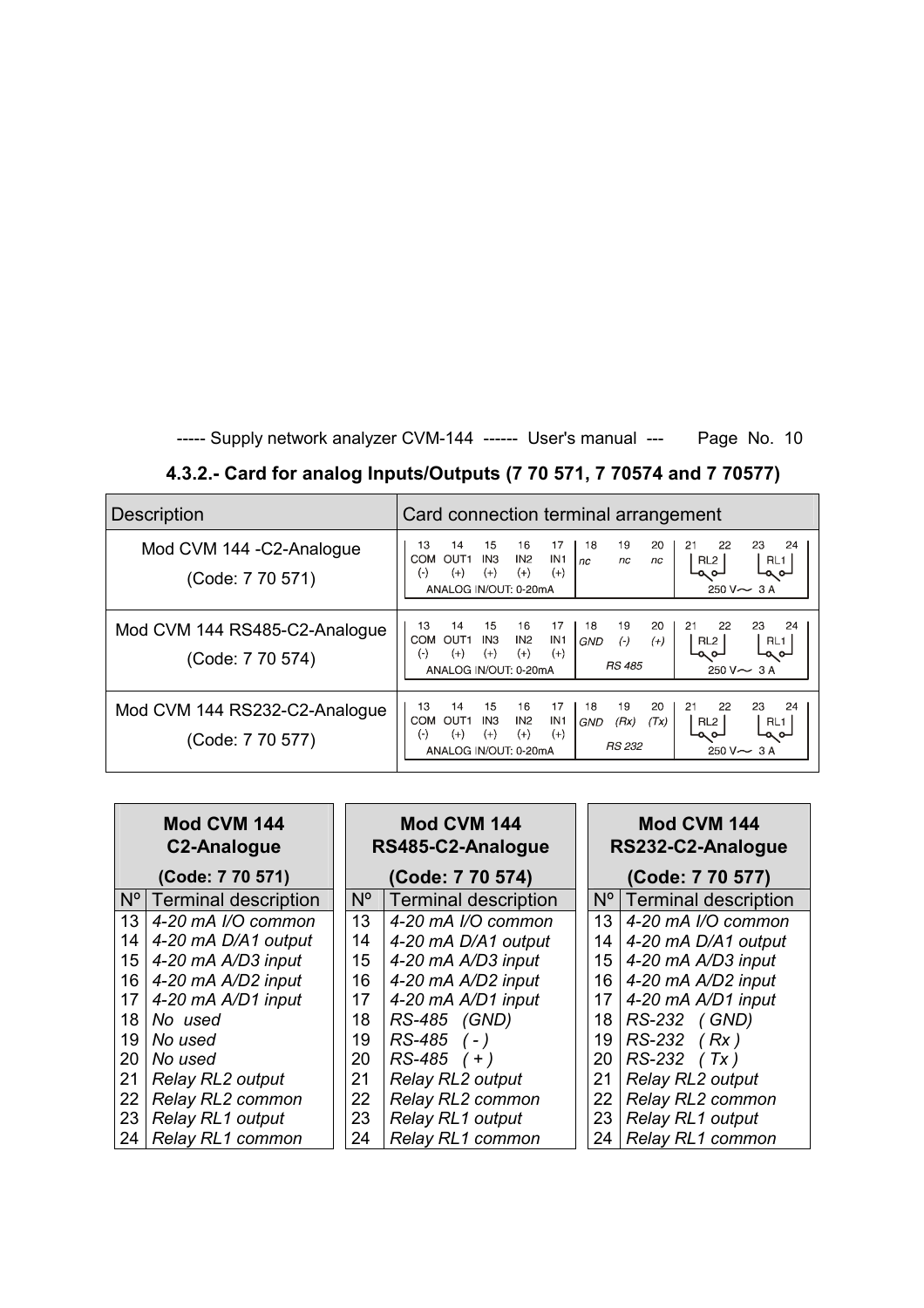#### **4.3.3.- Module for residual and neutral currents (770 572, 770 575 and 770578)**

| <b>Description</b>                            | Lable in the expansion module connection terminal                                                                                                                             |
|-----------------------------------------------|-------------------------------------------------------------------------------------------------------------------------------------------------------------------------------|
| Mod CVM 144 - C2-Currents<br>(Code: 7 70 572) | 24<br>18<br>19<br>20<br>23<br>22<br>13<br>14<br>16<br>S1<br>S2<br> S1<br>s22<br>R2<br>R1<br>nc<br>nc<br>`o <sub>P2</sub> I nc<br>⊸∞<br>⊸ م∟<br>$\sqrt{N/5A}$<br>$250 \sim 3A$ |
| Mod CVM 144 RS485-C2-Currents                 | 19<br>$\boldsymbol{\mathcal{D}}$<br>24<br>23<br>16<br>18<br>13<br>22<br>14<br>S1<br>$S2_{1n}$<br>$S2_{26}$<br>$\Theta$<br>R2<br>RL1I<br>GND<br>∟ص صا<br>⊢م ہ∟                 |
| (Code: 7 70 575)                              | RS485<br>$250 - 3A$<br>IN/5A                                                                                                                                                  |
| Mod CVM 144 RS232-C2-Currents                 | 19<br>$\boldsymbol{\mathfrak{D}}$<br>24<br>18<br>23<br>13<br>16<br>22<br>21<br>14<br>S1<br>$s2_{2}$<br>(Rx)<br>(Tx)<br>R2<br>R1<br><b>GND</b><br>⊸ م∟<br>⊸ ⊶                  |
| (Code: 7 70 578)                              | <b>RS 232</b><br>$250 \sim 34$<br>IN / 5A                                                                                                                                     |

| Mod CVM 144<br><b>C2-Currents</b><br>(Code: 7 70 572) |                             |             | Mod CVM 144<br>RS485-C2-Currents<br>(Code: 7 70 575) |  | Mod CVM 144<br>RS232-C2-Currents<br>(Code: 7 70 578) |                             |
|-------------------------------------------------------|-----------------------------|-------------|------------------------------------------------------|--|------------------------------------------------------|-----------------------------|
| $N^{\circ}$                                           | <b>Terminal description</b> | $N^{\circ}$ | <b>Terminal description</b>                          |  | N°                                                   | Terminal description        |
| 13                                                    | Measur. residual current S1 | 13          | Measur, residual current S1                          |  | 13                                                   | Measur. residual current S1 |
| 14                                                    | Measur. residual current S2 | 14          | Measur. residual current S2                          |  | 14                                                   | Measur. residual current S2 |
|                                                       | (30 A)                      |             | (30 A)                                               |  |                                                      | (30 A)                      |
| 15                                                    | Measur. residual current S2 | 15          | Measur. residual current S2                          |  | 15                                                   | Measur. residual current S2 |
|                                                       | (3 A)                       |             | (3 A)                                                |  |                                                      | (3 A)                       |
| 16                                                    | Measur, neutral current S1  | 16          | Measur, neutral current S1                           |  | 16                                                   | Measur, neutral current S1  |
| 17                                                    | Measur, neutral current S2  | 17          | Measur, neutral current S2                           |  | 17                                                   | Measur, neutral current S2  |
| 18                                                    | Not used                    | 18          | RS-485 (GND)                                         |  | 18                                                   | RS-232 (GND)                |
| 19                                                    | Not used                    | 19          | RS-485<br>$( - )$                                    |  | 19                                                   | $RS-232$ (Rx)               |
| 20                                                    | Not used                    | 20          | $RS-485 (+)$                                         |  | 20                                                   | $RS-232$ (Tx)               |
| 21                                                    | Relay RL2 output            | 21          | <b>Relay RL2 output</b>                              |  | 21                                                   | Relay RL2 output            |
| 22                                                    | Relay RL2 common            | 22          | Relay RL2 common                                     |  | 22                                                   | Relay RL2 common            |
| 23                                                    | Relay RL1 output            | 23          | Relay RL1 output                                     |  | 23                                                   | <b>Relay RL1 output</b>     |
| 24                                                    | Relay RL1 common            | 24          | Relay RL1 common                                     |  | 24                                                   | Relay RL1 common            |

#### **Notes:**

- For the measurement of the residual current (earth leakage current), the use of transformers of the WG xx series is required. These transformers can be connected to the 3 A or 30 A rated input, depending on the needed measuring range.
- For the measurement of the neutral current, the use of .../5A current transformers is required.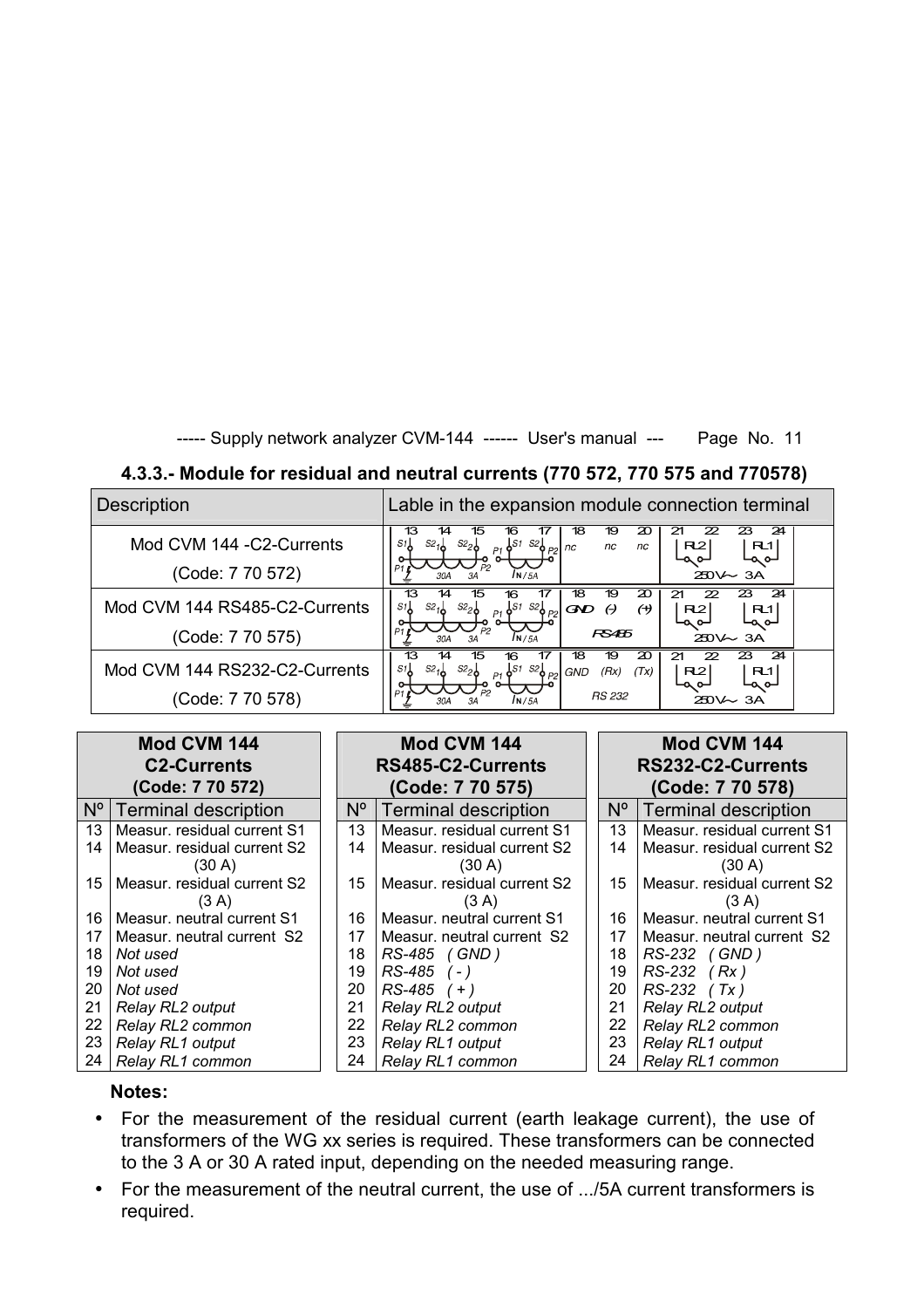#### • **Connection diagram of the WG transformer (for residual current purposes)**



 One single WG series transformer can be use for the measurement of residual currents within the range to 3 A or to 30 A, jut depending on the arranged connection diagram.

The current input used for the residual current measurement must agree with the input selected in the pertinent a Setup section (6.5.-)

 The appropriate connection mode to execute the measurement of the residual current with the CVM-144 is shown in the below tables:

| Measurement of residual current with a maximum value of 3 A (30 mA  3 A) |                       |              |                             |  |  |
|--------------------------------------------------------------------------|-----------------------|--------------|-----------------------------|--|--|
|                                                                          | <b>WG Transformer</b> |              | Mod CVM 144  - Currents     |  |  |
| Terminal No.                                                             | <b>Description</b>    | Terminal No. | <b>Description</b>          |  |  |
| <b>1S1</b>                                                               | Measuring winding S1  | 13           | Residual current measur. S1 |  |  |
| <b>1S2</b>                                                               | Measuring winding S2  | 15           | Residual current measur. S2 |  |  |
| <b>2S1</b>                                                               | Not used              |              | (3 A)                       |  |  |
| <b>2S2</b>                                                               | Not used              |              |                             |  |  |

| Measurement of residual current with a maximum value of 30 A (300 mA  30 A) |                       |              |                             |  |  |  |
|-----------------------------------------------------------------------------|-----------------------|--------------|-----------------------------|--|--|--|
|                                                                             | <b>WG Transformer</b> |              | Mod CVM 144  - Currents     |  |  |  |
| Terminal No.                                                                | <b>Description</b>    | Terminal No. | <b>Description</b>          |  |  |  |
| <b>1S1</b>                                                                  | Measuring winding S1  | 13           | Residual current measur. S1 |  |  |  |
| 1S <sub>2</sub>                                                             | Measuring winding S2  | 14           | Residual current measur. S2 |  |  |  |
| <b>2S1</b>                                                                  | Not used              |              | (30 A)                      |  |  |  |
| <b>2S2</b>                                                                  | Not used              |              |                             |  |  |  |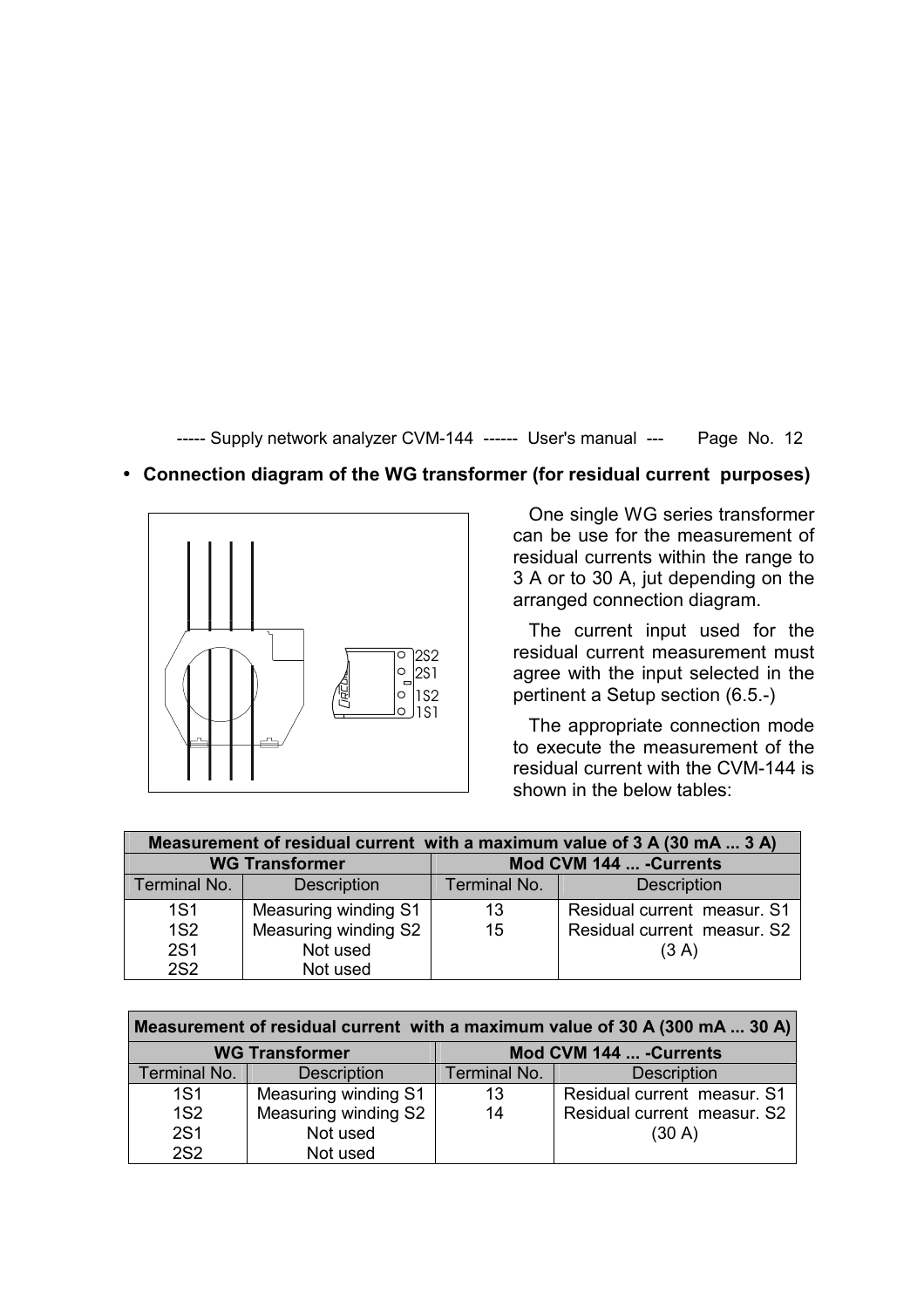| <b>Description</b>                               | Card connection terminal arrangement                                                                                                                                                                                                                                                                                                                   |
|--------------------------------------------------|--------------------------------------------------------------------------------------------------------------------------------------------------------------------------------------------------------------------------------------------------------------------------------------------------------------------------------------------------------|
| Mod CVM 144 - C2-Digital                         | 18<br>19<br>20<br>24<br>14<br>15<br>17<br>23<br>13<br>16<br>22<br>21<br>IN <sub>4</sub><br>COM<br>IN <sub>3</sub><br>IN <sub>2</sub><br>IN <sub>1</sub><br>RL1<br>RL <sub>2</sub><br>$(+)$<br>$(+)$<br>$(+)$<br>$(+)$<br>$(\cdot)$<br>⊏∾പ<br>⊸ ⊶                                                                                                       |
| (Code: 770 569)                                  | $250 V \sim 3 A$<br>DIGITAL INPUT: 24 V $\frac{1}{2}$ 6 mA                                                                                                                                                                                                                                                                                             |
| Mod CVM 144 RS485-C2-Digital<br>(Code: 7 70 579) | 24<br>14<br>15<br>18<br>19<br>20<br>23<br>13<br>16<br>17<br>22<br>21<br>IN <sub>4</sub><br>IN <sub>2</sub><br>IN1<br><b>COM</b><br>IN <sub>3</sub><br>$(-)$<br>$(+)$<br>RL <sub>2</sub><br>GND<br>RL <sub>1</sub><br>$(+)$<br>$(+)$<br>$(+)$<br>$(\cdot)$<br>$(+)$<br>∟ص ص∟<br>a o-<br><b>RS 485</b><br>$250 V \sim 3 A$<br>DIGITAL INPUT: 24 V-C 6 mA |
| Mod CVM 144 RS232-C2-Digital<br>(Code: 7 70 580) | 14<br>19<br>20<br>13<br>15<br>16<br>24<br>17<br>18<br>23<br>21<br>22<br>IN4<br>IN <sub>1</sub><br><b>COM</b><br>IN <sub>3</sub><br>IN <sub>2</sub><br>(Rx)<br>(Tx)<br>RL <sub>2</sub><br>GND<br>RL1<br>$(+)$<br>$(+)$<br>$(+)$<br>$(+)$<br>$(\cdot)$<br>⊏صصا<br>⊸ ⊶<br><b>RS 232</b><br>$250 V \sim 3 A$<br>DIGITAL INPUT: 24 V--- 6 mA                |

**4.3.4.- Card for digital Inputs (7 70 579 and 7 70580)** 

| Mod CVM 144<br>C <sub>2</sub> -Digital<br>(Code: 7 70 569) |                           |                            | Mod CVM 144<br>RS485-C2-Digital<br>(Code: 7 70 579) |    | Mod CVM 144<br>RS232-C2-Digital<br>(Code: 7 70 580) |  |
|------------------------------------------------------------|---------------------------|----------------------------|-----------------------------------------------------|----|-----------------------------------------------------|--|
|                                                            | No   Terminal description | Terminal description<br>No |                                                     |    | No   Terminal description                           |  |
| 13                                                         | digital inputs common     | 13                         | digital inputs common                               | 13 | digital inputs common                               |  |
| 14                                                         | digital input IN4         | 14                         | digital input IN4                                   | 14 | digital input IN4                                   |  |
| 15                                                         | digital input IN3         | 15                         | digital input IN3                                   | 15 | digital input IN3                                   |  |
| 16                                                         | digital input IN2         | 16                         | digital input IN2                                   | 16 | digital input IN2                                   |  |
| 17                                                         | digital input IN1         | 17                         | digital input IN1                                   | 17 | digital input IN1                                   |  |
| 18                                                         | no used                   | 18                         | RS-485 (GND)                                        | 18 | RS-232 (GND)                                        |  |
| 19                                                         | no used                   | 19                         | $RS-485$ (-)                                        | 19 | RS-232 (Rx)                                         |  |
| 20                                                         | no used                   | 20                         | $RS-485$ (+)                                        | 20 | $RS-232$ $(Tx)$                                     |  |
| 21                                                         | <b>Relay RL2 output</b>   | 21                         | Relay RL2 output                                    | 21 | Relay RL2 output                                    |  |
| 22                                                         | Relay RL2 common          | 22                         | Relay RL2 common                                    | 22 | Relay RL2 common                                    |  |
| 23                                                         | Relay RL1 output          | 23                         | Relay RL1 output                                    | 23 | Relay RL1 output                                    |  |
| 24                                                         | Relay RL1 common          | 24                         | Relay RL1 common                                    | 24 | <b>Relay RL1 common</b>                             |  |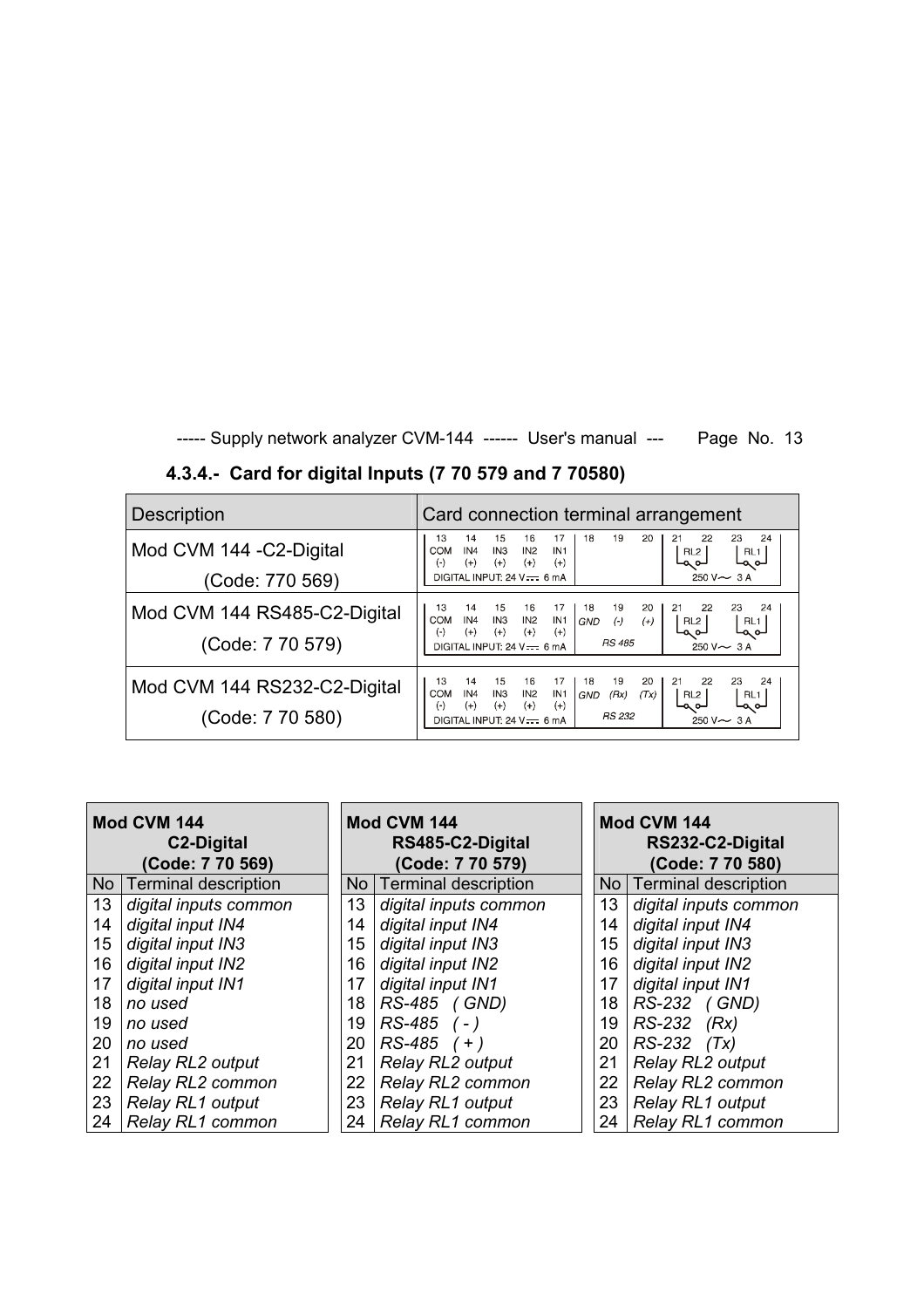# **4.4.- Connection drawing for the CVM-144 :**

**a.-** Three-phase network.- 4 wires (low voltage) :

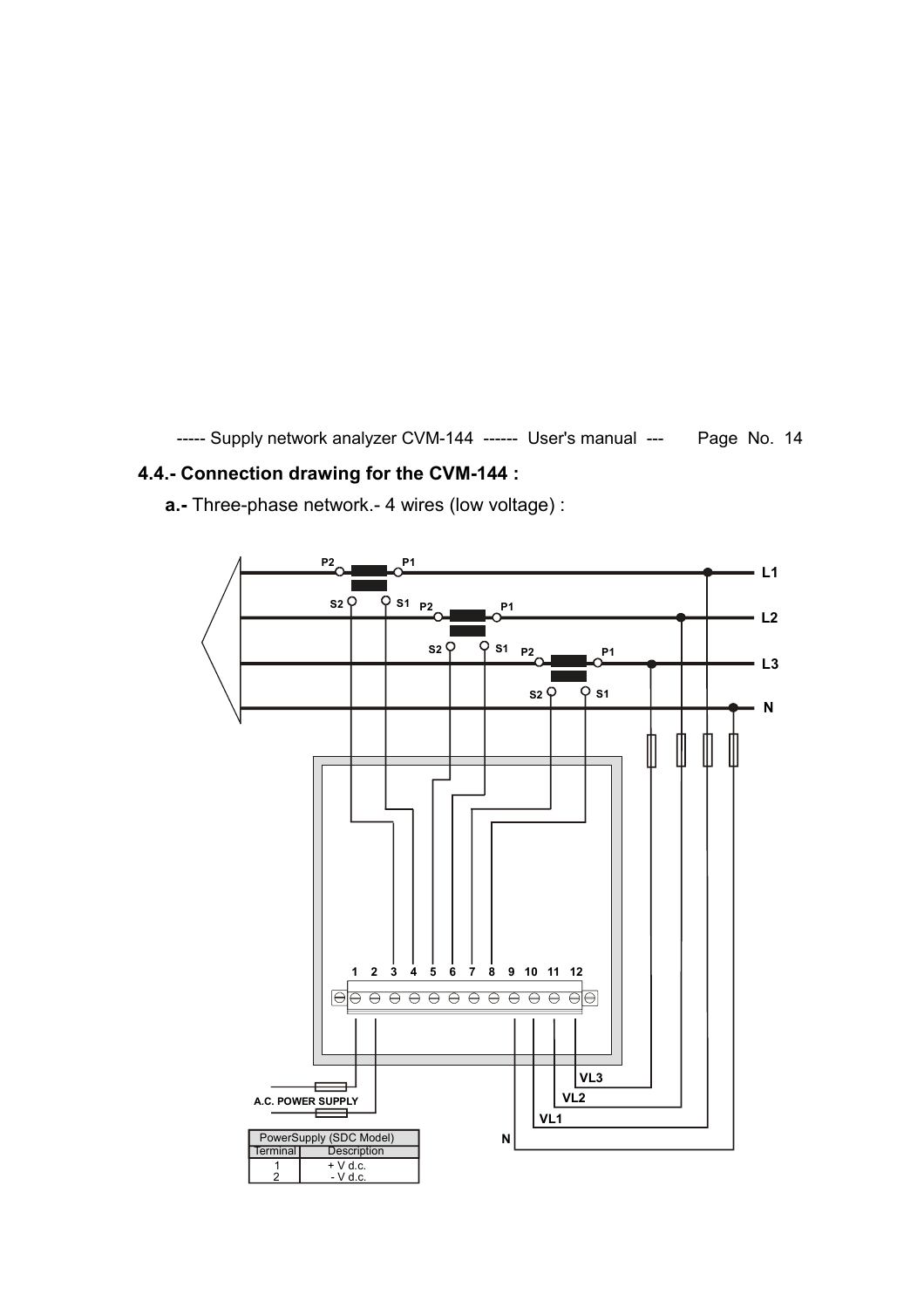----- Supply network analyzer CVM-144 ------ User's manual --- Page No. 15 **b.-**Three-phase network – 3 wires (low voltage):

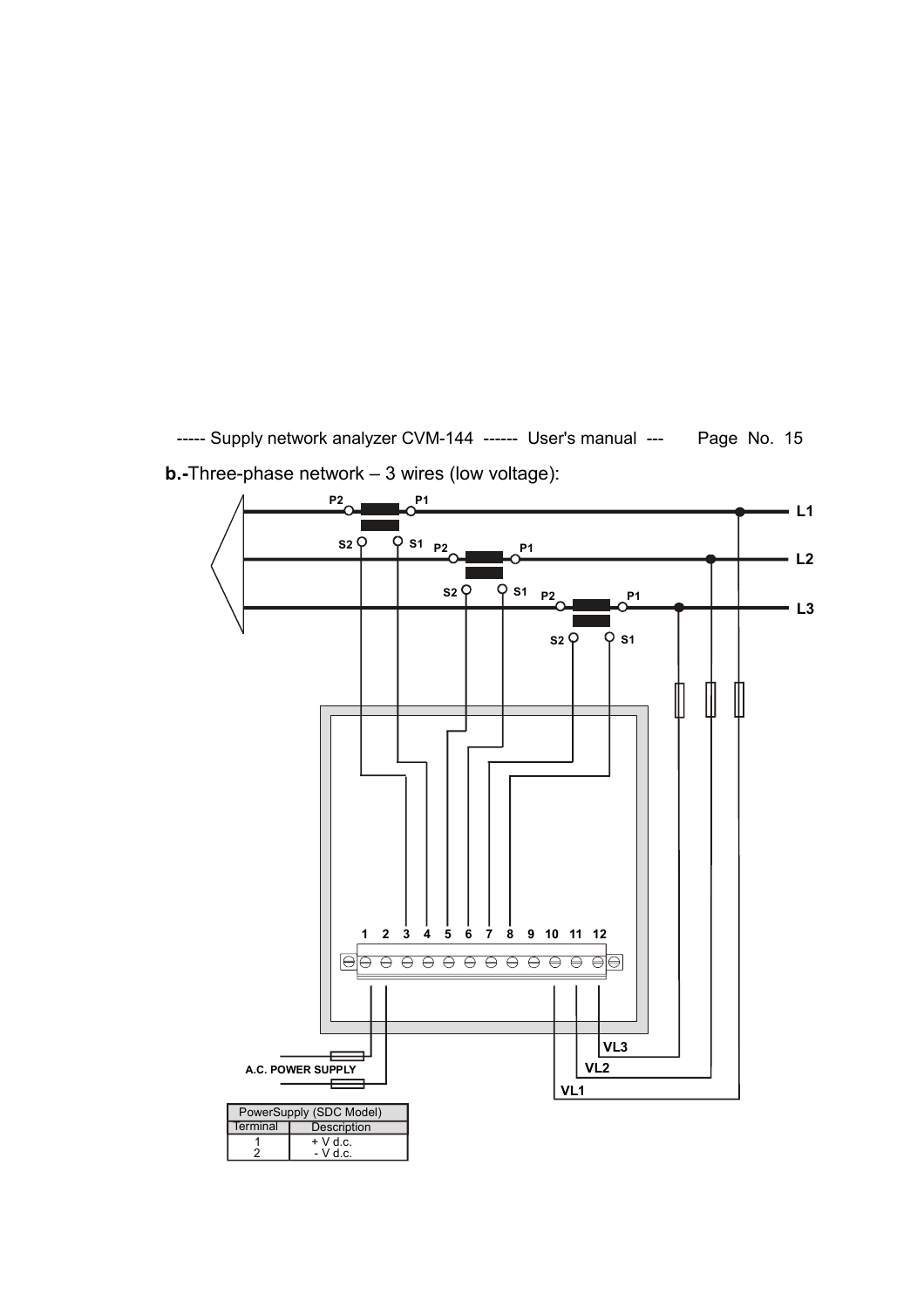----- Supply network analyzer CVM-144 ------ User's manual --- Page No. 16 **c.-** Three-phase network - 3 wires (2 P.T. and 3 C.T.):

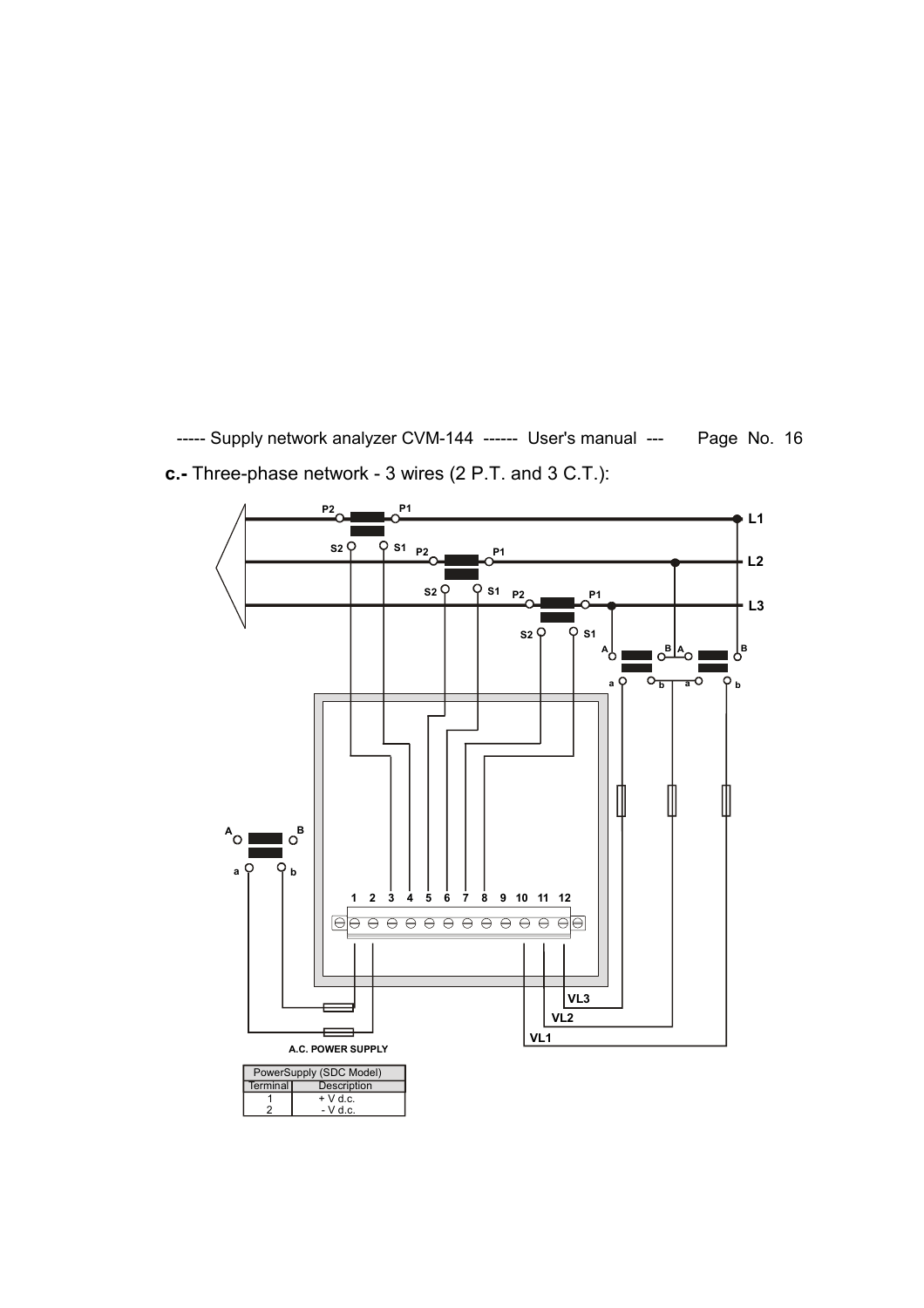----- Supply network analyzer CVM-144 ------ User's manual --- Page No. 17 **d.-** Three-phase network - 3 wires (2 P.T. and 2 C.T.):



**IMPORTANT REMARK!** If power = -0.01 is shown for any of the phases (codes 03, 09 and 15) and voltage and current are not zero for this phase, check out following points:

- Assure that L1, L2 and L3 phases coincide in voltage and current.
- Correct polarity? Reverse the current transformer placed at this phase.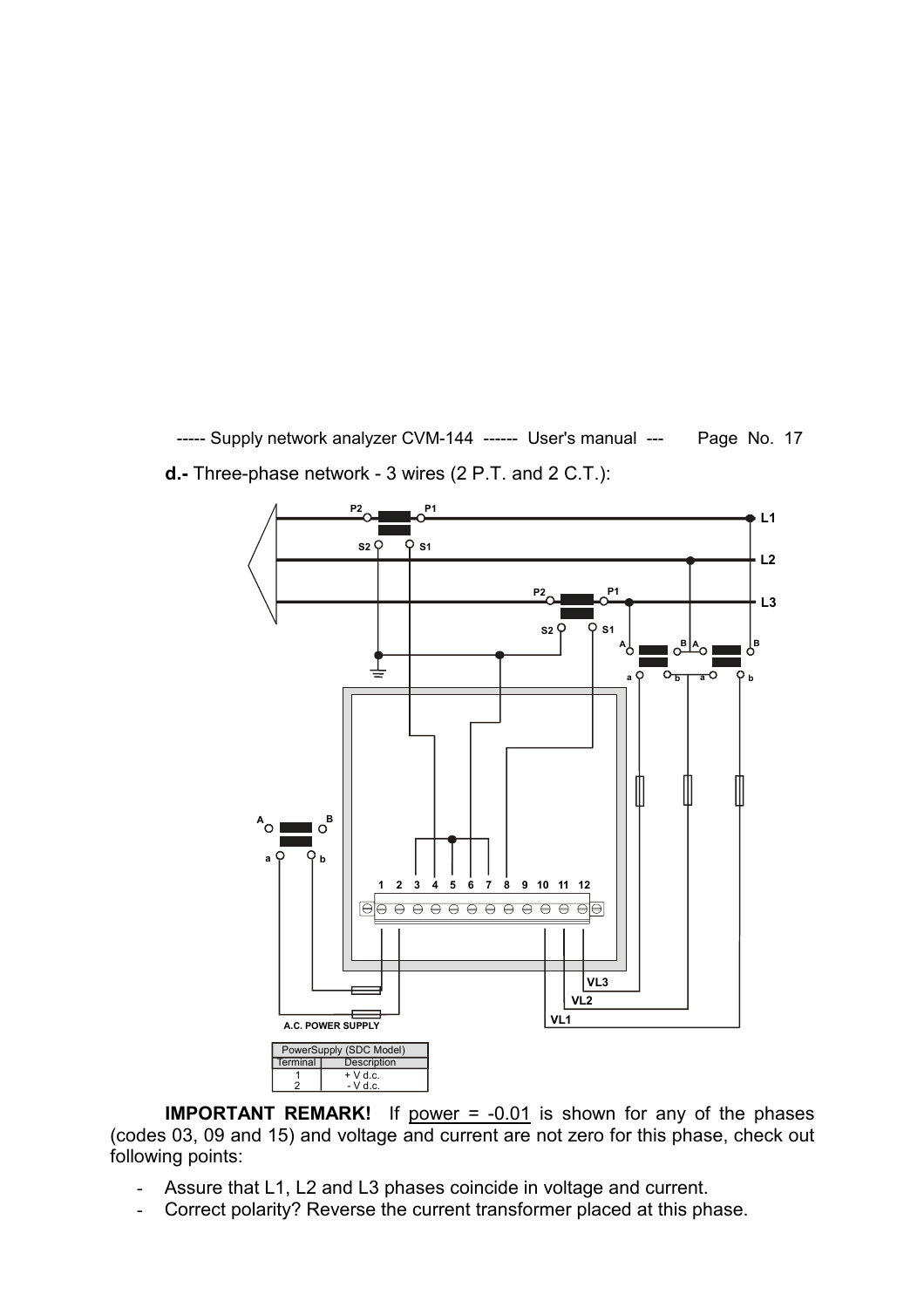#### **5.- OPERATION MODE**

The instrument has three displays. Each one has also a LED type indicators (red colour). Every led will be on according to the parameter presently shown in screen.

When the CVM-144 is powered on, 2 screens with the indication of the program version and the hardware configuration.

If the message "EEPr Err." is shown by display, it means that any problem on the hardware configuration has been detected. If this happens, please contact to the technical service.

After some seconds, the analyzer is ready for operation and shows one of the available screens. A led next to the shown parameter is on.



Parameters on display can be switch by pressing the key  $\left\{\triangleleft\right\}$ . Leds on the right or left indicate the parameters shown on screen at any moment.

When the first led (red) is on, it means that VOLTAGE values are shown on screen, that is, the user can read the voltage of the phase L1 (V1), voltage of the phase L2 (V2) and voltage of the phase L3 (V3).

Whether the key " $\bigcirc$ " is press, the next led will be on, so indicating that for this screen CURRENT values of each phase are now shown.

Pressing again the key  $\overline{\bullet}$ ", the next led will be on, and the screen will shown following three parameters, and so successively.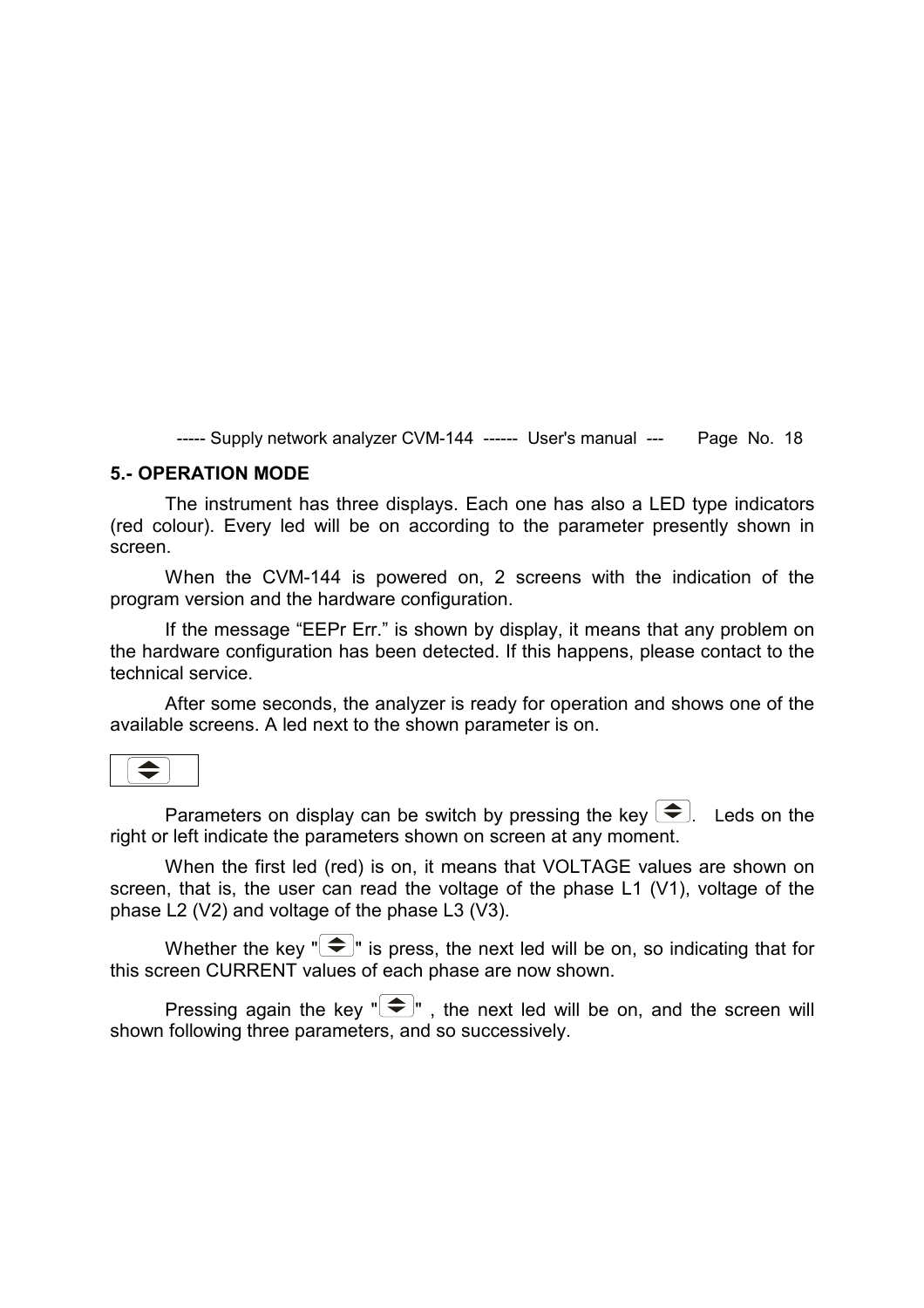**Max min**

Pressing the "**max**" or "**min**" key, maximum or minimum values for the parameters being shown by display, respectively, appear in screen.

This function is only valid while you keep pressing the "**max**" or "**min**" key. If you stop pressing the key the instantaneous values will appear again after 5 seconds.

While showing maximum or minimum values the LED indicators will keep blinking.

#### **reset**

Pressing the "**reset**" key the system is reset. This is equivalent to switch off the power supply of the instrument. The maximum and minimum values recorded will be automatically deleted from the internal memory.

If you are in the set-up process and press the "**reset**" key, you exit it without saving any modification that you might have done (this event will depend on the setup section that is accessed when the reset action is carried out) and reset of the system occurs.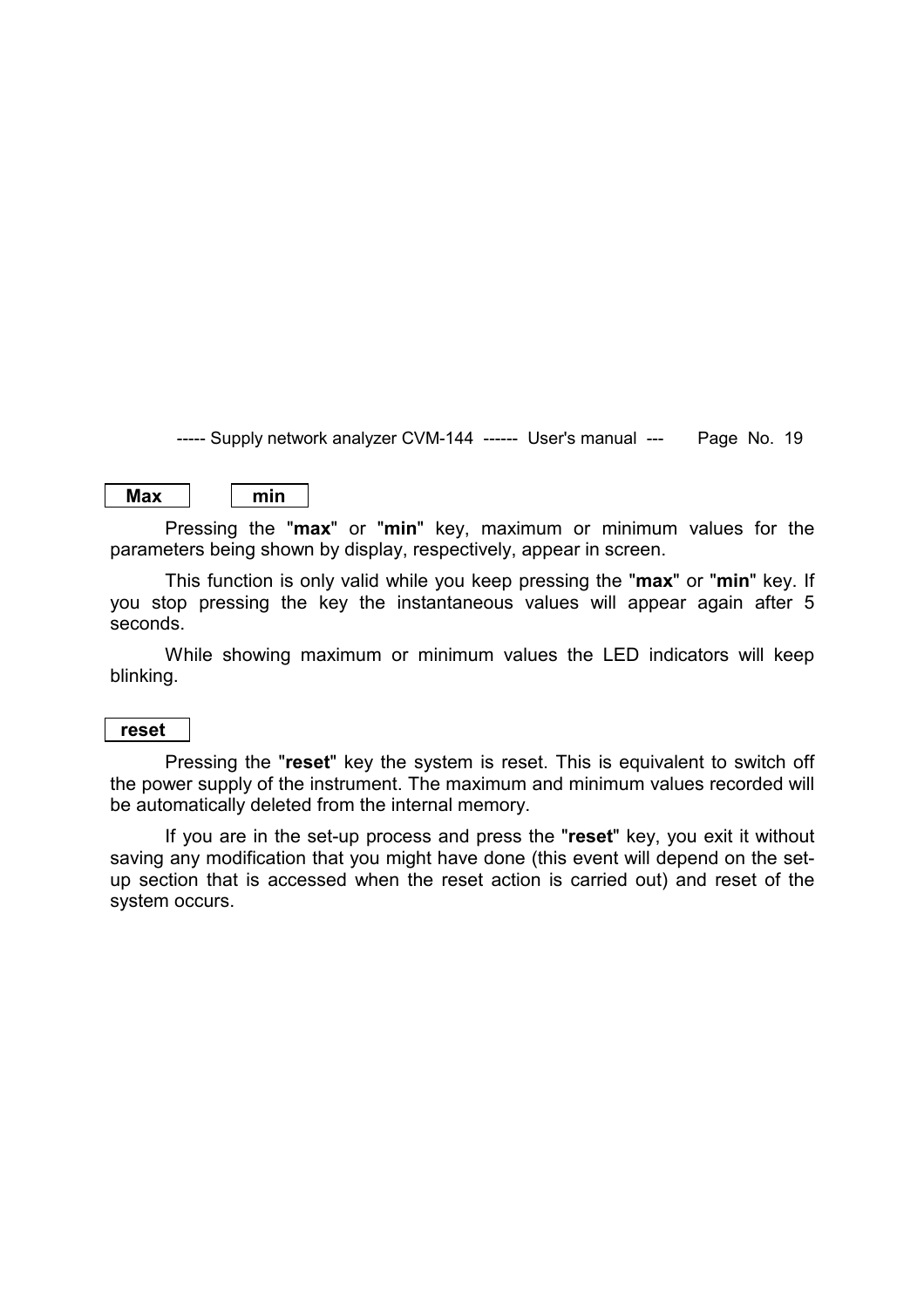# **6.- SET-UP PROCEDURE**

The set-up procedure of the CVM-144 is performed by means of several SET-UP options.

 For accessing the **set-up menu** the keys **max** & **min** must be simultaneously pressed once the instrument is at the main screen.

When accessing the **SET-UP,** the message "**SET-UP unlo** " (1) is shown for some seconds on screen, or, otherwise, the message "**SET-UP loc"** (2).

- *(1) Set-up UNLO (SET-UP unlocked ) : when the SET-UP is accessed, configuration parameters can be either visualized and modified.*
- *(2) Set-up LOC (SET-UP locked ) : when the SET-UP is accessed, configuration parameters can be visualized but cannot be modified .*

Once into the SET-UP, use the keyboard to select different options and enter required variables:

- The key  $\left( \bigtriangleup \right)$  validates de value and pass to the next menu.
- The key **MAX** permits to select among different options in a menu, or to increase a digit when a variable is being entered.
- The key **MIN** permits to move the cursor along the digits.

Different options are following shown in a sequential mode:

- 1. Choice of visualization of phase-to-neutral or phase-to-phase voltages
- 2. Voltage displaying format
- 3. Voltage transformation ratio.
- 4. Value of the current transformer primary : 1 a 10000 A
- 5. Value of the current primary value for the measurement of neutral and residual currents.
- 6. Power demand meter setting
- 7. Choice of default initial screen
- 8. Time for display shutdown
- 9. Deleting energy counters
- 10. Choice of harmonic distortion determination mode: d% or THD%
- 11. Alarms setting : RELAY 1 (OUT 1) & RELAY 2 (OUT 2)
- 12. Analog outputs and inputs setting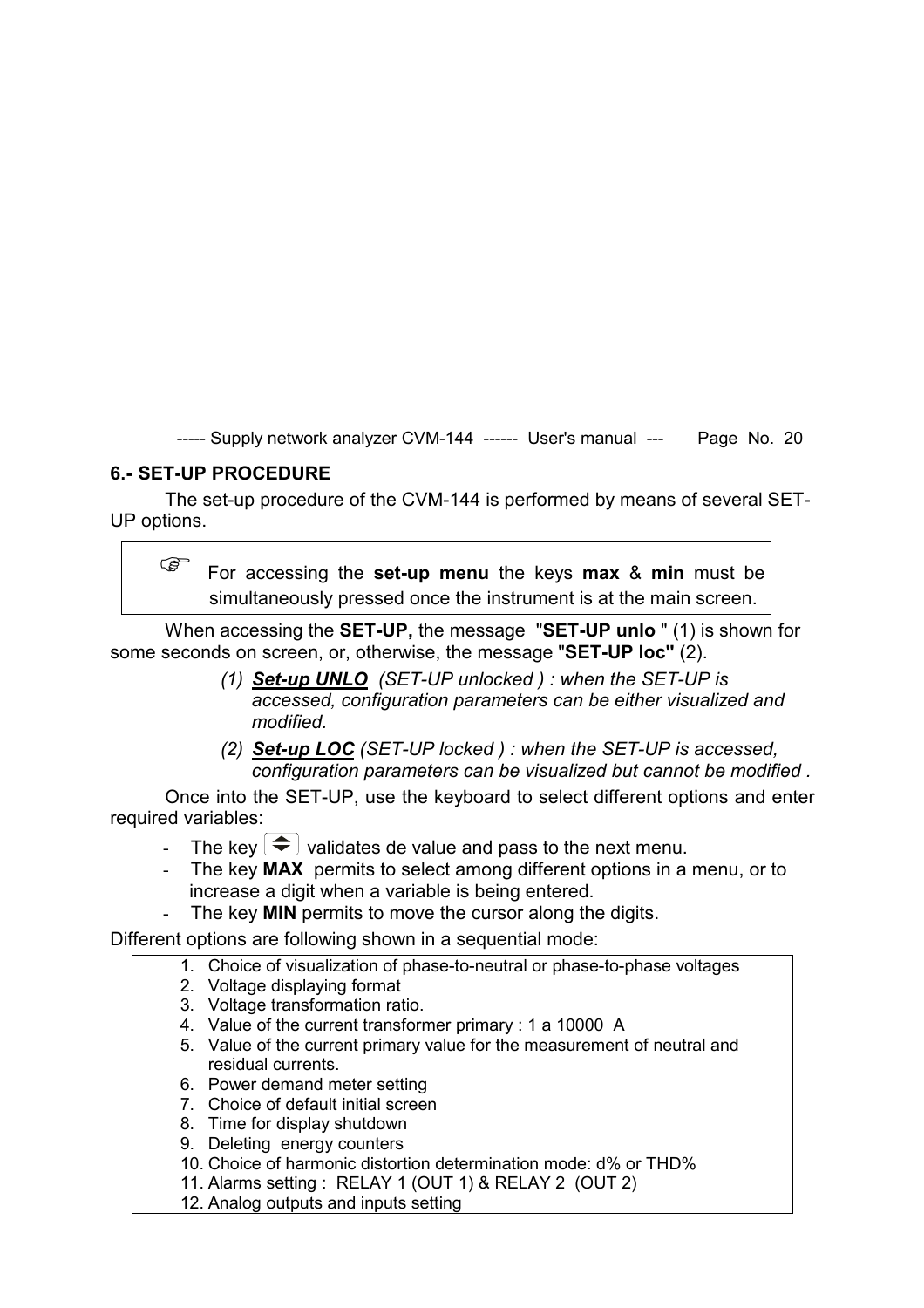#### **6.1.- Phase-to-Phase or Phase-to-Neutral voltages**

After the word "**set**" you will see on the three displays the voltages of the phases L1, L2, L3.

| U1 |    | U <sub>12</sub> |
|----|----|-----------------|
| U2 | or | U <sub>23</sub> |
| П3 |    | U31             |

- Phase to Neutral Voltages: U1, U2, U3
- Phase to Phase Voltages : U12, U23, U31
- a) To select one of the voltage options just press the green key "**max**" and both options will appear alternately.
- b) When you get in the display the desired option just press the  $\mathbb{R}$   $\leftarrow$  key to validate it and access to the next set-up option.

#### **6.2.- Voltage display mode**

This option permits the user to select the voltage display mode. That way, the choice between viewing the voltage with one decimal digit or without decimals is user-programmable.



- c) To select one of the voltage options just press the green key "**max**" and both options will appear alternately.
- d) When you get in the display the desired option just press the  $\mathbb{R}$   $\leftarrow$  key to validate it and access to the next set-up option.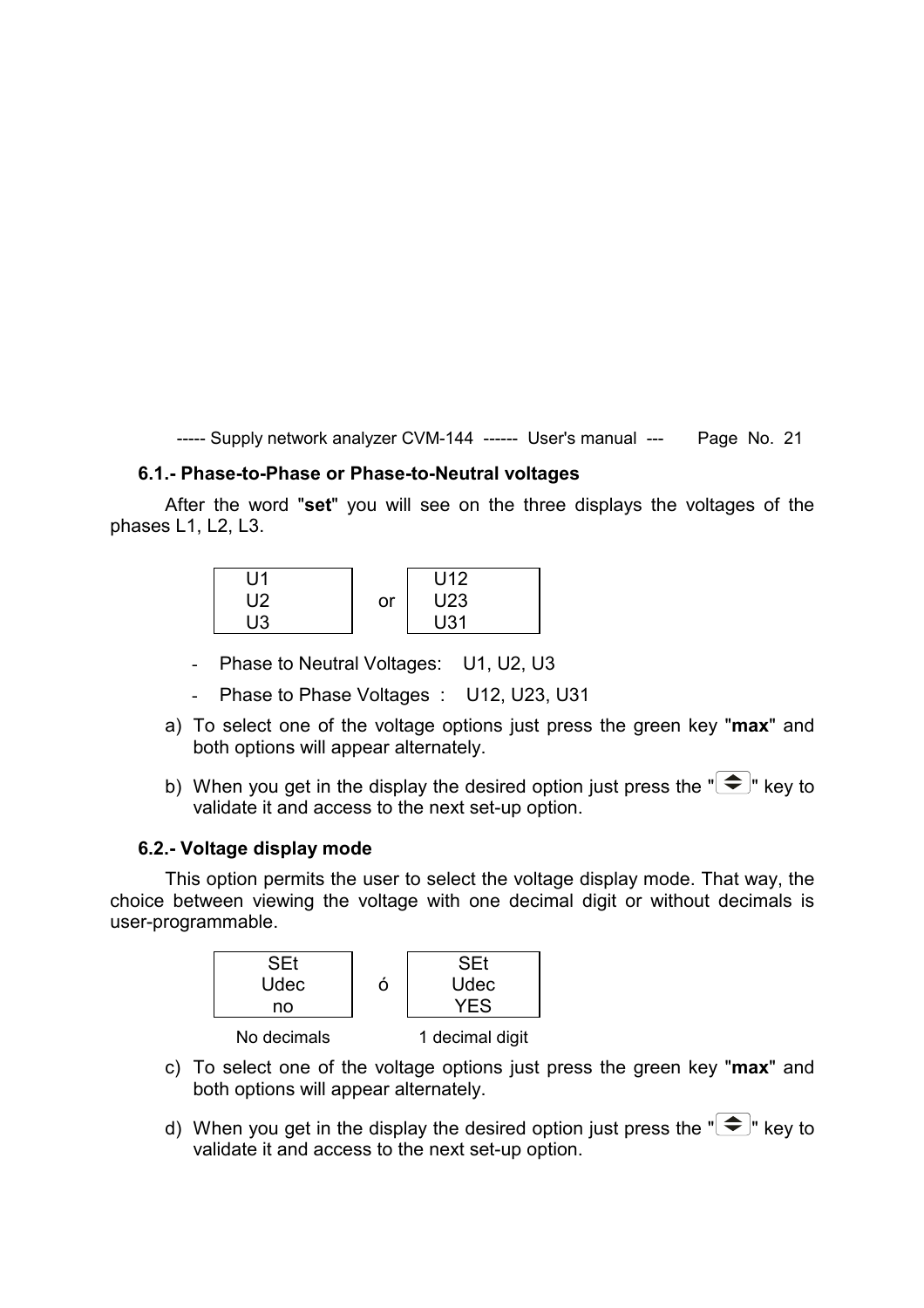#### **6.3.- Voltage transformation ratio**

#### **6.3.1.- Voltage Transformer Primary**

 On the screen we read the word "SET U P" followed by 5 digits. They allow us setting the **primary of the voltage transformer**.

|    | <b>SET U</b> |  |
|----|--------------|--|
| Р. |              |  |
|    | -            |  |

 a.- To write or modify the value just repeatedly press the "**max**" key and the blinking digit value will be increased.

 b.- When the value on screen is the proper one, we can pass to the next digit by pressing the "**min**" key in order to modify the other values.

 c.- When the blinking digit is the last one, pressing the "**min**" key we go back to the initial value: set values can be again modified.

d.- Press" $\bigcirc$ " to pass to the next setup option.

**Note:** Maximum values of transformation ratios which are allowable to be set, depend on the full-scale value of the measuring instrument. **(see indications on the rear side lable**).

| <b>FULL-SCALE</b><br><b>VALUE</b> | <b>MAXIMUM ALLOWABLE</b><br><b>VALUE</b> |
|-----------------------------------|------------------------------------------|
| 110 $V \sim$                      | 99,999                                   |
| 300 V <sub>~</sub>                | 70,000                                   |
| 500 V~                            | 40,000                                   |

- In case that a value higher than the maximum allowable value is validated

 $\mathbb{R}^{\bullet}$  ", the screen will blink and the previous set value will be kept in memory.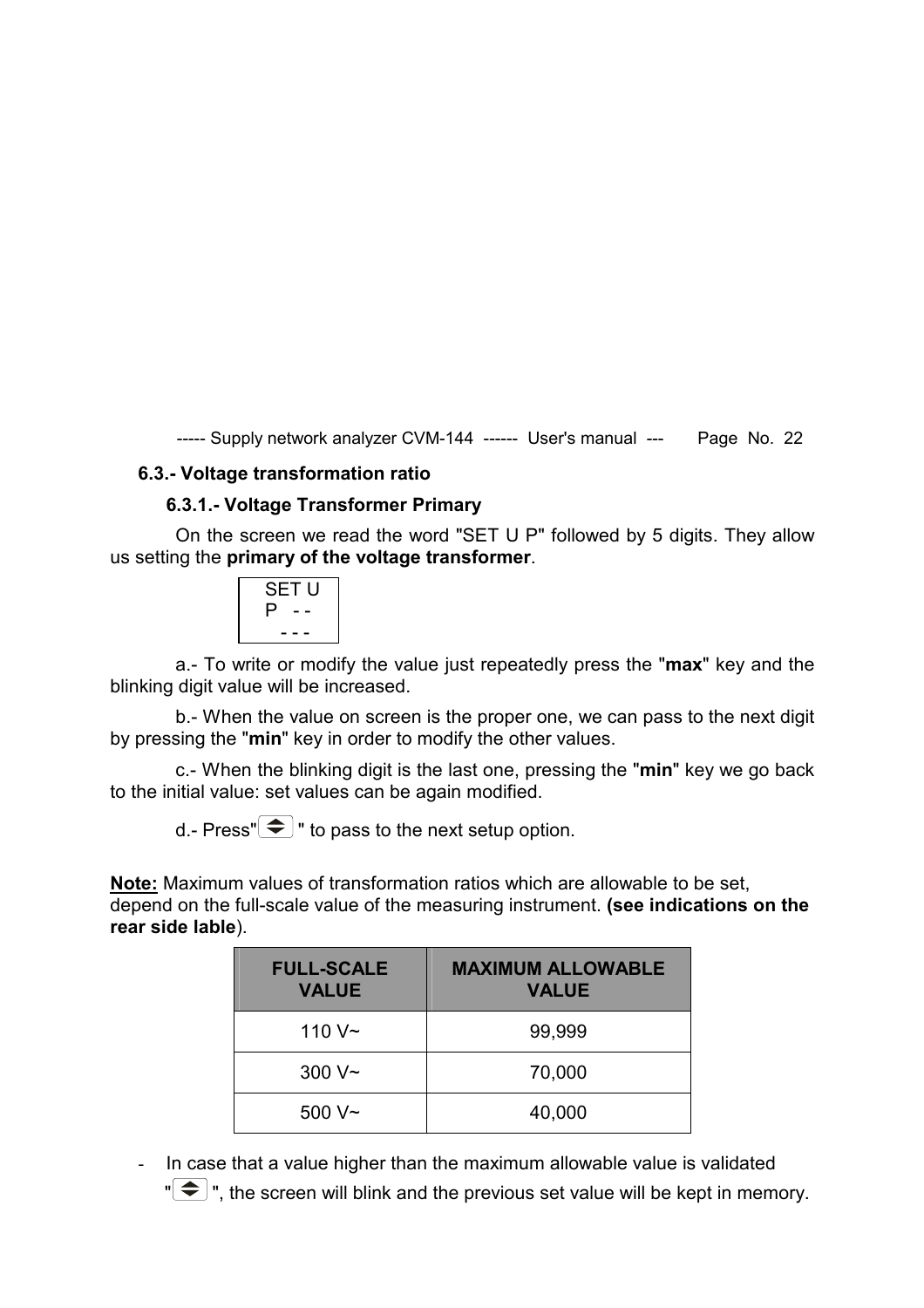#### **6.3.2.- Voltage Transformer Secondary**

We can now set the value of the secondary of the voltage transformer. Only three digits are available:



Same process than in point 6.2.-:

- "**max**" key: Allows us modifying the value of the blinking digit. Each time it is pressed the value is increased.
- "**min**" key: Allows us the validation of the blinking digit and going to the next one.
- Press  $\sqrt[n]{\bigoplus}$  " to pass to the next setup option.

 If the CVM144 is directly connected to the mains (without voltage transformer) the values of primary and secondary must be the same, for instance 00001/001.

#### **6.4.- Current Transformer Primary**

"SET A P" and five digits appear on screen allowing us to set the primary of the current transformer.



- a) To enter or modify the value of the C.T.'s primary, just repeatedly press "**max**" to increase the value of the blinking digit.
- b) When the value in screen is the required, pass to the next digit by pressing "**min**", so that the whole value can be set.
- c) When the last digit blinks, pressing then "**min**" the first digit is again accessed, so that set value can be modified if required.
- d) To access next set-up option press " $\left( \bigstar \right)$ ".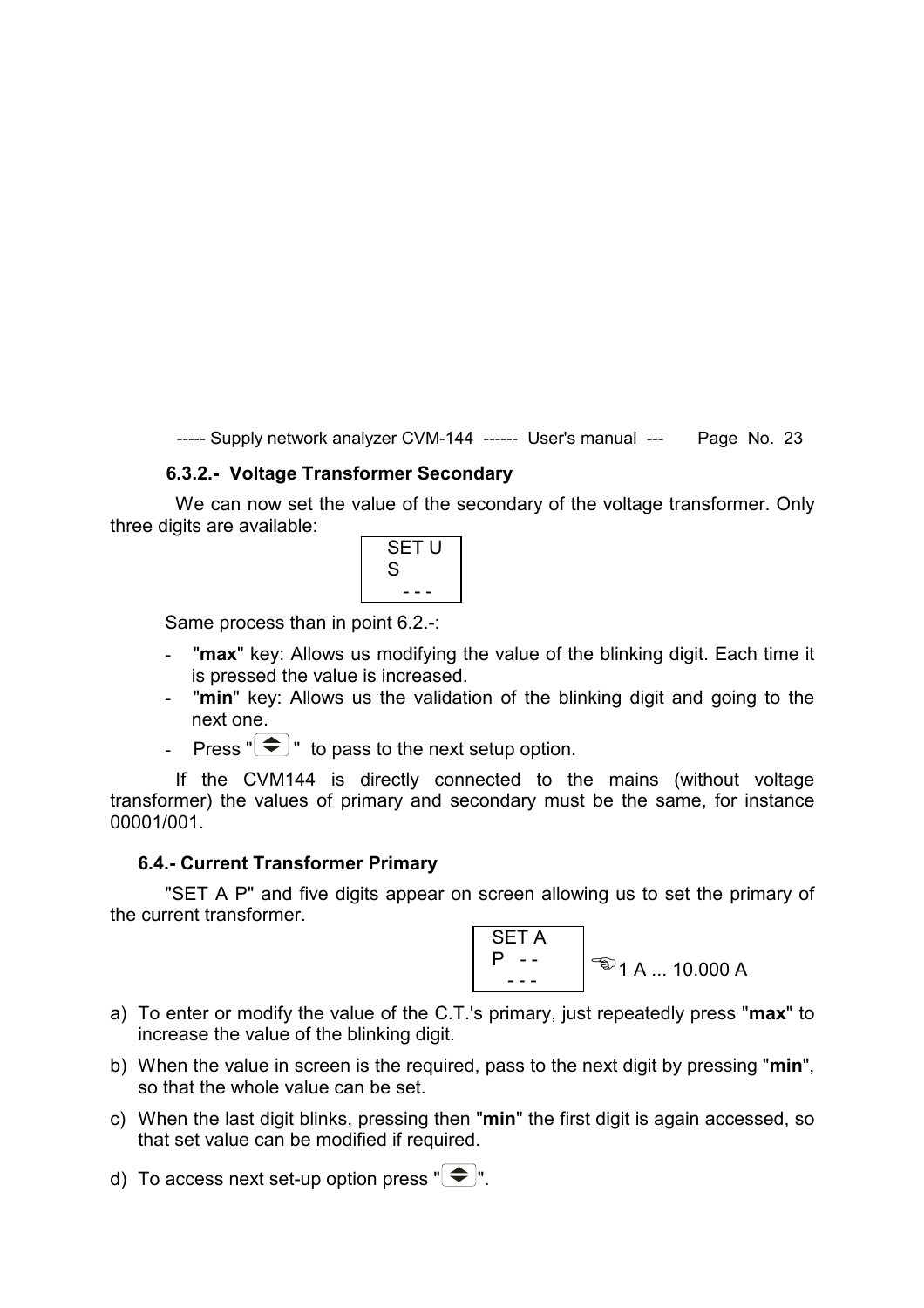#### **NOTES:**

- The secondary of the current transformers is not programmable. It is automatically set at 5 A (... / 5 A ac)
- The primary current value to be set is also limited by the following condition: The maximum allowable primary current value which can be set is defined by the fact that the multiplication of the primary voltage value by this primary current value cannot exceed 20,000,000.

#### **6.5.- Transformation ratio for the measurement of neutral and residual current**

This section is only applicable for the CVM-144 units equipped with the module for residual and neutral current measurement (7 70 572, 7 70 575 & 7 70578)

#### 6.5.1.- Primary of the current transformer for neutral current measur.  $(I_N)$

The screen shows the message "A\_n P" and fixe numeric digits that permit the user to set the value of the current transformer for the neutral current measurement.



- a) To enter or modify the value of the C.T.'s primary, just repeatedly press "**max**" to increase the value of the blinking digit.
- b) When the value in screen is the required, pass to the next digit by pressing "**min**", so that the whole value can be set.
- c) When the last digit blinks, pressing then "**min**" the first digit is again accessed, so that set value can be modified if required.
- d) To access next set-up option press " $\left( \triangleq \right)$ ".

#### **NOTES:**

The secondary of the current transformers is not programmable. It is automatically set at 5 A (... / 5 A a.c.)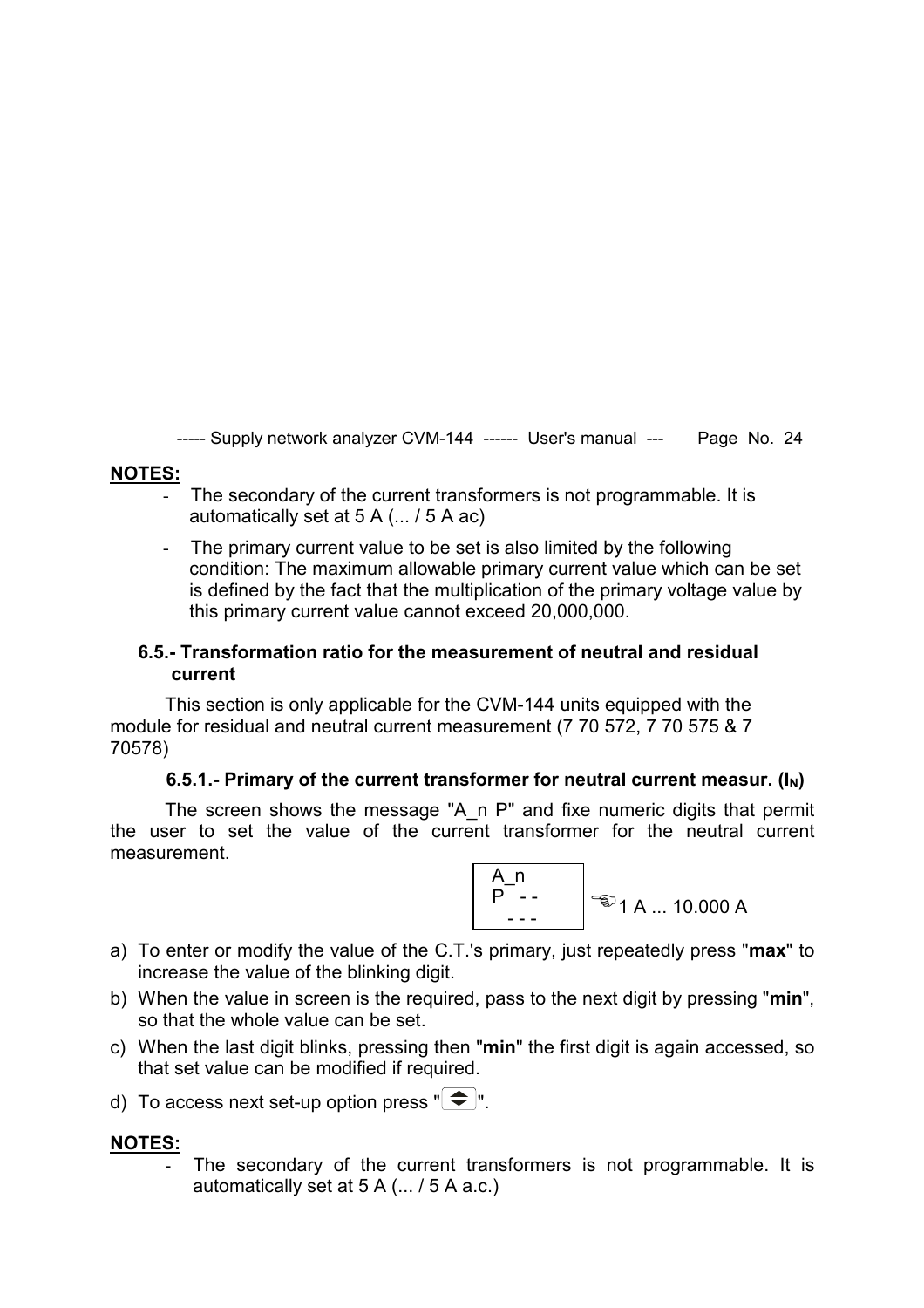#### **6.5.2.- Residual current measuring range: 3 A or 30 A**

You will view in screen the message "SET A\_L". Set then the right measuring range of the residual current input to which the WG transformer has been connected..

Two possible values are available (the choice must coincide with the measuring transformer wiring): 3 A or 30 A.



a) To select the appropriate input / range just press the key "**max**", the value will switch from one option to the other one.

b) To pass to the next option press  $\mathbb{R} \leftarrow \mathbb{R}$ .

#### **NOTE :**

- For the measurement of the residual current (earth leakage current), the use of transformers of the WG xx series is required. These transformers can be connected to the 3 A or 30 A rated input, depending on the needed measuring range.
- For the measurement of the neutral current, the use of .../5A current transformers is required.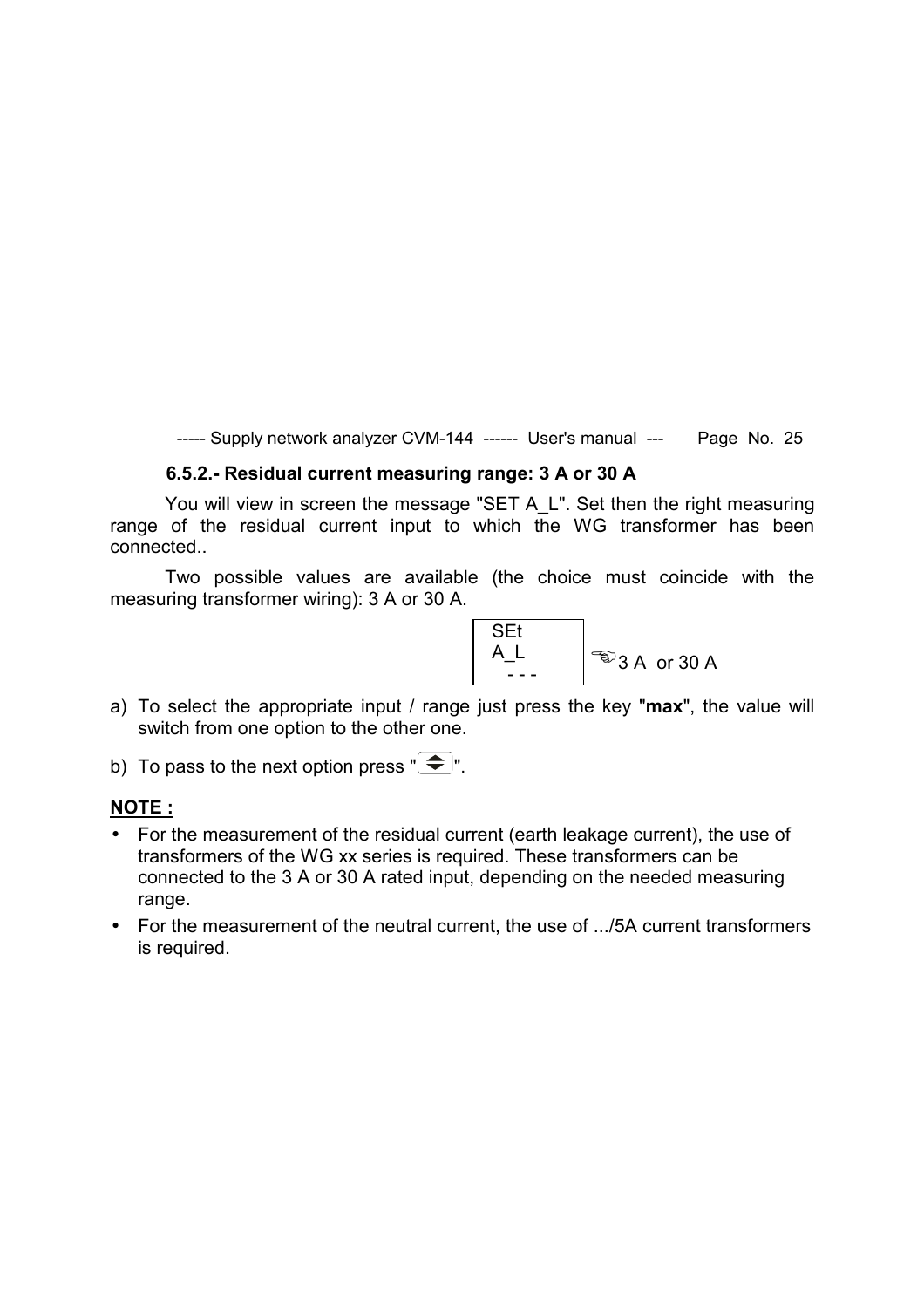#### **6.6.- Setting power demand utility screens.**

Push the key " $\bigcirc$ " and the following screens will appear by display:

1.- PARAMETER TO CONTROL ("Pd Code xx")

| <b>None</b>                 |                       | 00 |
|-----------------------------|-----------------------|----|
| Three phase active power    | kW III                | 16 |
| Three phase apparent power  | kVA III               | 34 |
| Average three-phase current | AIII                  | 36 |
| Single line current         | $A1 - A2 - A3$   A-PH |    |

Value of power integrated during the programmed demand period.

- 2.- DEMAND PERIOD ( **1 to 60 min**.) ("Pd Per xx")
- 3.- CLEAR MAXIMUM VALUE IN MEMORY

("CLr Pd xx") **no** or **YES**

Programming mode:

- "**max**" key: allows choosing the different available options.
- "**min**" key: allows the validation of the blinking digit and go forward to the next digit (only for the "Pd Per xx" option).
- To pass to the next option press  $\mathbb{R}^n$ .

If you don't want to modify anything, just press the  $\mathbb{F}$   $\leftarrow$  " key three times without modifying any value.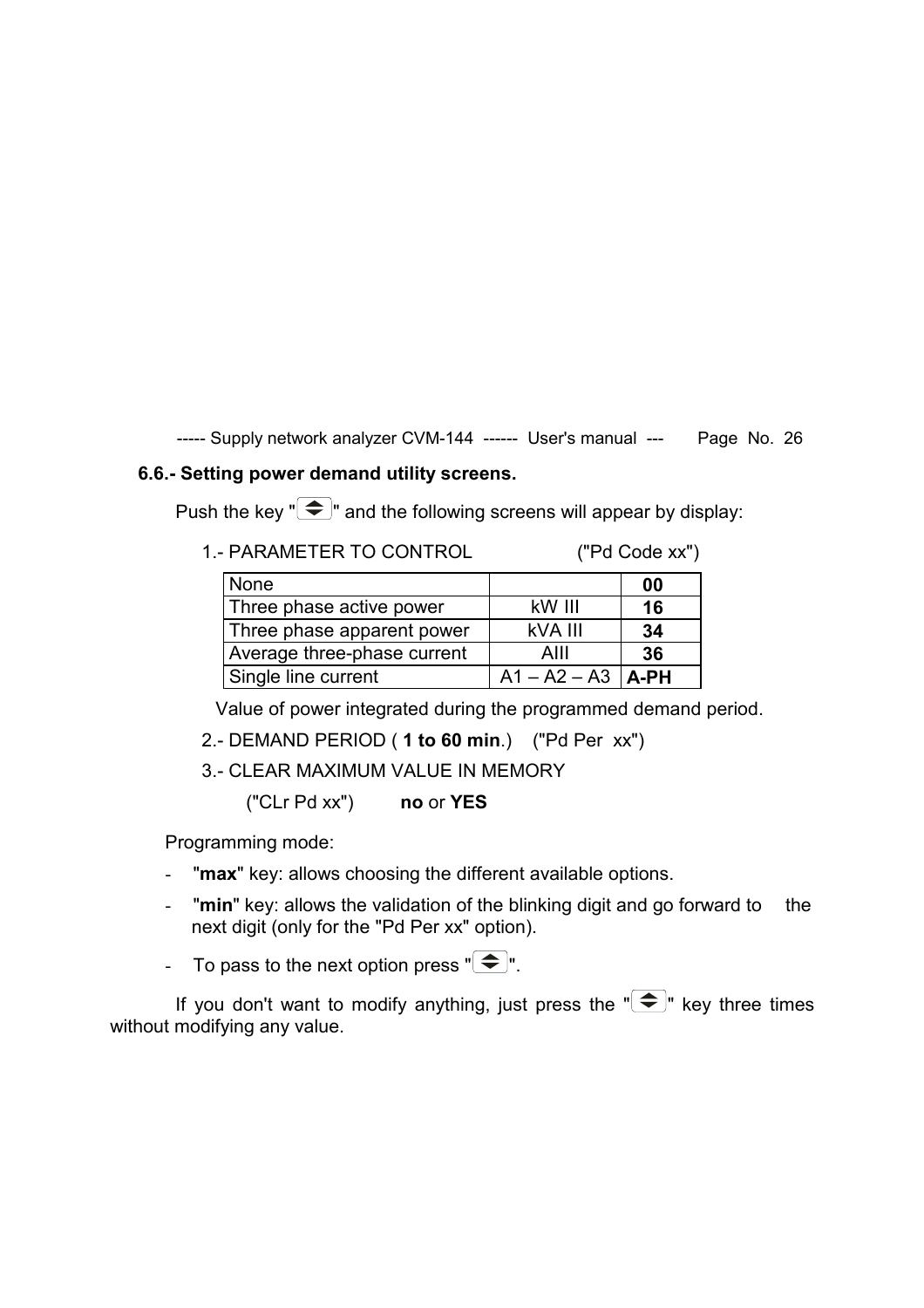#### **6.7.- Initial screen setting**

This option allows choice among **fixed or rotary screen:** 

- a) **Fixed screen** (choice is switch just pressing  $\blacktriangledown$ ): choice the initial screen to be shown when the CVM-144 is powered (or when the CVM-144 is reset).
- b) **Rotary screens**: all screens are successively shown at intervals of 5 s.

This option is noticed by means of some leds:



- The key "**max**": permits to modify the selected page. The led of the selected option will be on. Whether rotary screens option is selected, then all leds will be on.
- Press  $\mathbb{T}(\widehat{\widehat{\mathcal{F}}}^n)$  to validate the choice.

#### **6.8.- Setting of the display shutdown time**

Setting of the period of time to go by, from the moment that the CVM keyboard is not touched anymore, before the CVM display is automatically shut down (low consumption mode):



When the display is shut down, a point at the bottom left corner of the CVM will keep blinking. The display will be automatically turned on when any CVM key is pressed.

- "**max**" key: to modify the value of the blinking value.
- "**min**" key: to validate the blinking value and go to the next digit.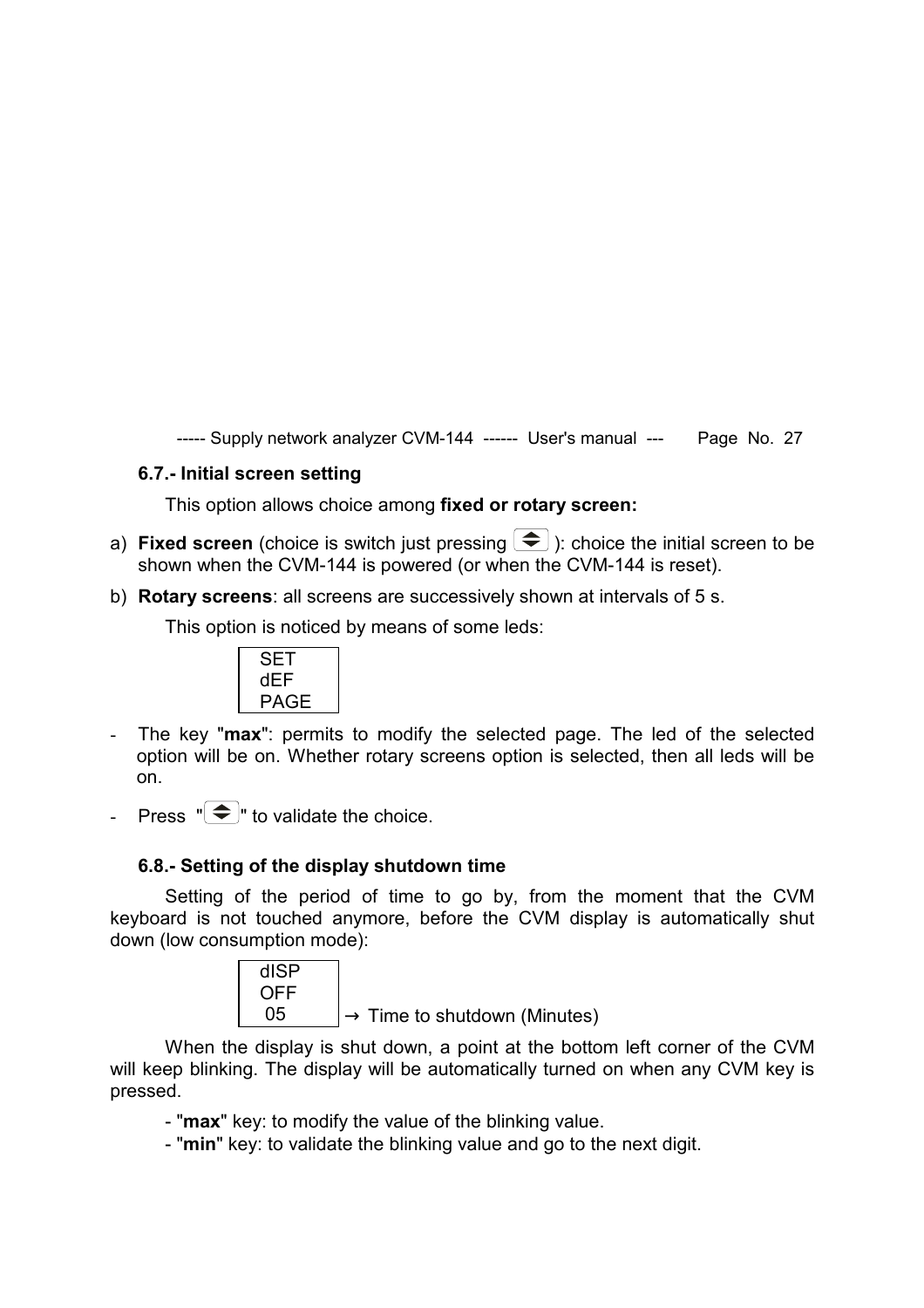#### **6.9.- Clearing energy counters**

On display we see "CLR ENER no" (Clear energy counters).

- **"max"**: To select "YES" or "no"

 $-$  " $\bigoplus$ ": To validate the choice and pass to the following set-up option.

#### **Display**:

If any of the energies is programmed (kWh, kvarhL or kvarhC), it is displayed as follows:

| ≐   | kWh        |  |
|-----|------------|--|
| max | <b>MWh</b> |  |
| min | Wh         |  |

 Example : If the accumulated energy is 32.534,810 kWh, it will be displayed as follows:

|         |     | <b>MWh</b> |
|---------|-----|------------|
| 2 5 3 4 |     | kWh        |
|         | 810 | Wh         |

| $\blacktriangle$ | 2534 kWh |        |
|------------------|----------|--------|
| ∣ max            |          | 32 MWh |
| $\mathsf{I}$ min | 810      | Wh     |

**Note :** the energy counter range is limited at **999.999.999 Wh** , that is**,** when the value of **1 GWh** is reached, the counter is reset to zero.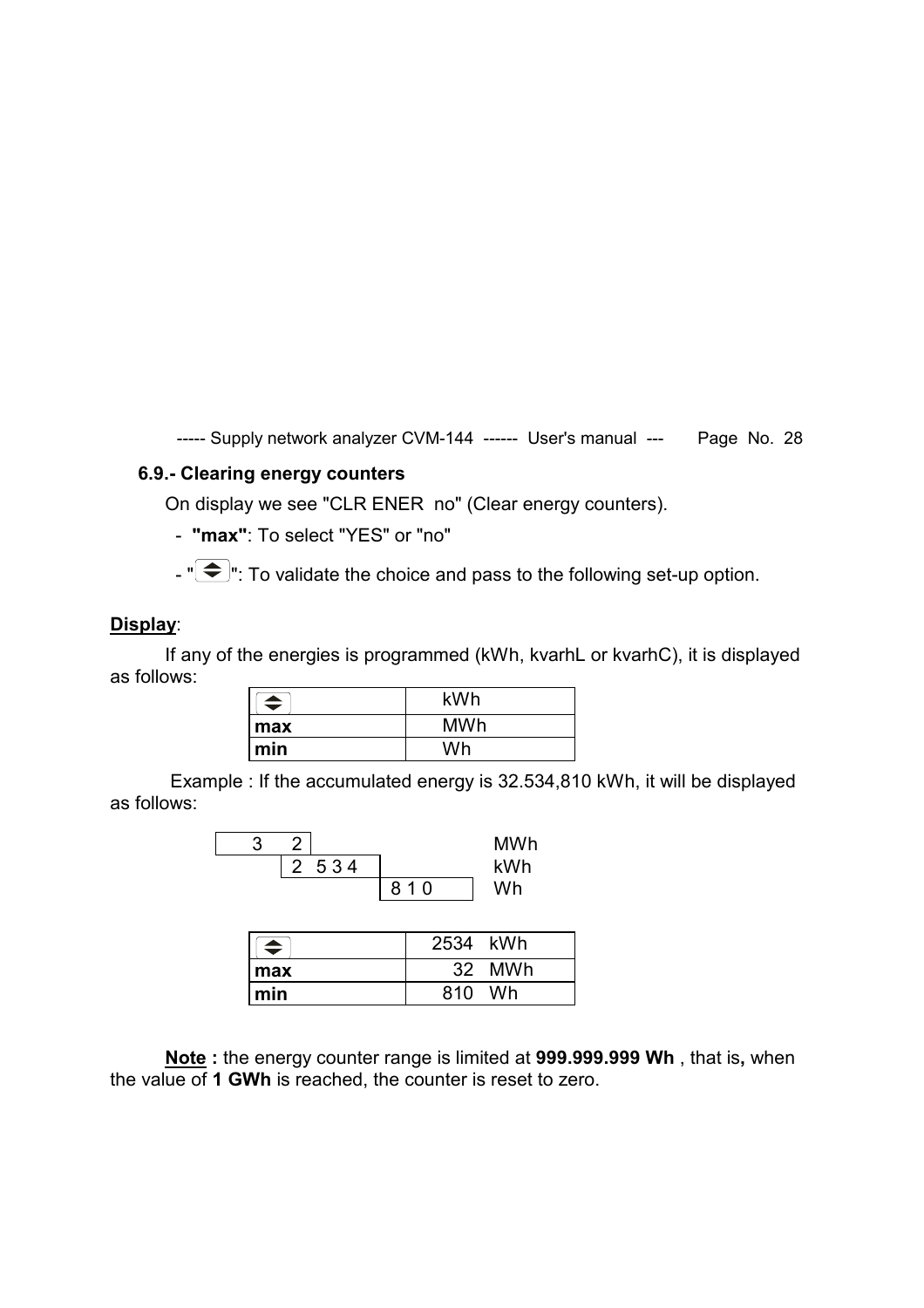# **6.10.- THD or D setting**



Two modes for the harmonic distortion calculation can be selected:

- a) **d %** : total value of the harmonic distortion referred to the fundamental value.
- b) **Thd %** : total value of the harmonic distortion referred to the R.M.S. value.

The selected option will be the one shown on screen.

- To select any option just press "**max**" to switch between the two available options.
- Press  $\overline{\bullet}$  " to validate the choice. Since all set-up options have been completed, the set-up is exited, all modifications are saved in memory, and the running mode automatically starts up.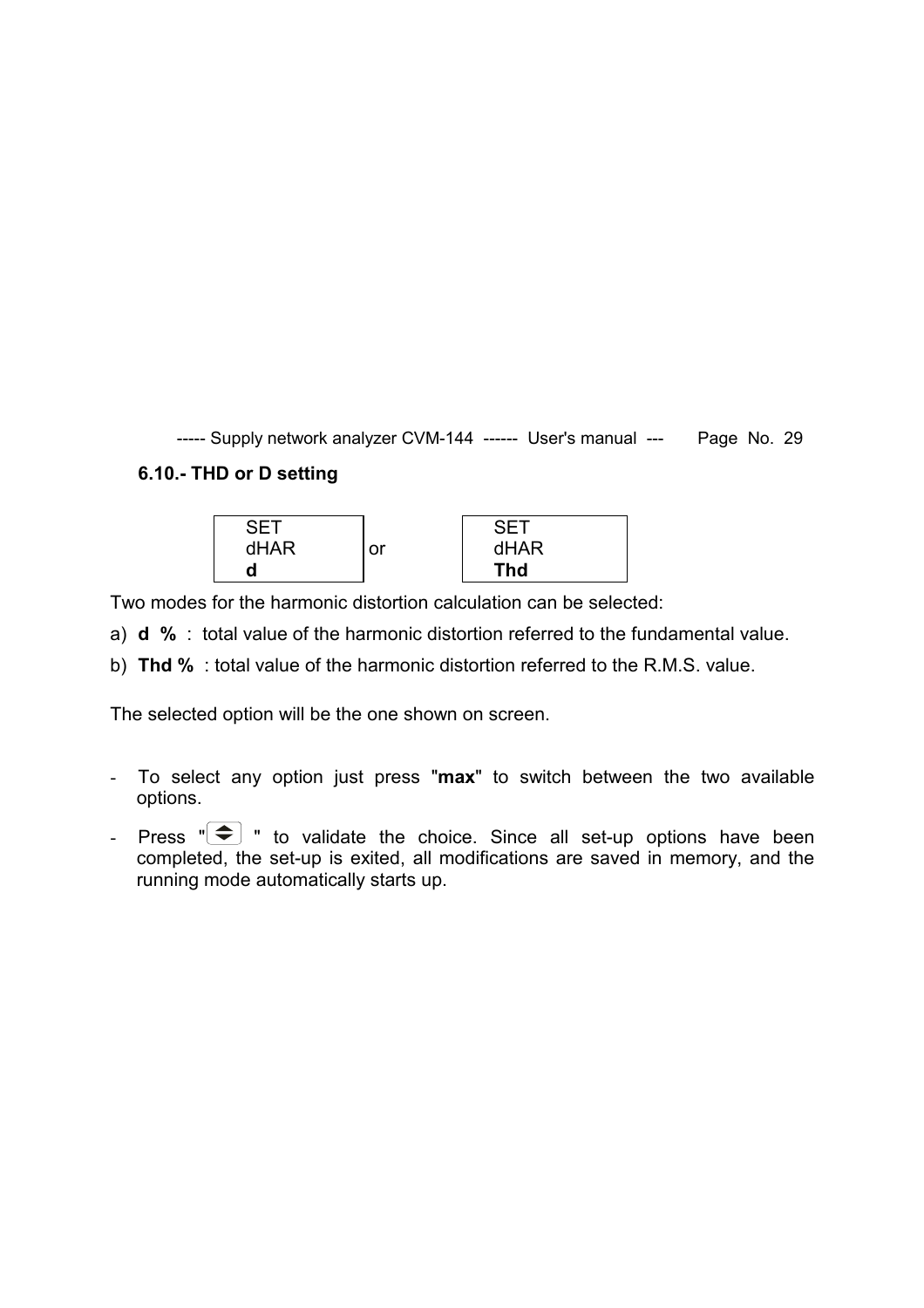#### **6.11.- Additional screens when RELAY OUTPUTS (2 relays) are equipped**

With these outputs the CVM-144...C2 can be set to deliver:

 A.- **Pulse every certain kWh or kvarh (ENERGY).** You can define the value corresponding to the energy consumed for generating a pulse (0.5 s long): kWh / 1 pulse or kvarh / 1 pulse

 B.- **ALARM conditions**: the parameter to be controlled, the maximum value, the minimum value and the delay are user-definable for each relay output.

On the CVM-144 screen following messages appear at this SET-UP option:



*Depending on the selected variable we will pass to a.- or b.- sections* 

In case that no parameter is wanted to be programmed set *par. No. = 00*.

| Parameter             | Symbol          | Code | <b>Symbol</b>       | Code | <b>Symbol</b>       | Code |
|-----------------------|-----------------|------|---------------------|------|---------------------|------|
|                       | phase L1        |      | phase L2            |      | phase L3            |      |
| Single voltage        | V 1             | 01   | V 2                 | 06   | VЗ                  | 11   |
| Current               | A 1             | 02   | A <sub>2</sub>      | 07   | A <sub>3</sub>      | 12   |
| Active power          | kW <sub>1</sub> | 03   | kW <sub>2</sub>     | 08   | kW <sub>3</sub>     | 13   |
| Reactive power        | kvarL 1         | 04   | kvarL 2             | 09   | kvarL <sub>3</sub>  | 14   |
| Inductive/ Capacitive | kvarC 1         |      | kvar <sub>C</sub> 2 |      | kvar <sub>C</sub> 3 |      |
| Power factor          | <b>PF 1</b>     | 05   | PF <sub>2</sub>     | 10   | PF <sub>3</sub>     | 15   |
| % THD V               | THD V1          | 25   | THD V2              | 26   | THD <sub>V3</sub>   | 27   |
| % THD A               | THD A1          | 28   | THD A2              | 29   | THD A3              | 30   |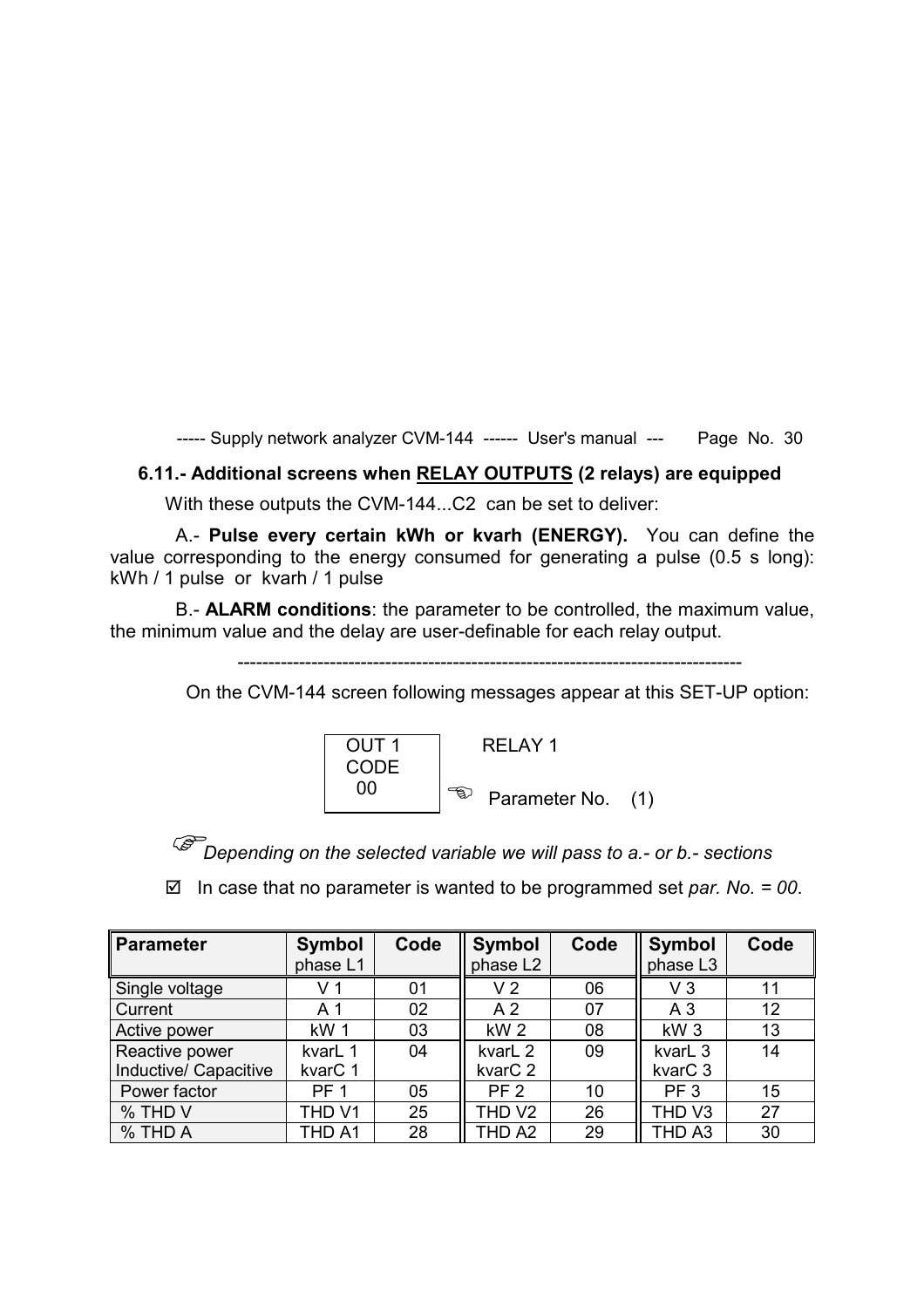| Parameter                    | Symbol     |    | Code    Parameter         | Symbol          | Code  |
|------------------------------|------------|----|---------------------------|-----------------|-------|
| Three-phase active power     | kW III     | 16 | Three-phase $cos \varphi$ | $\cos \varphi$  | 19    |
| Three-phase inductive power  | kvarL III  | 17 | Three-phase power factor  | PF III          | 20    |
| Three-phase capacitive power | kvarC III  | 18 | Frequency                 | <b>Hz</b>       | 21    |
| Active energy                | <b>kWh</b> | 31 | Ph-Ph voltage L1-L2       | V <sub>12</sub> | 22    |
| Reactive energy (inductive)  | kvarh. L   | 32 | Ph-Ph voltage L2 - L3     | V <sub>23</sub> | 23    |
| Reactive energy (capacitive) | kvarh. C   | 33 | Ph-Ph voltage L3 - L1     | V <sub>31</sub> | 24    |
| Three phase apparent power   | kVA III    | 34 |                           |                 |       |
| Power demand                 | Pd         | 35 | Power demand (L1)         | Pd              | $35*$ |
| Three-phase current          | AIII       | 36 | Power demand (L2)         | Pd              | $42*$ |
| <b>Neutral current</b>       | ΙN         | 37 | Power demand (L3)         | Pd              | $43*$ |
| Analog input 1               | Input 1    | 38 |                           |                 |       |
| Analog input 2               | Input 2    | 39 |                           |                 |       |
| Analog input 3               | Input 3    | 40 |                           |                 |       |
| Residual (earth leakage)     |            | 41 |                           |                 |       |
| current                      |            |    |                           |                 |       |

\* This parameters are only enabled if the maximum demand by line current has been programmed

There are, besides, some parameters that refer to 3 phases at once. In case that any of these parameter is selected, then the alarm will be activated always one phase complies with alarm settings.

| <b>Parameter</b>         | <b>Symbol</b>           | Code |
|--------------------------|-------------------------|------|
| Line-to-neutral voltages | V1 or V2 or V3          | 90   |
| <b>Currents</b>          | 11 or 12 or 13          | 91   |
| Active powers            | kW1 or kW2 or kW3       | 92   |
| Reactive powers          | kvar1 or kvar2 or kvar3 | 93   |
| Power factors            | PF1 or PF2 or PF3       | 94   |
| Line-to-line voltages    | V12 or V23 or V31       | 95   |
| % THD V                  | THDV1 or THDV2 or THDV3 | 96   |
| $%$ THD I                | THDI1 or THDI2 or THDI3 | 97   |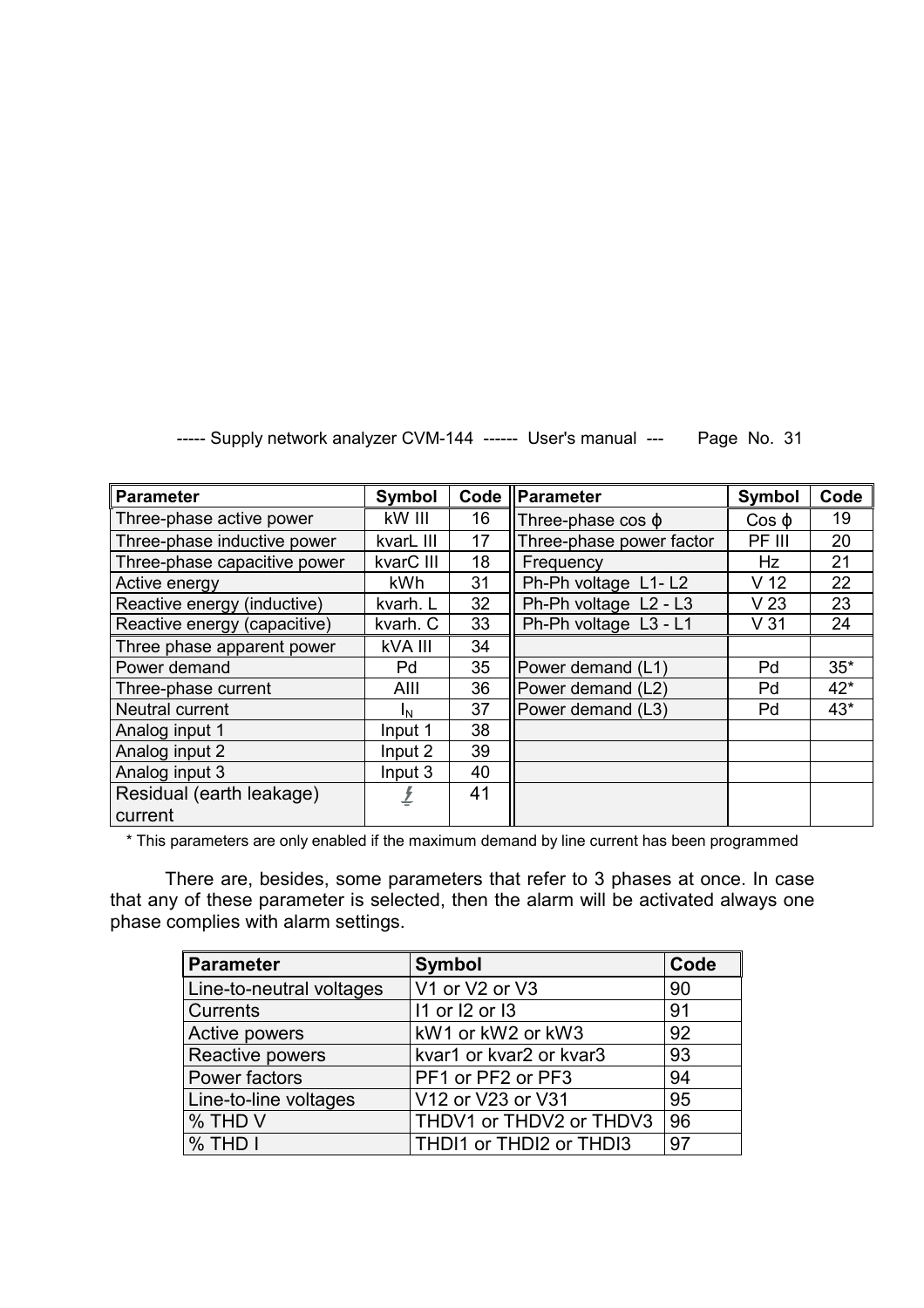# **a.- If an ENERGY parameter is chosen: kWh (31), kvarhL (32) or kvarhC(33)**



(1) Value of energy in kW : four digits with floating decimal point

#### Set-up procedure:

- "max" key: to modify the value of the blinking value. Every time it is pressed the value is increased.
- "**min**" key: to validate the blinking value and go to the next digit.

**NOTE** : When the last digit is reached, the position of the decimal can be move point with the "**max**" key.

*Example for setting a 500 W / 1 pulse:* 

*Firstly we enter the value, 0500, and following we place the decimal point at the right position with the "max" key 0.500 kW.*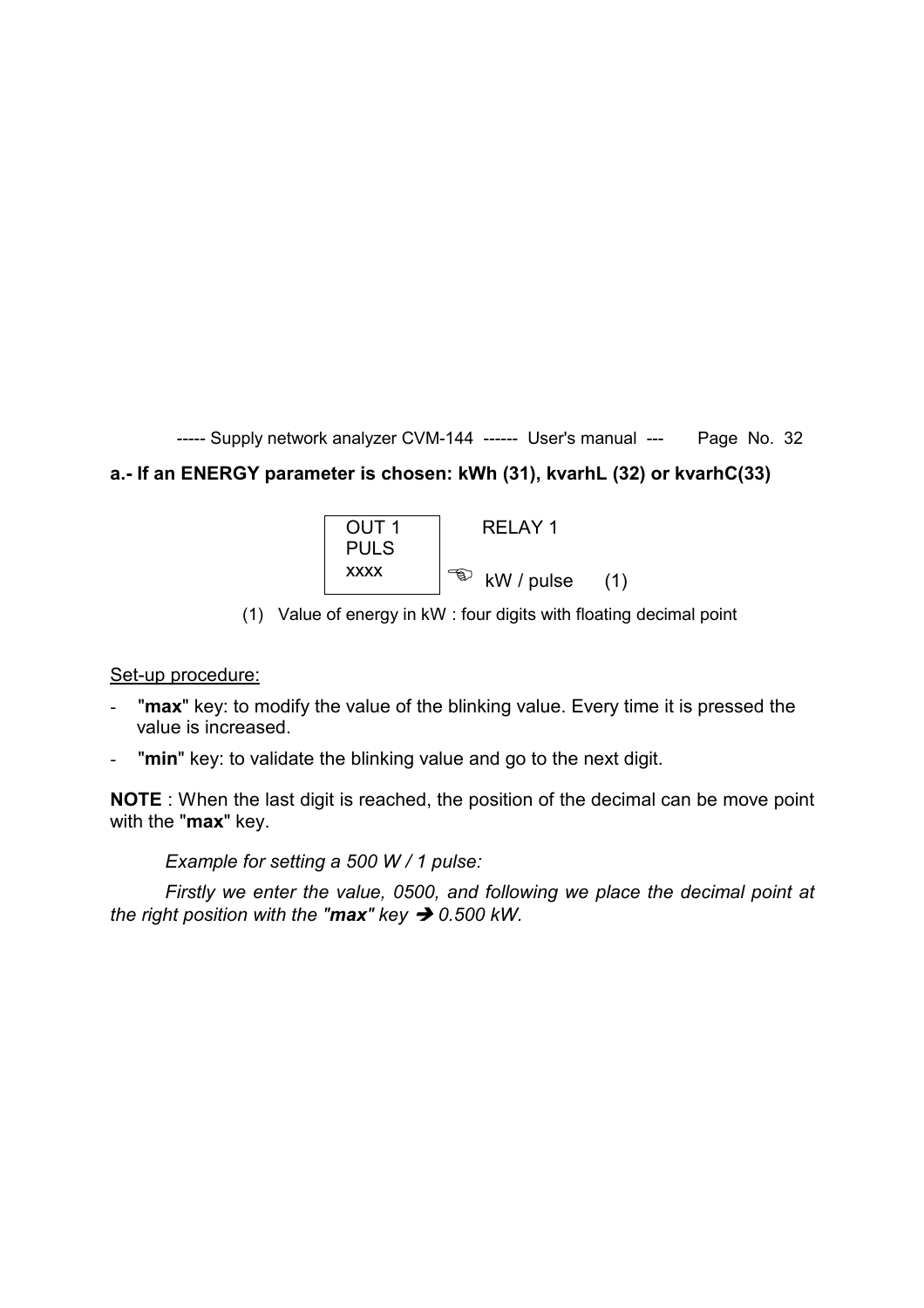- For accessing to the next option, press  $\mathbb{R}^n$ : set-up options for the second relay will appear.



Act as before. Pressing again " $\bigcirc$ " the set-up mode is exited.

**b.**- **ALARM conditions** (1 condition for each relay): If any other parameter (excepts for energies) is selected at (1), two outputs can be configured as alarms. For each output it is possible to set:

| 0 Any of the parameters measured by the CVM-144 |
|-------------------------------------------------|
| 2 MAXIMUM value                                 |
| 3 MINIMUM value                                 |
| $\Theta$ Delay for the conditions               |

These screens are successively displayed by the CVM-144 once the parameter has been selected ( for the set-up of each option proceed as in the Section a.-):

b.1.- Programming the maximum value to be controlled:



The key "**max**" will increase the value of the blinking digit (0,1...9, sign -- ). Use the key "**min**" to pass to the following digit.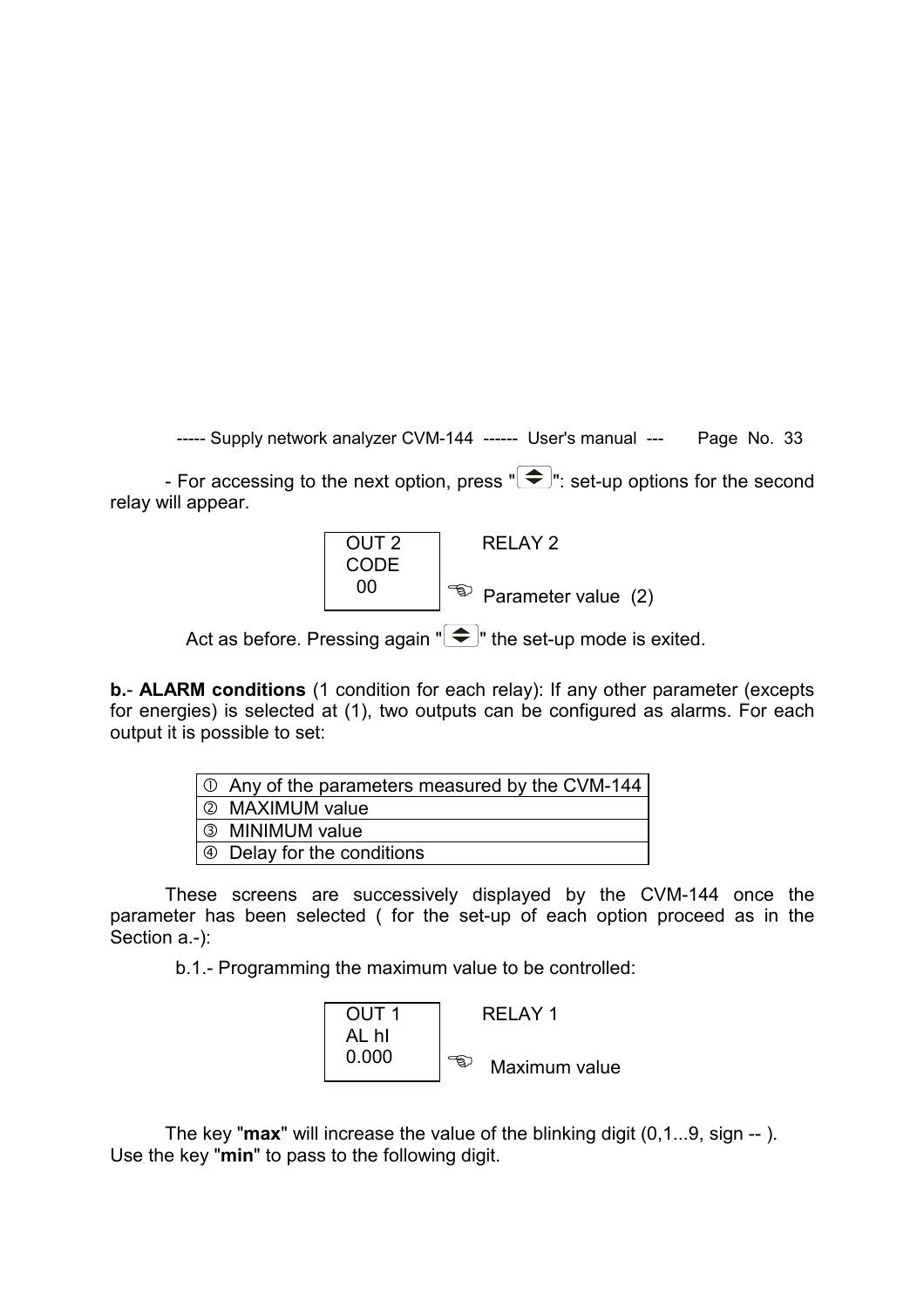----- Supply network analyzer CVM-144 ------ User's manual --- Page No. 34 b.2.- Programming the minimum value to be controlled:



b.3.- Programming the delay:



- Press  $\sqrt[n]{\bigoplus}$  to pass to the next option: the set-up for the second relay is then shown:



Proceed as before. Pressing again  $\mathcal{F}$  the set-up option exited.

**---------------------------------------------------------------------------**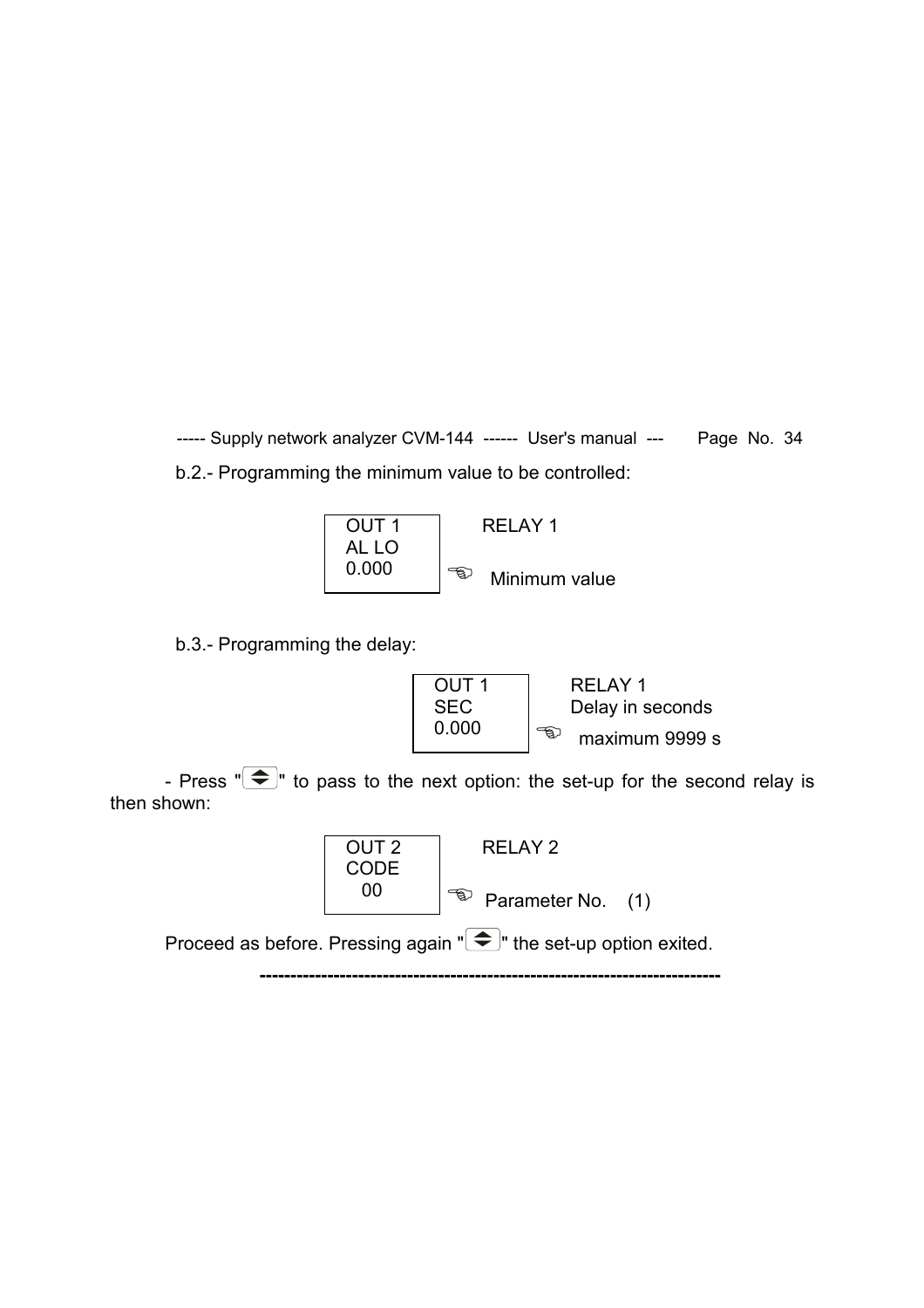**ALARM ACTIVATION:** Alarms operation depend on the set values of MAXIMUM and MINIMUM.

| $MIN +$ | MAX +<br>max > min  | <b>OFF</b><br>ON<br>ON<br><b>Min</b><br>Max<br>$\mathbf{0}$                                |
|---------|---------------------|--------------------------------------------------------------------------------------------|
| $MIN +$ | H XAM<br>max < min  | <b>OFF</b><br><b>ON</b><br><b>OFF</b><br>====   ====  ___________   ======<br>Min<br>0 Max |
| $MIN -$ | MAX+                | ON OFF ON<br>Min 0 Max                                                                     |
| $MIN +$ | MAX --              | <b>ON</b><br><b>OFF</b><br><b>OFF</b><br>=======  <br>  ======<br>Min<br>Max<br>0          |
| MIN --  | MAX --<br>max > min | ON OFF ON<br>-----  =====  ---------------  -----<br>Min Max<br>0                          |
| $MIN -$ | MAX --<br>max < min | ON<br><b>OFF</b><br><b>OFF</b><br>=====  __________  =====   ======<br>Min<br>Max<br>0     |

ON = alarm activated ----------> relay closed

OFF = alarm deactivated ------> relay open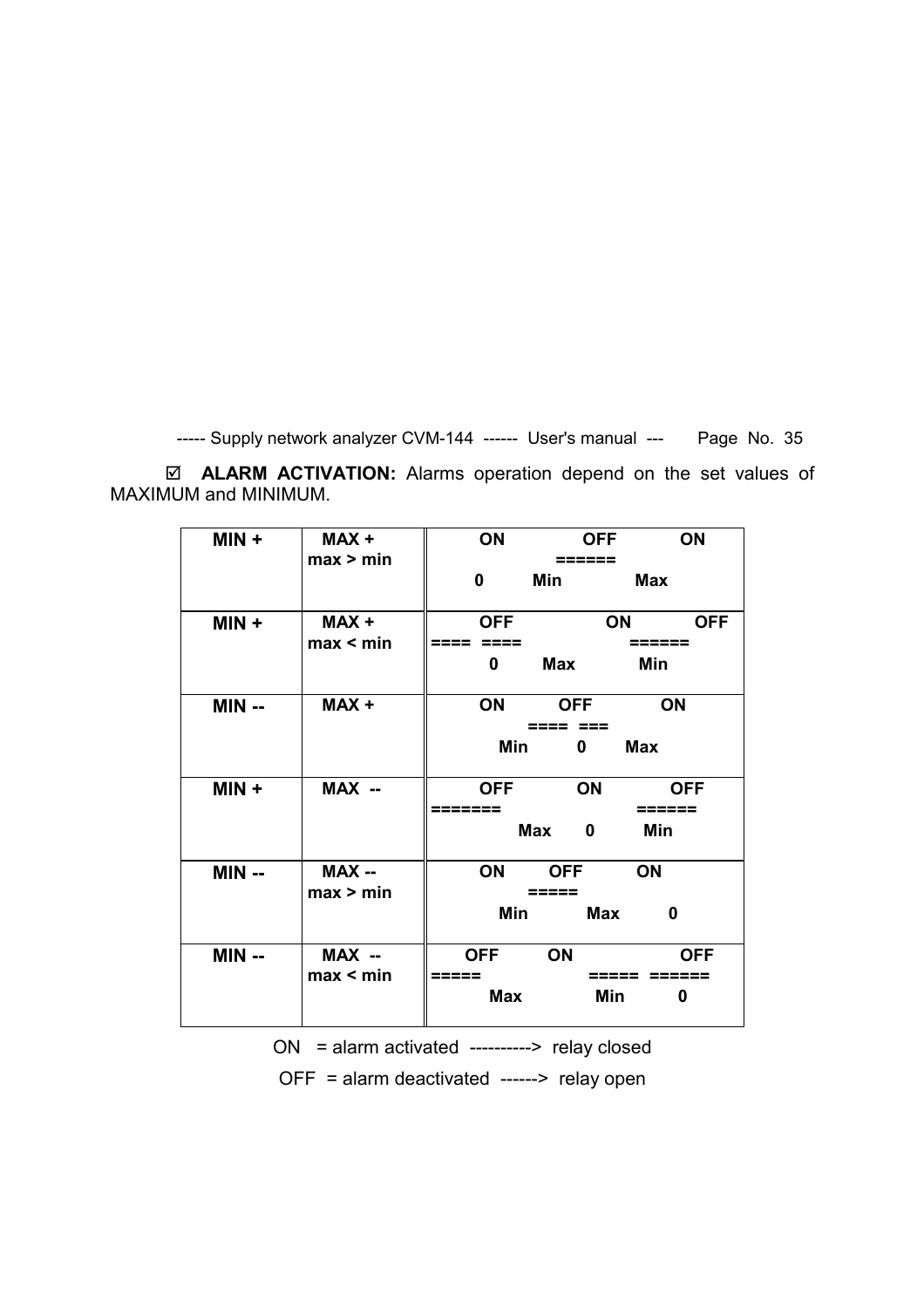The **DELAY** set value is applied either to the connection or the disconnection when the alarm conditions occur.

| <b>Parameter</b> | Format              | <b>Example</b>     |
|------------------|---------------------|--------------------|
| Voltage          | V                   | $220.5 = 220.5$ V  |
|                  |                     | $0220 = 220 V$     |
| <b>Current</b>   | A                   | $0150 = 150 A$     |
| <b>Powers</b>    | kW, kvarL, kvarC    | $0.540 = 540 W$    |
|                  |                     | $250.5 = 250.5$ kW |
| Energies         | kWh, kvarLh, kvarCh | 0.500 kWh          |
| Power factor     | $+/-$ X.XX          | $-0.70$            |
| Frequency        | XX.X                | $50.0 = 50$ Hz     |

User-definable units for the different parameters are:

- **Output relay connection lay-out** *CVM-144...-C2* (2 relays ) :

| Out1          | Terminals   Signal |      | Out <sub>2</sub> | Terminals   Signal |      |
|---------------|--------------------|------|------------------|--------------------|------|
| <b>RELAY1</b> | 23 - 24            | N.O. | RFIAY2           | - 21 - 22          | N.O. |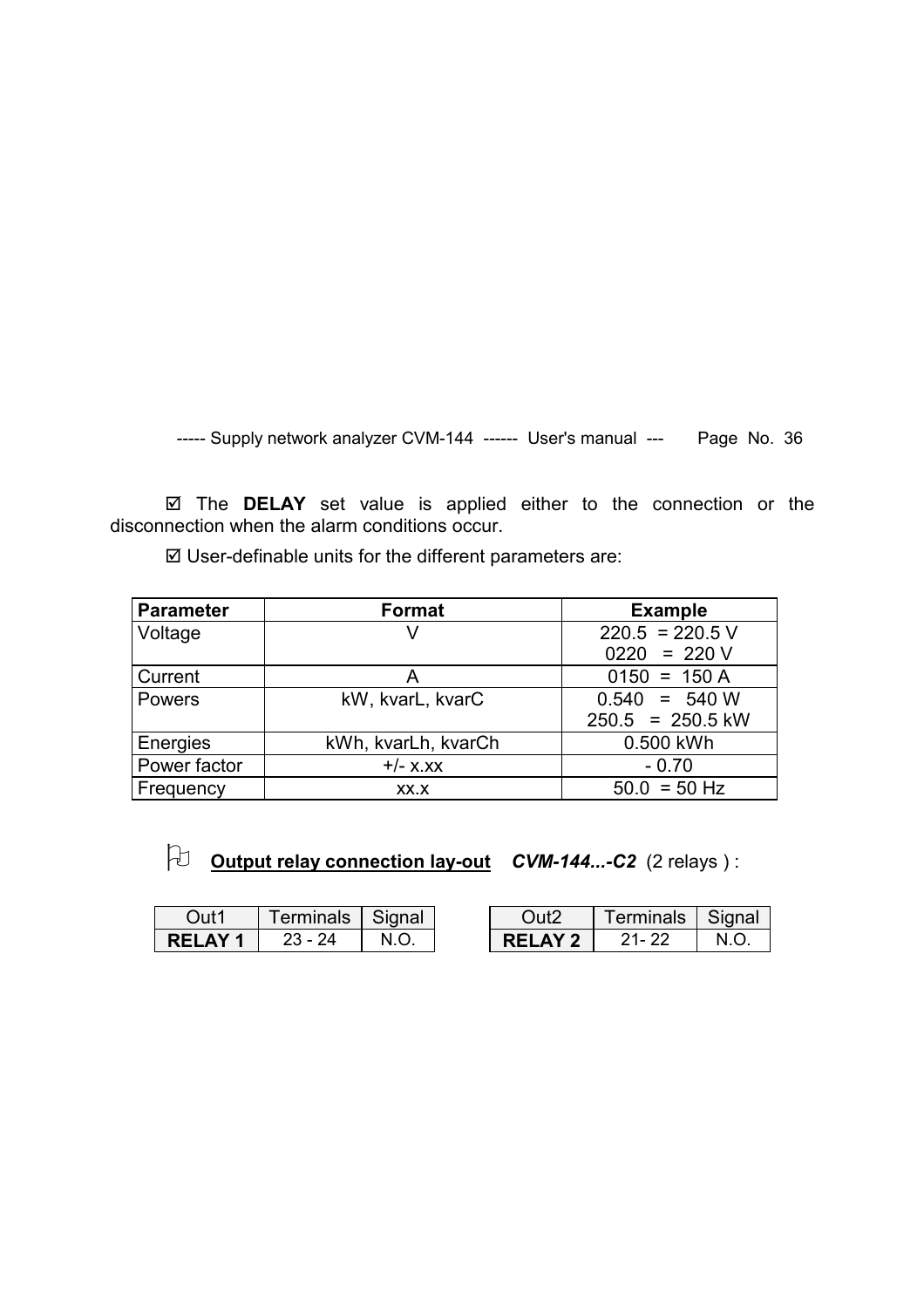# **6.12.- Additional screens with 4 - 20 mA outputs y inputs**

CVM-144 equipped with an "Analogue" type module provides **4 - 20 mA d.c. or 0 - 20 mA d.c.** inputs and outputs (inputs can also optionally be 0-10 V type).

#### **6.12.1.- Additional screen with the 4 - 20 mA output**

These can be programmed to obtain an output signal proportional to any of the parameters measured by the CVM-144, **including the ability of setting the scale (offset and full-scale values).** 

 On the CVM screen following messages appear at this SET-UP point (provided the right module is connected to the equipment):

#### **a.- Parameter choosing:**



- "max" -- "min" keys: permits the user to choose any parameter measured by the CVM-144 but the parameters referred to energies..
- "**display**" key: validates the selected option and passes to the next setup screen.

#### **b.- Election of 0 - 20 mA or 4 - 20 mA :**



- "**display**": to validate the selected option and pass to the next setup screen.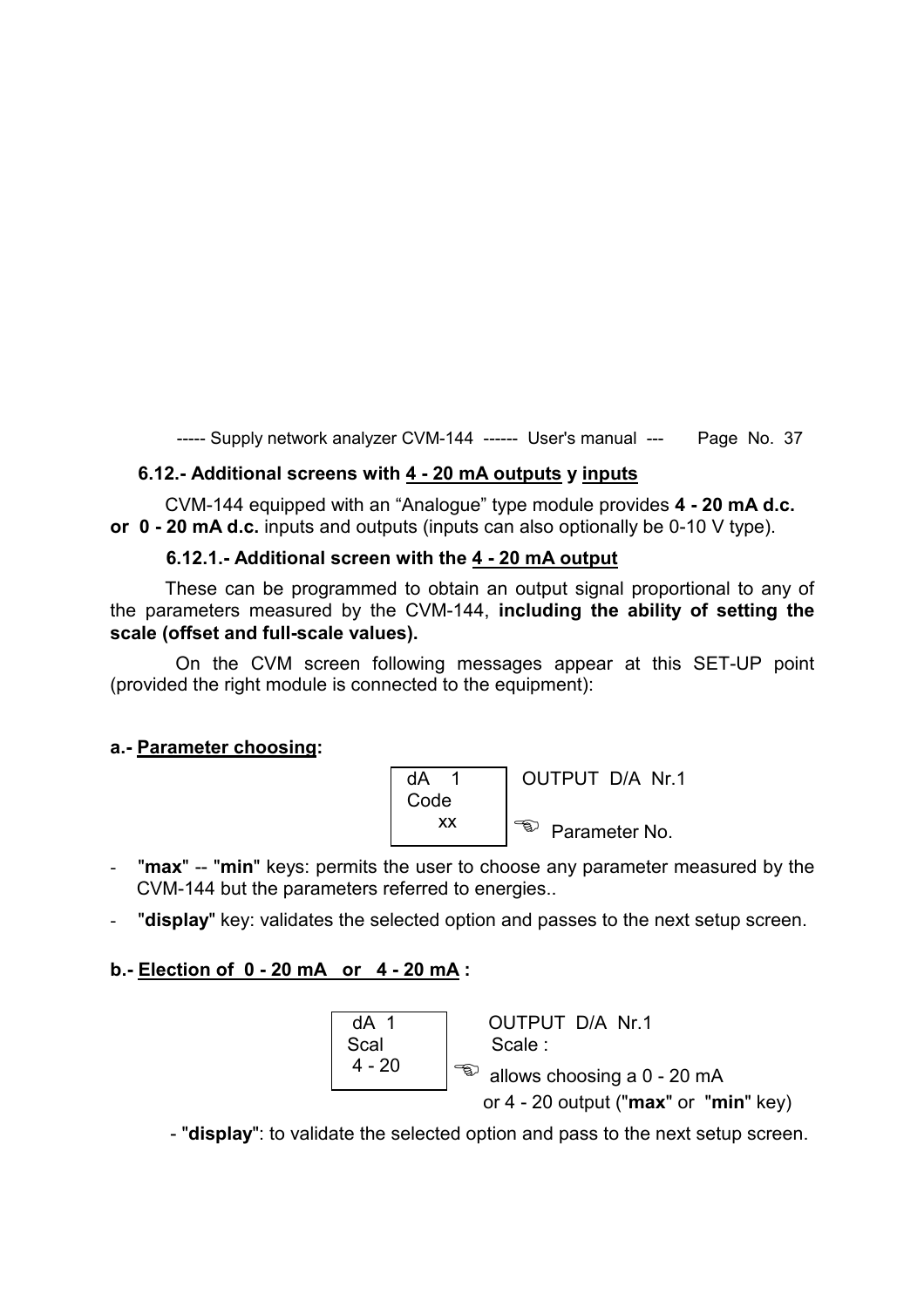# **c.- Scale offset**:

Value of the parameter that we assign as the zero of the scale.



- "**max**" key: it allows modifying the value of the blinking value.
- Every time it is pressed the number is increased.
- "**min**" key: it allows validating the blinking value and go to the next digit.

 **NOTE** : When you arrive at the last digit, you can move the position of the decimal point with the "**max**" key.

- "**display**": to validate the selected option and pass to the next setup screen.

**d.- Full scale:** Value of the parameter to which we assign the 20 mA.

| dA 1  | OUTPUT D/A Nr.1                           |
|-------|-------------------------------------------|
| F.ESC | Full scale:                               |
| X.XXX | allows choosing the full scale (20 mA)    |
|       | (four digits with floating decimal point) |

Proceed as in the previous section.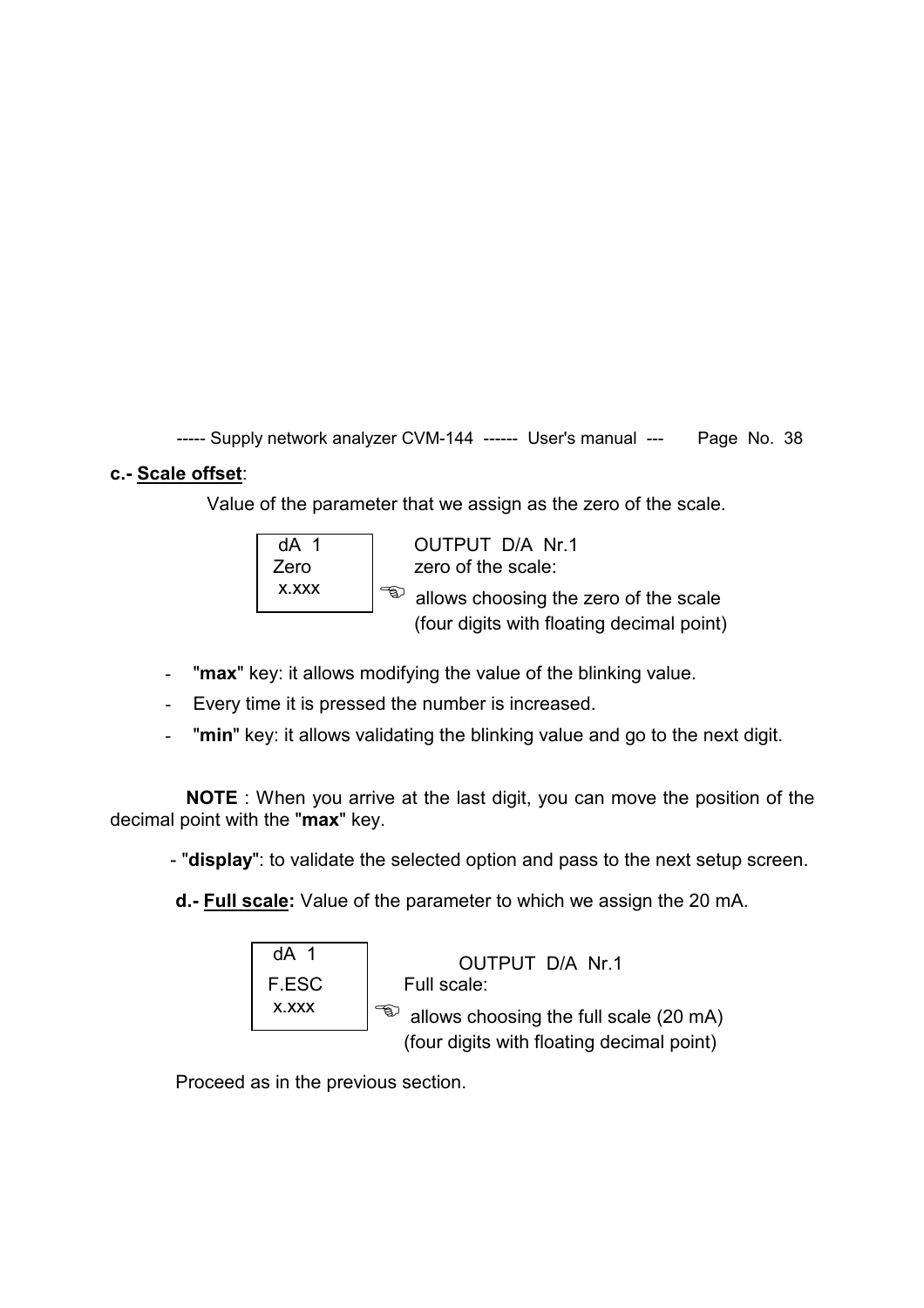- For passing to the next option, press "**display**": the setup for the second output will appear (only if this output is available).

| $dA$ 2 | OUTPUT D/A Nr.2 |
|--------|-----------------|
| code   |                 |
| XXXX   |                 |

Proceed as in the previous sections.

# **1.- Output calculation:**

| Re solution = $\frac{(20 - Zero)}{2}$<br>$(F.\text{scale}-\text{Offset})$ | <i>Offset &amp; f. scale</i> = defined by the user<br>$ Zero = 0$ mA or 4 mA |
|---------------------------------------------------------------------------|------------------------------------------------------------------------------|
| $mA = \text{Re}$ solution * (Mesure – Offset) + Zero                      |                                                                              |
| $mV = mA \times ohms$                                                     | $mV_{(100 ohms)}$ = mA x 100                                                 |

- Maximum load is of 500  $\Omega$  (10 V - 20 mA)

# **Output of the power factor parameter ( PF):**

|         |  |                              | --- 20 mA |  |
|---------|--|------------------------------|-----------|--|
| $+0.00$ |  | $Ind.$ / 1.00 / Cap. $-0.00$ |           |  |
| $-0.00$ |  | Cap. / 1.00 / Ind.           | $+0.00$   |  |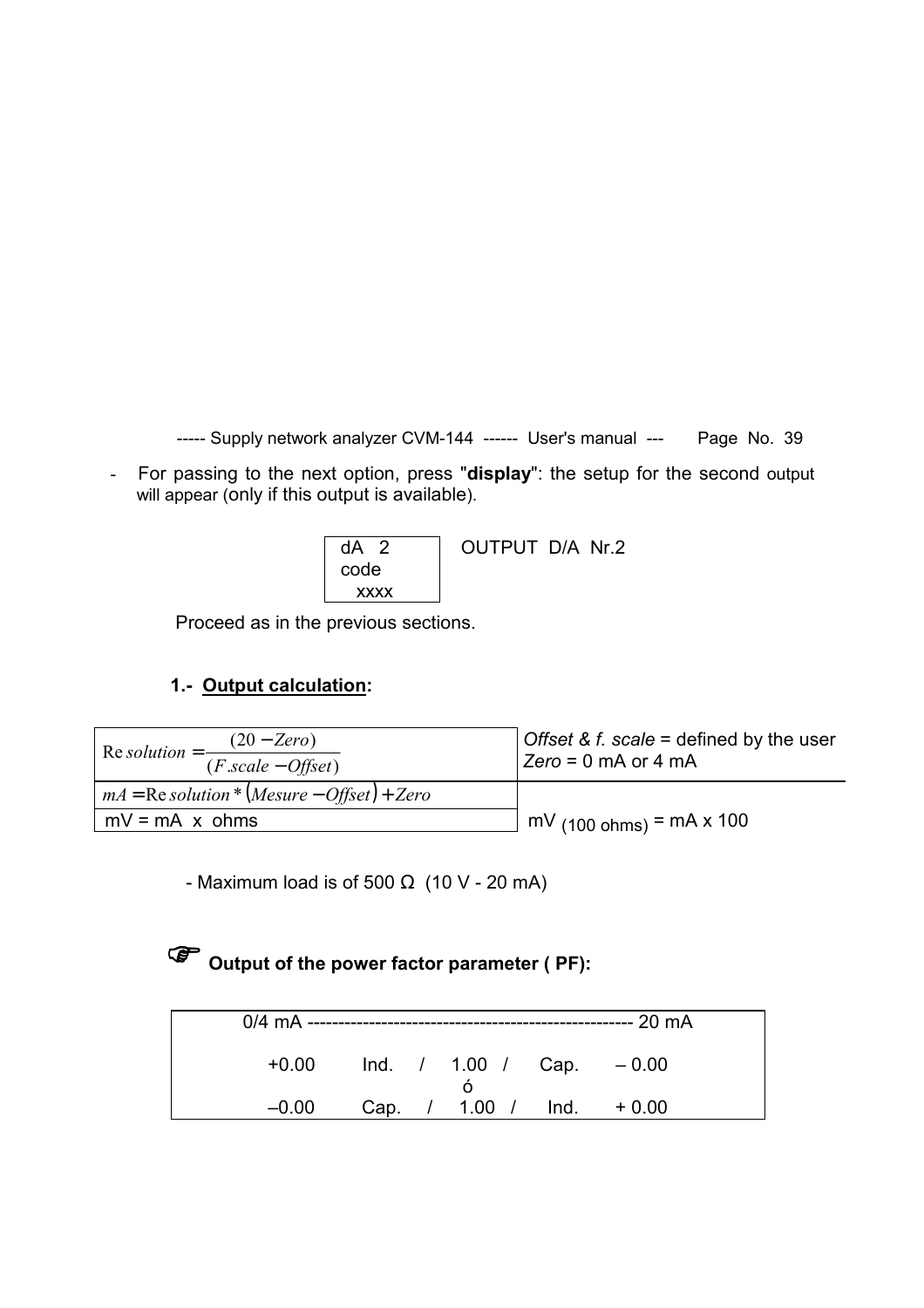#### **6.12.2.- Additional screens with 4 - 20 mA inputs**

The **4-20 mA** analog inputs (which can also be optionally 0-10 V type) can be set to obtain the processed signal either by display or through communications. To complete the analog inputs management, the user must **program the scale values (offset and full-scale value).** 

 On the CVM screen following messages appear at this SET-UP point (provided the right module is connected to the equipment):

#### **b.- Election of 0 - 20 mA or 4 - 20 mA :**

 In 1 INPUT A/D Nr.1 Scal | Scale : 4 - 20  $\int$  <sup>-</sup> allows choosing a 0 - 20 mA or 4 - 20 input ("**max**" or "**min**" key)

\* This choice is disable in case of 0-10 V type input card

- "**display**": to validate the selected option and pass to the next setup screen.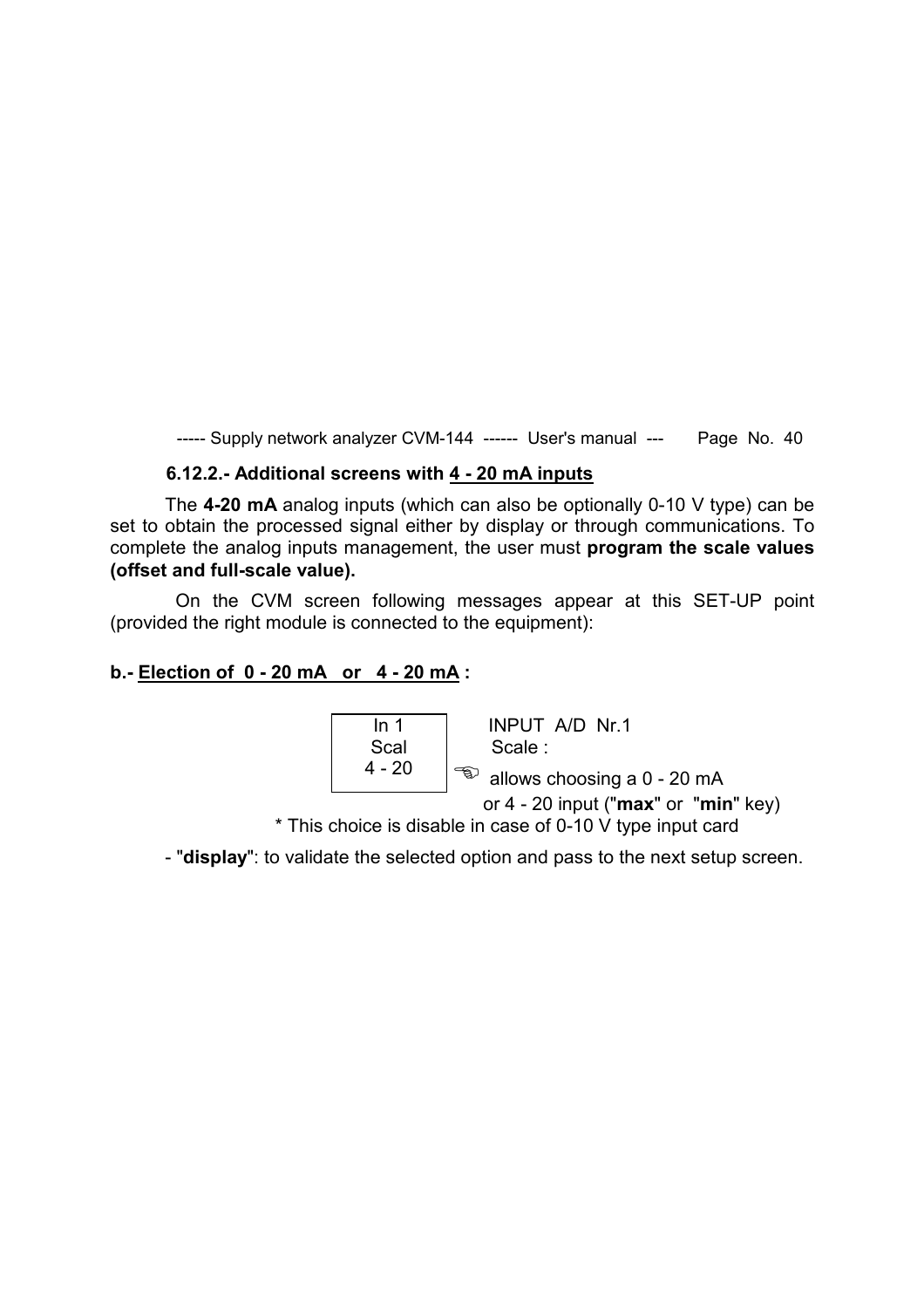# **c.- Scale offset**:

Value of the parameter that we assign as the zero of the scale.



- "**max**" key: it allows modifying the value of the blinking value.
- Every time it is pressed the number is increased.
- "**min**" key: it allows validating the blinking value and go to the next digit.

 **NOTE** : When you arrive at the last digit, you can move the position of the decimal point with the "**max**" key.

- "**display**": to validate the selected option and pass to the next setup screen.

**d.- Full scale:** Value of the parameter to which we assign the 20 mA.

| ln <sub>1</sub> | INPUT A/D Nr.1                            |
|-----------------|-------------------------------------------|
| F.ESC           | Full scale:                               |
| X.XXX           | allows choosing the full scale (20 mA)    |
|                 | (four digits with floating decimal point) |

Proceed as in the previous section.

- For passing to the next option, press "**display**": the setup for the second output will appear (only if this output is available).

Proceed similarly for all analog inputs.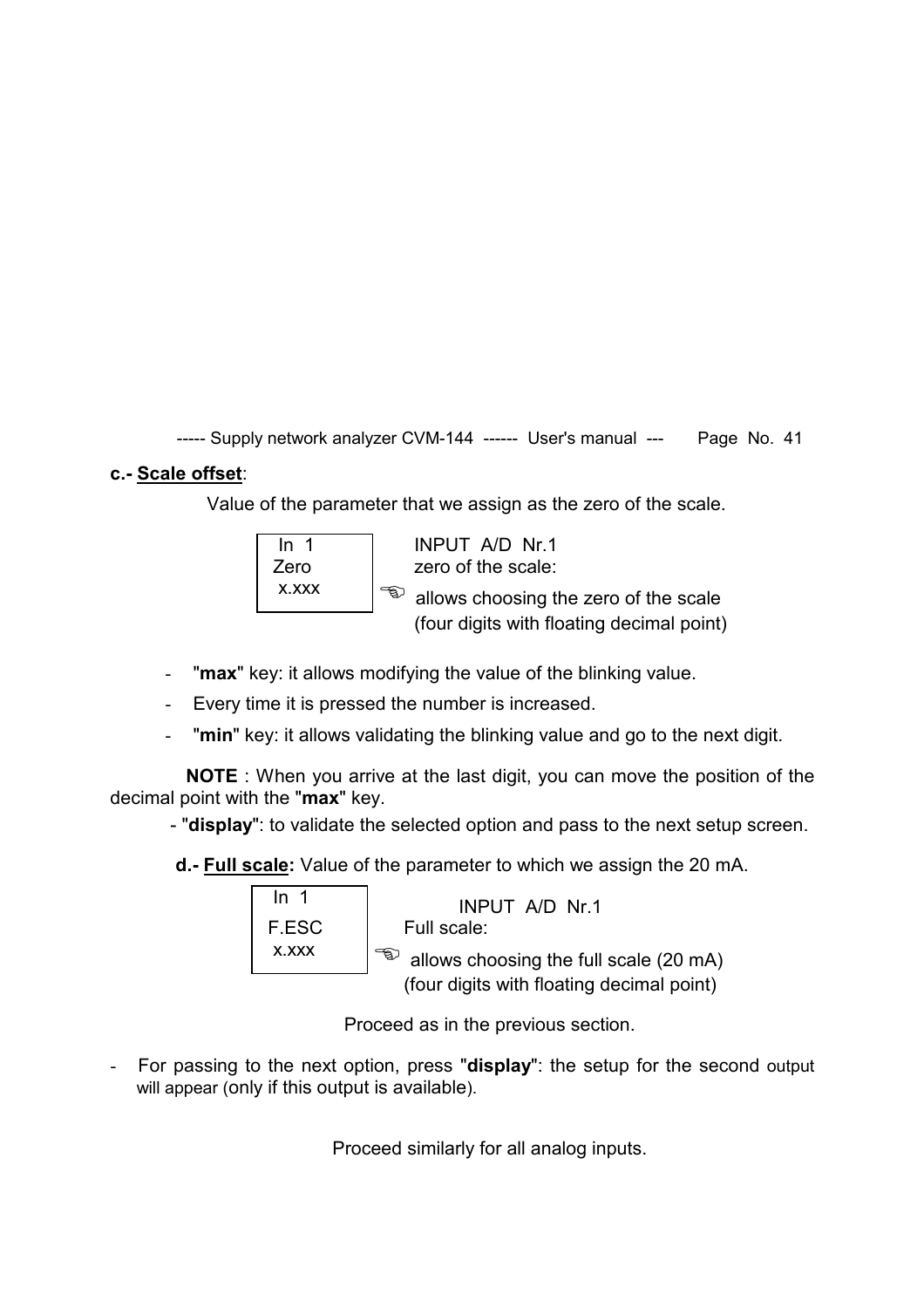# **7.- SPECIFICATIONS**

# **Power supply : see specifications on the rear part of the CVM-144**

| $-CVM-144$<br>Single-phase 230 V a.c.                                     |  |  |  |  |  |
|---------------------------------------------------------------------------|--|--|--|--|--|
| Voltage tolerance: $+10 \%$ / -15 %                                       |  |  |  |  |  |
| Frequency: 50  60 Hz                                                      |  |  |  |  |  |
|                                                                           |  |  |  |  |  |
| - CVM-144 SDC : Direct current 24 V  120 V d.c.                           |  |  |  |  |  |
| Voltage tolerence: $-20 \% / +15 \%$                                      |  |  |  |  |  |
|                                                                           |  |  |  |  |  |
| Operation temperature  -10 to 50 °C                                       |  |  |  |  |  |
|                                                                           |  |  |  |  |  |
| <b>Measuring Circuits:</b>                                                |  |  |  |  |  |
| Rated voltage  300 V a.c. Phase-to-Neutral / 520 V a.c. Phase-to-Phase    |  |  |  |  |  |
| Frequency  45 to 65 Hz                                                    |  |  |  |  |  |
| Rated current  In / 5 A (isolated inputs in the CVM-144-ITF model)        |  |  |  |  |  |
| Permanent overload 1.2 In                                                 |  |  |  |  |  |
| Current input burden 0.75 VA                                              |  |  |  |  |  |
| Accuracy:                                                                 |  |  |  |  |  |
|                                                                           |  |  |  |  |  |
|                                                                           |  |  |  |  |  |
|                                                                           |  |  |  |  |  |
| Test conditions:                                                          |  |  |  |  |  |
| - Errors due to C.T. are not included and direct voltage measurement      |  |  |  |  |  |
| - Temperature between $+5$ °C and $+45$ °C                                |  |  |  |  |  |
| - Power factor between 0.5 and 1<br>- Full scale measure range 5 %  100 % |  |  |  |  |  |
| <b>Mechanical Characteristics:</b>                                        |  |  |  |  |  |
| - Connection :<br>pluggable connection terminal                           |  |  |  |  |  |
| Self-extinguishable, V0 plastic<br>- Case material                        |  |  |  |  |  |
| Assembled unit (frontal) : IP 55<br>- Protection                          |  |  |  |  |  |
| Un-assembled unit (side and rear covers) : IP 31                          |  |  |  |  |  |
| 144 x 144 mm - depth: 84 mm<br>- Dimensions                               |  |  |  |  |  |
|                                                                           |  |  |  |  |  |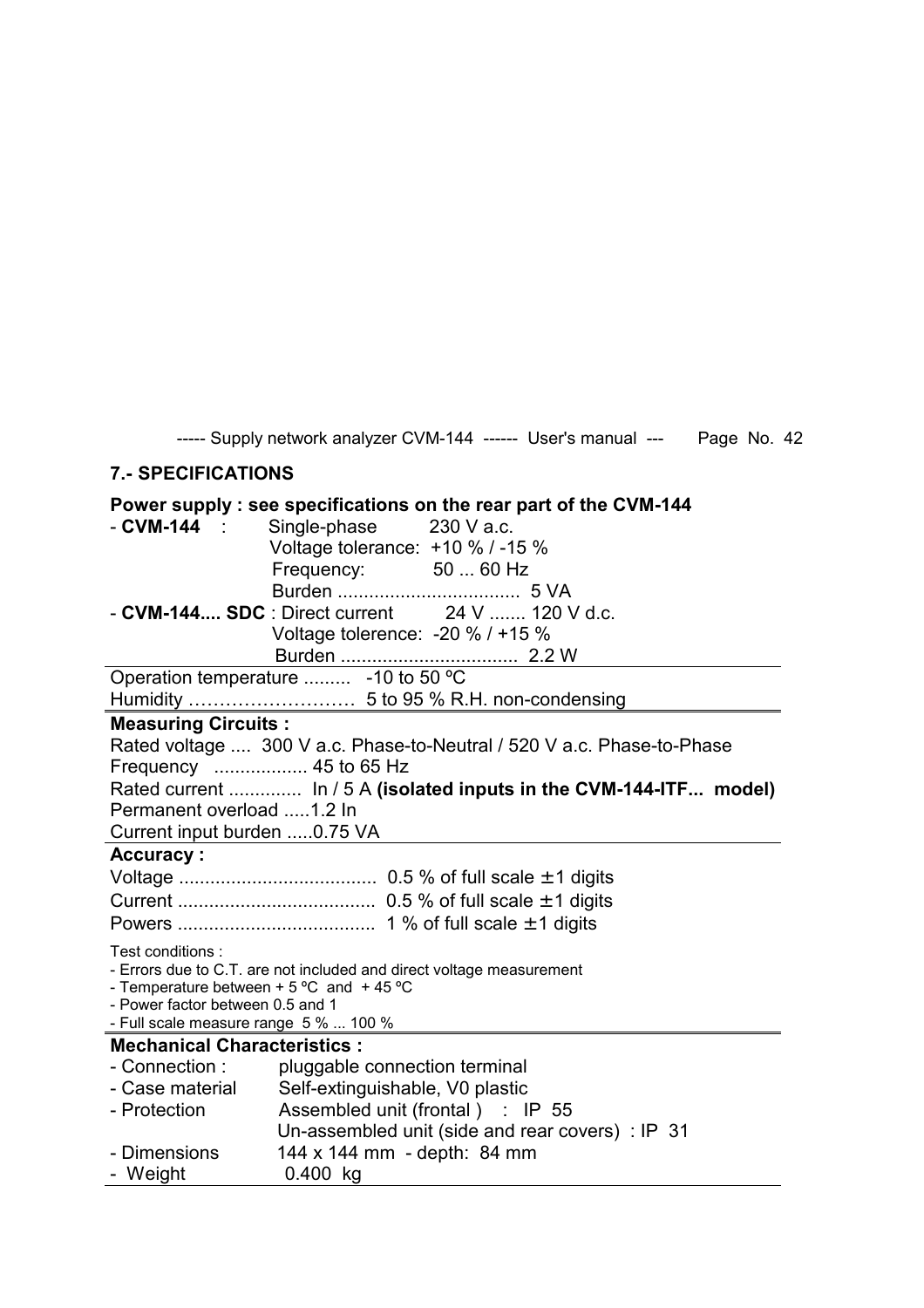----- Supply network analyzer CVM-144 ------ User's manual --- Page No. 43 **Relays characteristics: according to model** 

| - Maximum switching load<br>- Maximum switching voltage<br>- Maximum switching current                           | 750 VA<br>250 V a.c. | 3 A (Resistive)                                                                                                |
|------------------------------------------------------------------------------------------------------------------|----------------------|----------------------------------------------------------------------------------------------------------------|
| - Mechanical endurance<br>- Energy / alarms pulses                                                               |                      | $3 \times 10^7$ operations<br>max. 1 pulse / s                                                                 |
| At full load: (250 V a.c. / 3 A)<br>- Electrical endurance<br>- Maximum operation cadence                        |                      | 1 x $10^5$ operations<br>450 operations / hour                                                                 |
| Analog output features: according to the model                                                                   |                      |                                                                                                                |
| - Output type<br>: $0/4 - 20$ mA<br>- Resolution<br>: 4096 points (12 bits)<br>- Maximum impedance: 500 $\Omega$ |                      |                                                                                                                |
| Analog input features: according to the model                                                                    |                      |                                                                                                                |
| 0-20 mA inputs                                                                                                   |                      |                                                                                                                |
| - Resolution : 4000 points (12 bits)                                                                             |                      |                                                                                                                |
| - Input impedance<br>$: 200 \Omega$                                                                              |                      |                                                                                                                |
| - Transformer type: WG Series<br>- Current measuring range: Depending on used input.                             |                      | Characteristics of residual currents measuring input: acc. to the model                                        |
|                                                                                                                  |                      | Input: $3A \rightarrow 30 \text{ mA} - 3 \text{ A}$ $30 \text{ A} \rightarrow (300 \text{ mA} - 30 \text{ A})$ |
| - Resolution: 4000 points (12 bits)                                                                              |                      |                                                                                                                |
| <b>Safety</b> Category III - 300 V a.c. / 520 a.c., as per EN-61010                                              |                      |                                                                                                                |
|                                                                                                                  |                      | Protection against electric shock by class II double-isolati                                                   |
| EN 50082-1, EN-61010-1                                                                                           |                      | <b>Standards: IEC 664, VDE 0110, UL 94, IEC 801, IEC 348, IEC 571-1, EN 50081-1</b>                            |
| Dimensions:                                                                                                      |                      |                                                                                                                |
| 144                                                                                                              |                      | 5,3<br>78,5                                                                                                    |

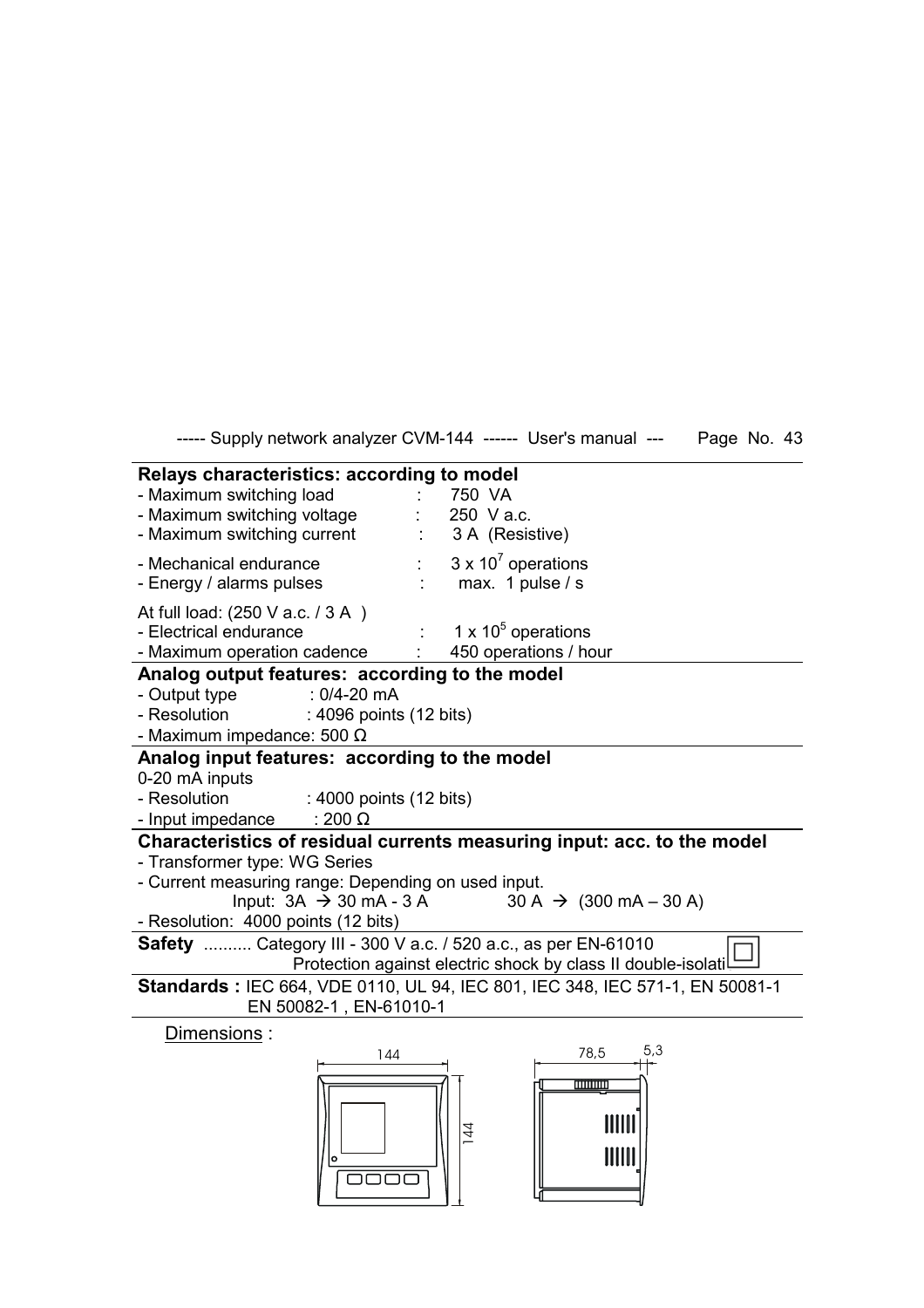#### **8.- SAFETY CONSIDERATIONS**



All installation specification described at the previous chapters named INSTALLATION AND STARTUP, INSTALLATION MODES and SPECIFICATIONS.

Note that with the instrument powered on, the terminals could be dangerous to touching and cover opening actions or elements removal may allow accessing dangerous parts. This instrument is factory-shipped at proper operation condition.

#### **9.- MAINTENANCE**

The **CVM-144** does not require any special maintenance. No adjustment, maintenance or repairing action should be done over the instrument open and powered and, should those actions are essential, high-qualified operators must perform them.

Before any adjustment, replacement, maintenance or repairing operation is carried out, the instrument must be disconnected from any power supply source.

When any protection failure is suspected to exist, the instrument must be immediately put our of service. The instrument's design allow a quick replacement in case of any failure.

#### **10.- TECHNICAL SERVICE**

For any inquiry about the instrument performance or whether any failure happens, contact to CIRCUTOR's technical service.

> *CIRCUTOR S.A. - After-sales service Vial Sant Jordi, s/n 08232 – Viladecavalls (SPAIN) Tel - + 34 93 745 29 00 fax - + 34 93 745 29 14 E-mail : central@circutor.es*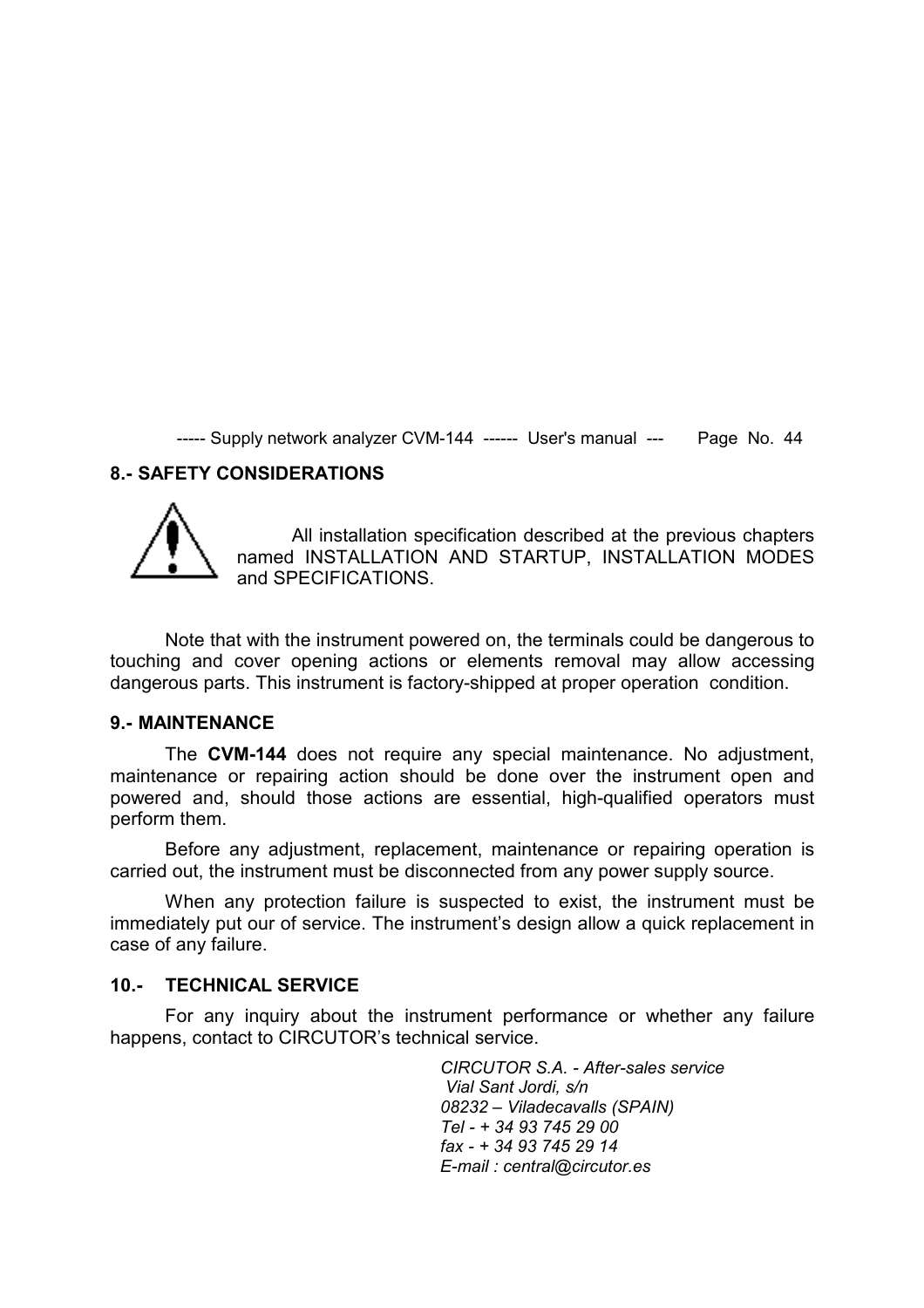#### **11.- CVM-144 COMMUNICATIONS**



One or some CVM-144... can be connected to a P.C.. With this system we can get all the parameters in one central point of reading. The CVM-144..., has a serial RS-485 or RS-232 type output (according to the model). If we connect more than one device to the same communication line (RS-485), we have to assign to each of them a different code or direction (from 01 to 255), since the P.C. needs the identification of every measuring point.

# **11.1.- To take into account !:**

- **PROTOCOL:** MODBUS © (**Question / Answer)**
- **CVM-144 DEFAULT CONFIGURATION :** 001 / 9.600 / 8 bits / N / 1 bit
- Available baud rates: 1.200 2.400 4.800 9.600 19.200 bauds

#### **- RS-485 type output:**

-RS-485 connection will be carried out by means of a **twisted and screened cable,** with a minimum of 3 wires, with a maximum distance between the CVM-144 and the last peripheral of 1.200 m. The CVM-144 uses a RS-485 communication bus allowing up to **a maximum of 32 devices in parallel (Multi-point bus) per port used in the PC**.

#### **- RS-232 type output:**

-RS-232 connection will be carried out by means of a **twisted and screened cable,** with a minimum of 3 wires, with a maximum distance between the CVM-144 and the P.C. of 15 m.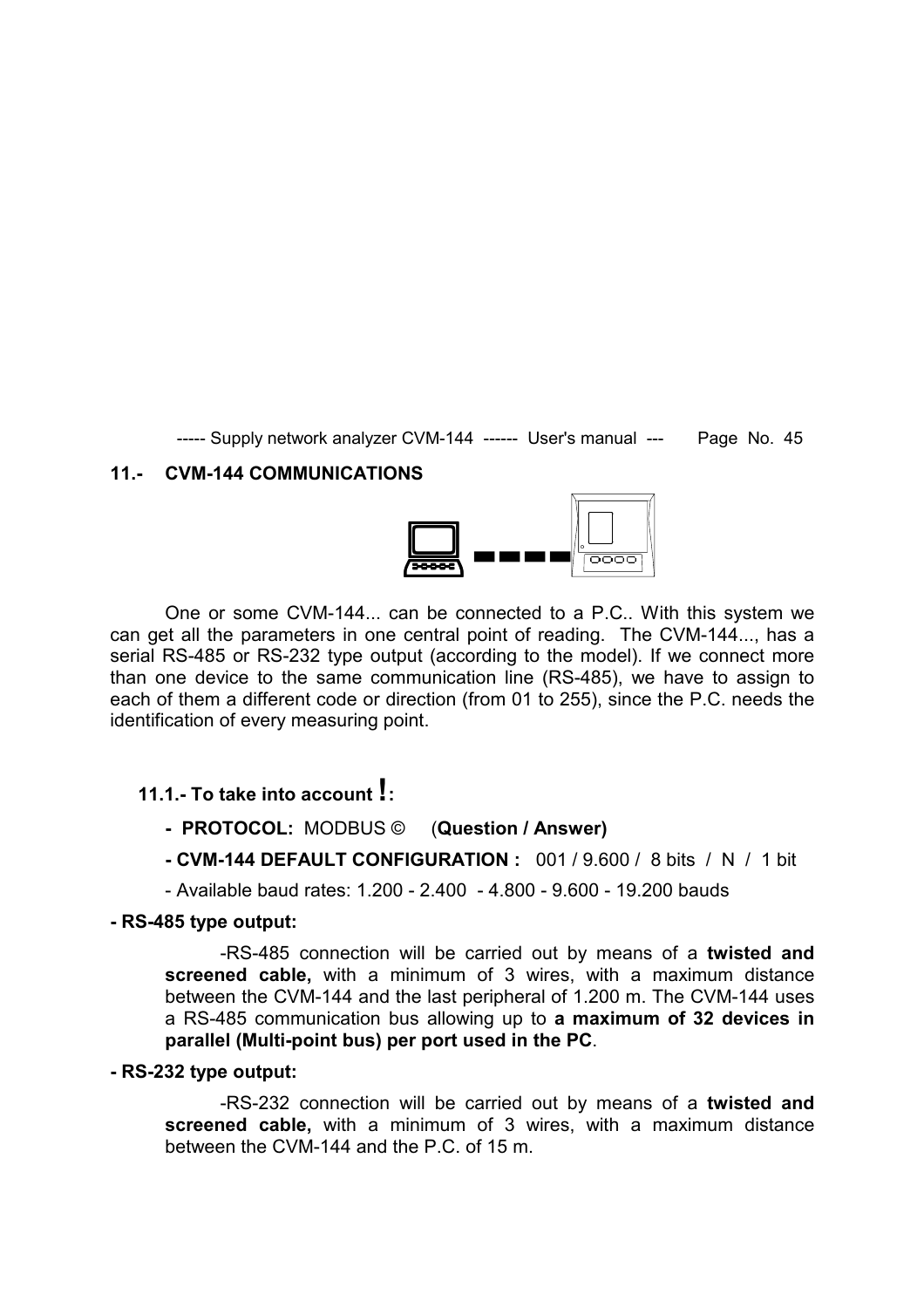

**11.2.- RS-485 type connection to a RS-232 type input of a PC** 

**\*If the RS485/232 converter with RTS control ability (code 770208) is used, then the pin 7 connection in the 232 side is not necessary to be done.**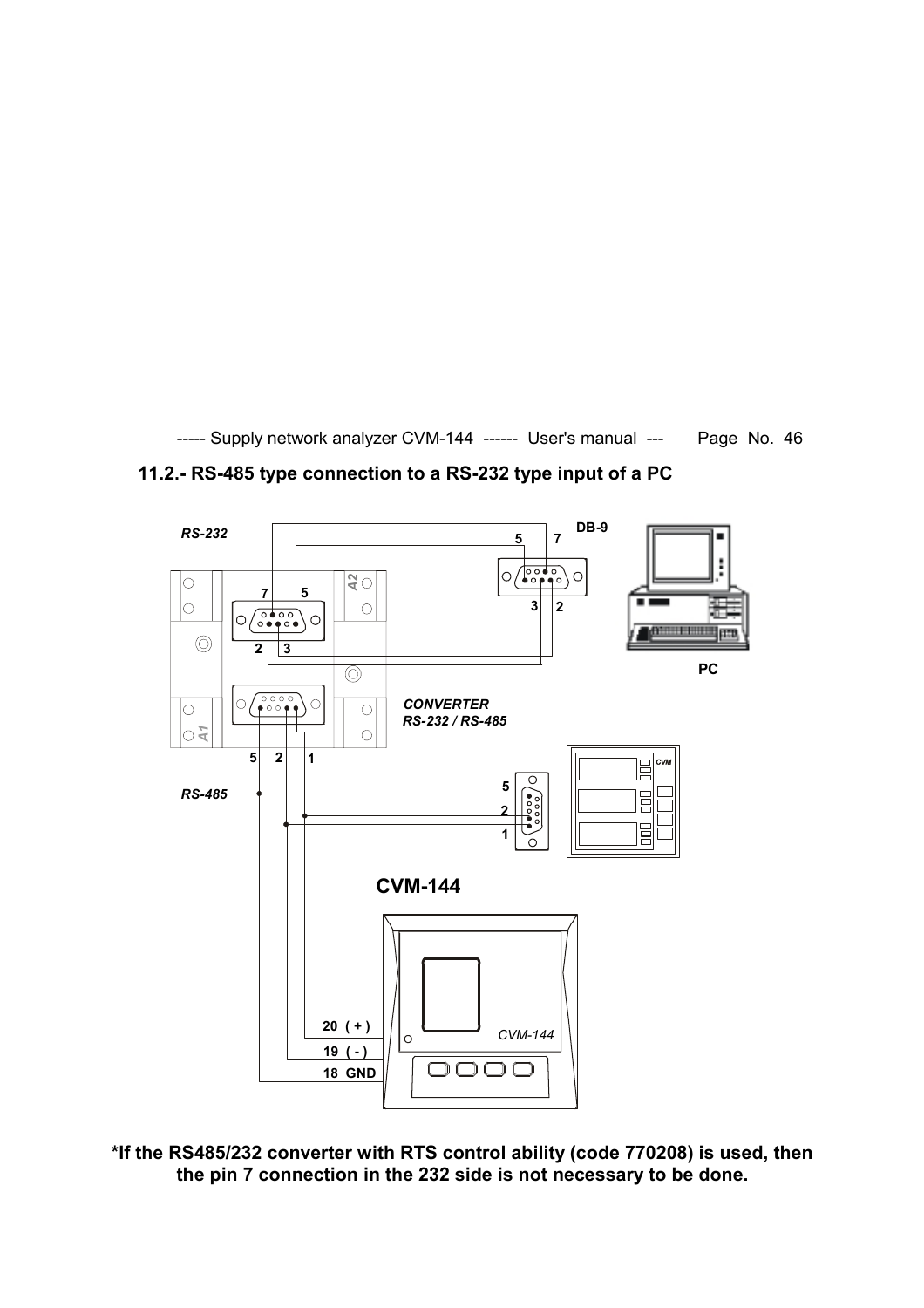

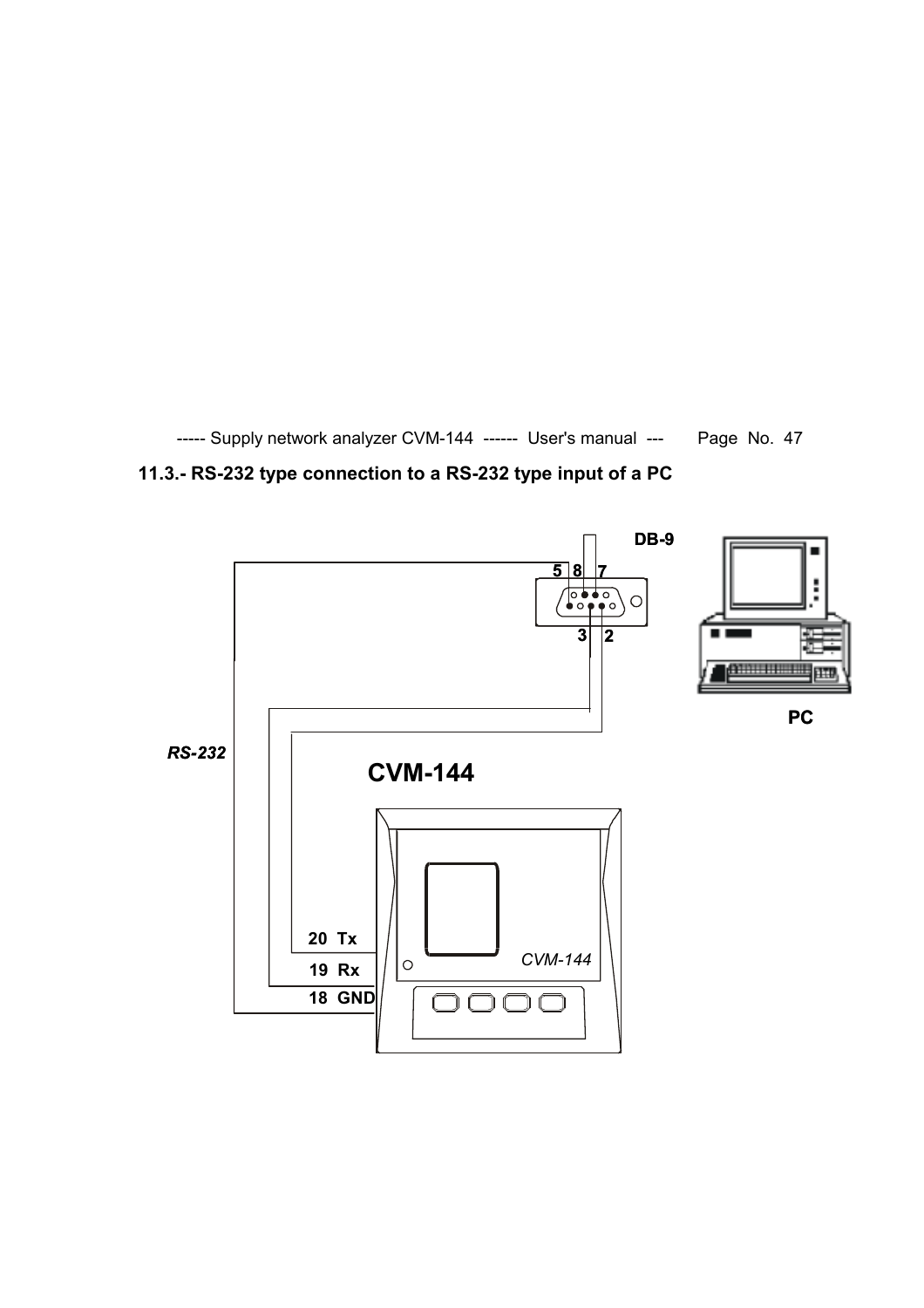#### **11.4.- MODBUS © protocol**

 The CVM-144 analyzer can communicate by means of the **MODBUS ©**  protocol, as it is following described:

When the CVM-144 communicates with MODBUS protocol, it uses the **RTU mode** (Remote Terminal Unit ). Each 8-bits byte in a message contains two 4-bits hexadecimal characters.

The format for each byte in RTU mode is :

| * Code              | 8-bits binary, hexadecimal 0-9, A-F   |
|---------------------|---------------------------------------|
|                     | <b>Two hexadecimal characters</b>     |
|                     | contained in each 8-bits field of the |
|                     | message.                              |
| * Bits per Byte     | 8 data bits                           |
| * Error Check Field | Cyclical Redundancy Check (CRC).      |
|                     |                                       |

#### *MODBUS FUNCTIONS:*

| <b>FUNCTION 01</b>     | Reading of relay state                                                                                                                                                                                                 |
|------------------------|------------------------------------------------------------------------------------------------------------------------------------------------------------------------------------------------------------------------|
| <b>FUNCTION 3 or 4</b> | Reading of n Words (16 bits-2 bytes). This function<br>permits to read all the electrical parameters of the<br>CVM-144. Each parameters is a 32-bits long, hence<br>two words are required to inquiry for a parameter. |
| <b>FUNCTION 05</b>     | Writing one relay                                                                                                                                                                                                      |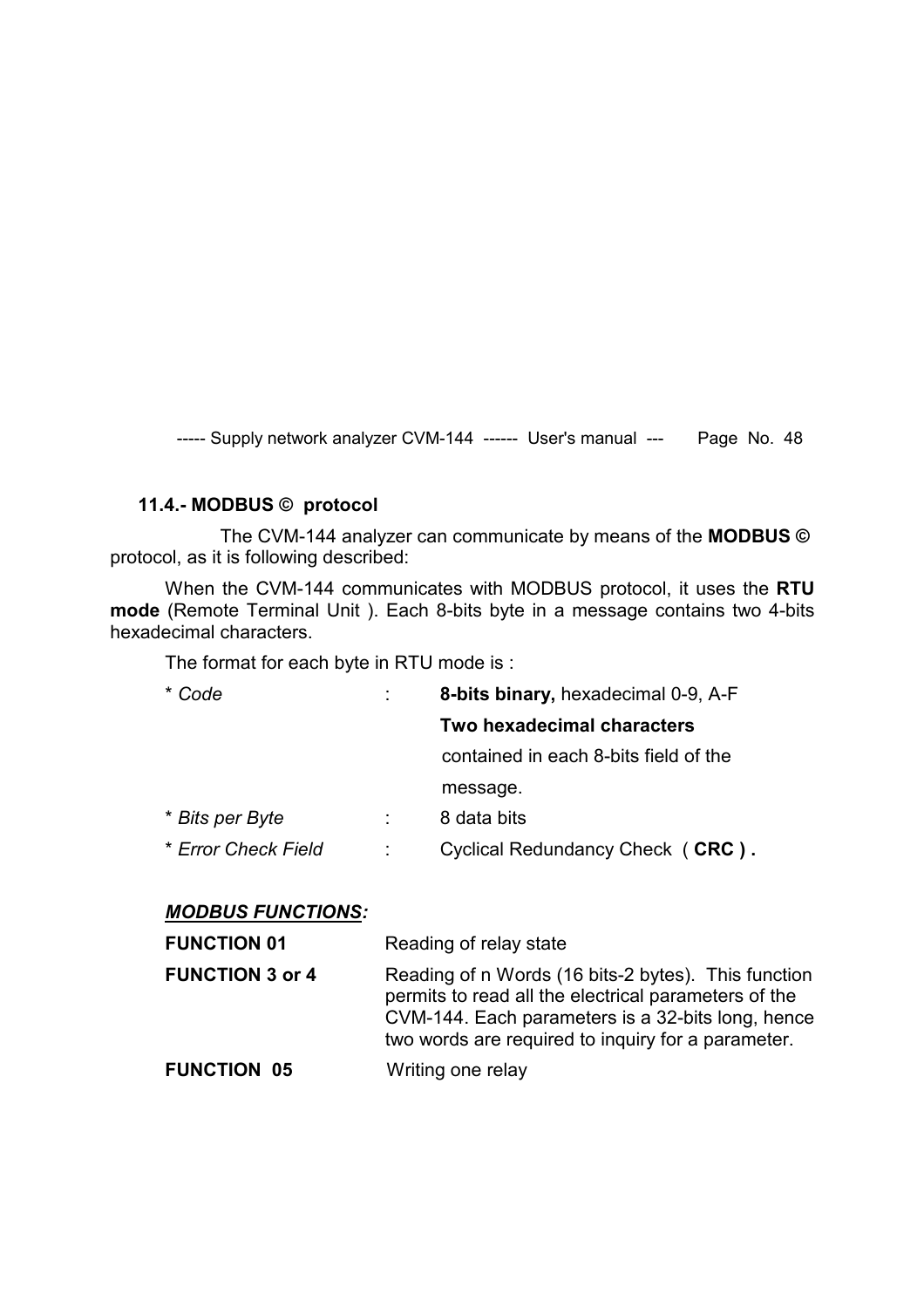|                                        |                    | <b>MODBUS REGISTERS</b> |                |                |
|----------------------------------------|--------------------|-------------------------|----------------|----------------|
|                                        |                    | HEXA-DECIMAL (longs)    |                |                |
| <b>PARAMETER</b>                       | <b>Units</b>       | <b>PRESENT</b>          | <b>MAXIMUM</b> | <b>MINIMUM</b> |
|                                        |                    | <b>Value</b>            | <b>Value</b>   | <b>Value</b>   |
| Phase voltage - V 1                    | $V \times 10$      | $00 - 01$               | 60-61          | $CO-C1$        |
| Current - A 1                          | mA                 | 02-03                   | 62-63          | $C2-C3$        |
| Active power - kW1                     | W                  | 04-05                   | 64-65          | $C4-C5$        |
| Reactive power - kvar 1                | var                | 06-07                   | 66-67          | C6-C7          |
| Power factor - PF1                     | PF x 100           | 08-09                   | 68-69          | C8-C9          |
| Phase voltage - V 2                    | $V \times 10$      | 0A-0B                   | 6A-6B          | $CA-CB$        |
| Current - A 2                          | mA                 | $OC-OD$                 | 6C-6D          | CC-CD          |
| Active power - kW2                     | W                  | 0E-0F                   | 6E-6F          | CE-CF          |
| Reactive power - kvar 2                | var                | $10 - 11$               | 70-71          | $D0-D1$        |
| Power factor - PF2                     | PF x 100           | $12 - 13$               | 72-73          | $D2-D3$        |
| Phase voltage - V 3                    | V x 10             | $14 - 15$               | 74-75          | D4-D5          |
| Current - A 3                          | mA                 | $16 - 17$               | 76-77          | D6-D7          |
| Active power - kW3                     | W                  | $18 - 19$               | 78-79          | D8-D9          |
| Reactive power - kvar 3                | var                | $1A-1B$                 | 7A-7B          | DA-DB          |
| Power factor - PF3                     | PF x 100           | $1C-1D$                 | 7C-7D          | DC-DD          |
| Three-phase active power-kWIII         | W                  | $1E-1F$                 | <b>7E-7F</b>   | DE-DF          |
| Three-phase inductive power-kvarL III  | var                | $20 - 21$               | 80-81          | $E0-E1$        |
| Three-phase capacitive power-kvarC III | var                | 22-23                   | 82-83          | $E2-E3$        |
| $Cos \varphi$ III                      | $Cos \varphi x100$ | 24-25                   | 84-85          | E4-E5          |
| Three-phase power factor - PF III      | P.F.x100           | $26 - 27$               | 86-87          | E6-E7          |

**a.- Registers** assigned to different parameters measured by the *CVM-144*: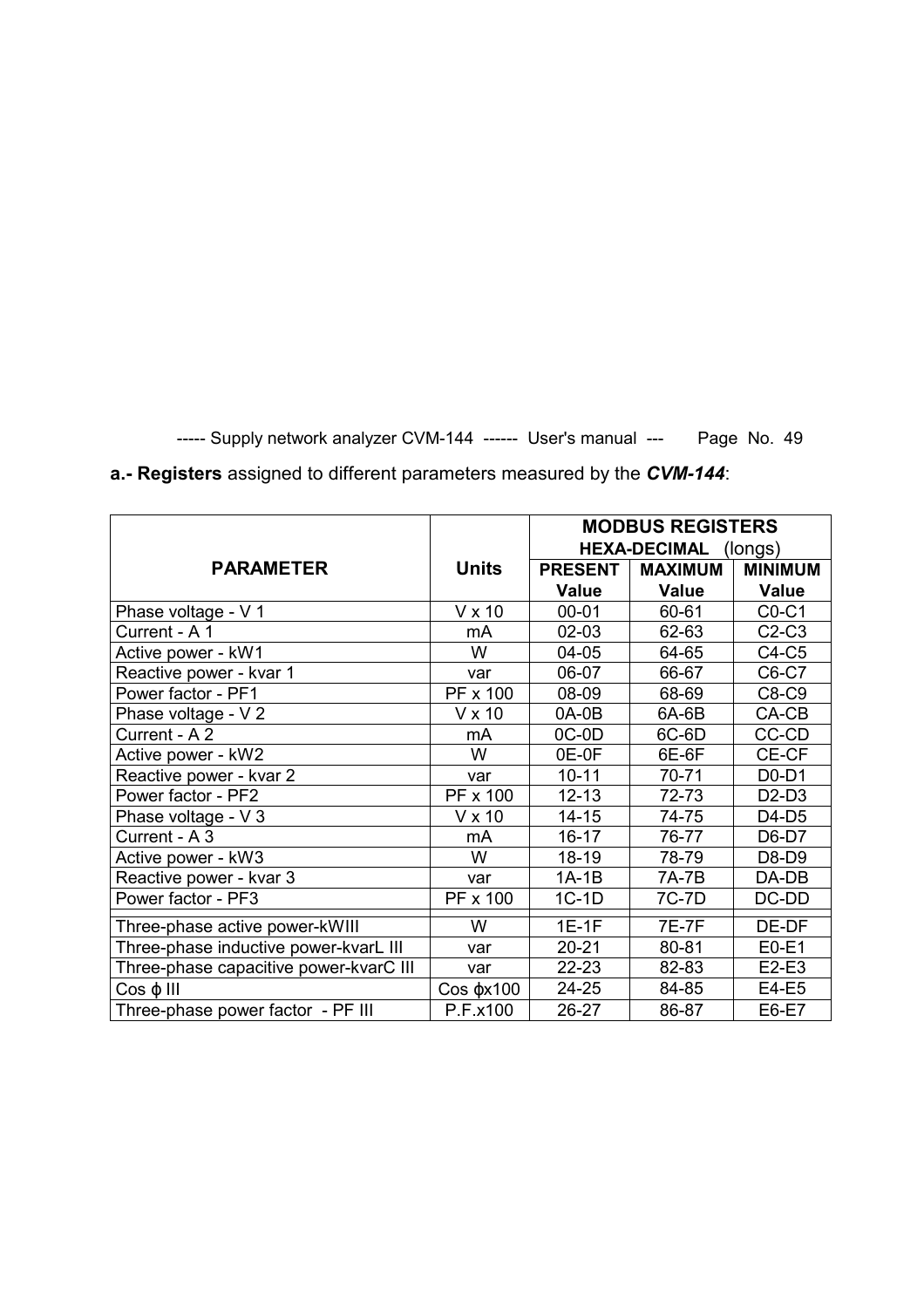|                                      |                | <b>MODBUS REGISTERS</b>        |                |                |
|--------------------------------------|----------------|--------------------------------|----------------|----------------|
|                                      |                | <b>HEXA-DECIMAL</b><br>(longs) |                |                |
| <b>PARAMETER</b>                     | <b>Units</b>   | <b>PRESENT</b>                 | <b>MAXIMUM</b> | <b>MINIMUM</b> |
|                                      |                | <b>Value</b>                   | <b>Value</b>   | <b>Value</b>   |
| Frequency (L1) - Hz                  | <b>Hz x 10</b> | 28-29                          | 88-89          | E8-E9          |
| Line voltage L1-L2 - V12             | $V \times 10$  | $2A-2B$                        | 8A-8B          | EA-EB          |
| Line voltage L2-L3 - V23             | V x 10         | $2C-2D$                        | 8C-8D          | EC-ED          |
| Line voltage L3-L1 - V31             | V x 10         | $2E-2F$                        | 8E-8F          | EE-EF          |
| %THD V 1                             | % x 10         | 30-31                          | 90-91          | $F0-F1$        |
| %THD V 2                             | % x 10         | 32-33                          | 92-93          | $F2-F3$        |
| %THD V 3                             | % x 10         | 34-35                          | 94-95          | $F4-F5$        |
| %THD I1                              | % x 10         | 36-37                          | 96-97          | F6-F7          |
| %THD I 2                             | % x 10         | 38-39                          | 98-99          | F8-F9          |
| %THD I3                              | % x 10         | $3A-3B$                        | 9A-9B          | FA-FB          |
| Active energy - kWh                  | Wh             | 3C-3D                          |                |                |
| Inductive reactive energy - kvarh L  | varLh          | 3E-3F                          |                |                |
| Capacitive reactive energy - kvarh C | varCh          | 40-41                          |                |                |
| Three phase apparent power           | <b>kVA III</b> | 42-43                          | $A2-A3$        | 102-103        |
| Power demand (L1)                    | Pd             | 44-45                          | A4-A5          |                |
| Three-phase current                  | mA             | 46-47                          | A6-A7          | 106-107        |
| Neutral current                      | mA             | 48-49                          | A8-A9          | 108-109        |
| Analog input 1*                      | Real value     | 4A-4B                          | AA-AB          | 10A-10B        |
| Analog input 2*                      | Real value     | $4C-4D$                        | AC-AD          | 10C-10D        |
| Analog input 3*                      | Real value     | 4E-4F                          | AE-AF          | 10E-10F        |
| Residual (earth leakage) current**   | mA             | 50-51                          | <b>B0-B1</b>   | 110-111        |
| Power demand (L2) ***                | Pd             | 52-53                          | <b>B2-B3</b>   |                |
| Power demand $(L3)$ ***              | Pd             | 54-55                          | <b>B4-B5</b>   |                |

**\*** Modbus addresses valid only for the analogue input modules (770574 & 770577)

\*\* Modbus addresses valid only for the "currents" module (770575 and 770578)

\*\*\* This parameters are only enabled if the maximum demand by line current has been programmed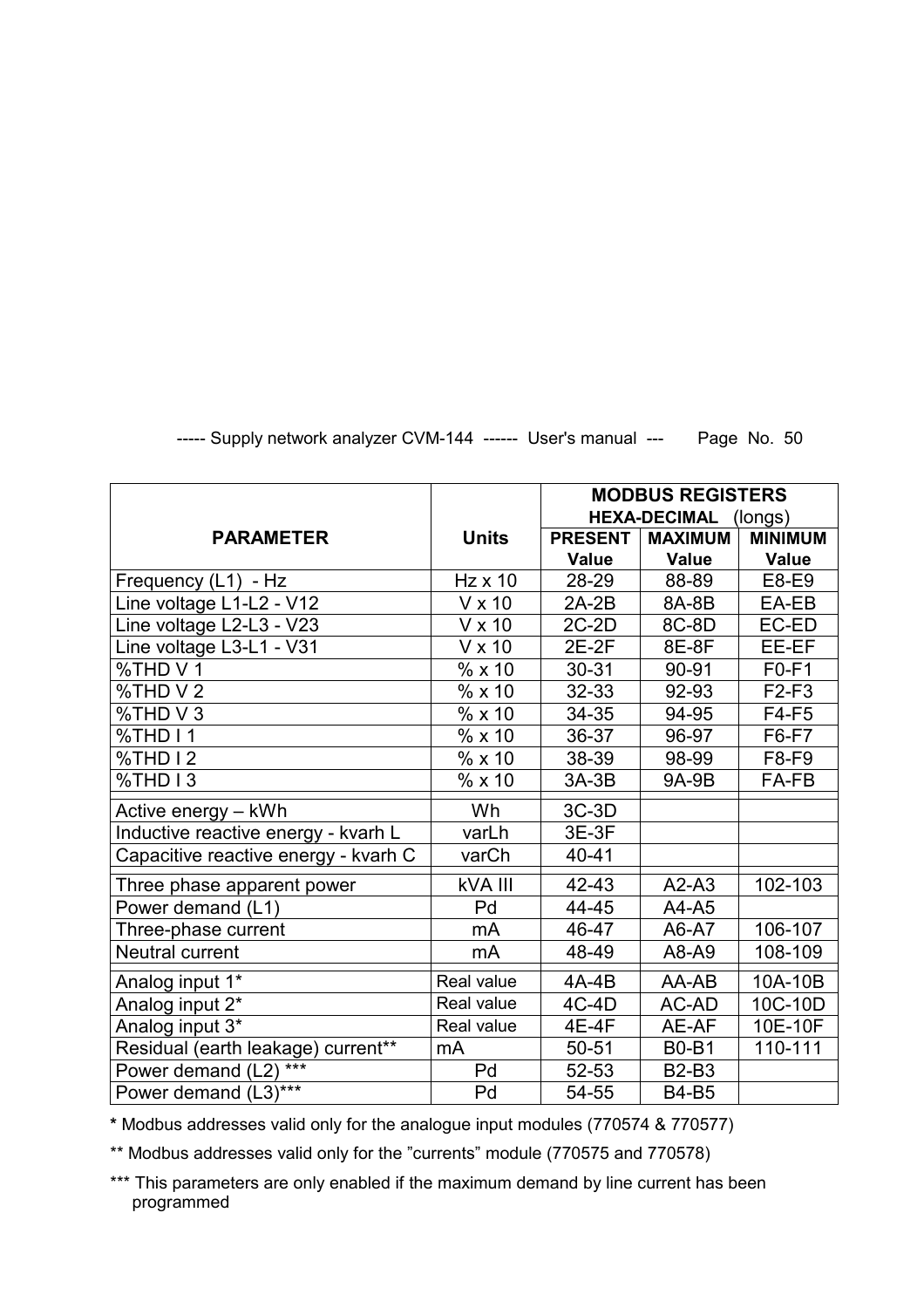|                  |              |                                | <b>MODBUS REGISTERS</b> |         |  |
|------------------|--------------|--------------------------------|-------------------------|---------|--|
| <b>PARAMETER</b> | <b>Units</b> | <b>HEXA-DECIMAL</b><br>(longs) |                         |         |  |
|                  |              | L1                             | L <sub>2</sub>          | L3      |  |
| Fundamental      | mA           | 1F4-1F5                        | 212-213                 | 230-231 |  |
| Harmonic 2       | $\%$         | 1F6-1F7                        | 214-215                 | 232-233 |  |
| Harmonic 3       | $\%$         | 1F8-1F9                        | 216-217                 | 234-235 |  |
| Harmonic 4       | $\%$         | 1FA-1FB                        | 218-219                 | 236-237 |  |
| Harmonic 5       | $\%$         | 1FC-1FD                        | 21A-21B                 | 238-239 |  |
| Harmonic 6       | $\%$         | 1FE-1FF                        | 21C-21D                 | 23A-23B |  |
| Harmonic 7       | $\%$         | 200-201                        | 21E-21F                 | 23C-23D |  |
| Harmonic 8       | %            | 202-203                        | 220-221                 | 23E-23F |  |
| Harmonic 9       | $\%$         | 204-205                        | 222-223                 | 240-241 |  |
| Harmonic 10      | $\%$         | 206-207                        | 224-225                 | 242-243 |  |
| Harmonic 11      | $\%$         | 208-209                        | 226-227                 | 244-245 |  |
| Harmonic 12      | %            | 20A-20B                        | 228-229                 | 246-247 |  |
| Harmonic 13      | $\%$         | 20C-20D                        | 22A-22B                 | 248-249 |  |
| Harmonic 14      | $\%$         | 20E-20F                        | 22C-22D                 | 24A-24B |  |
| Harmonic 15      | $\%$         | 210-211                        | 22E-22F                 | 24C-24D |  |

**NOTE:** The maximum number of parameters (1 parameter = 1 word of 32 bits) that can be read in one transmission is 20.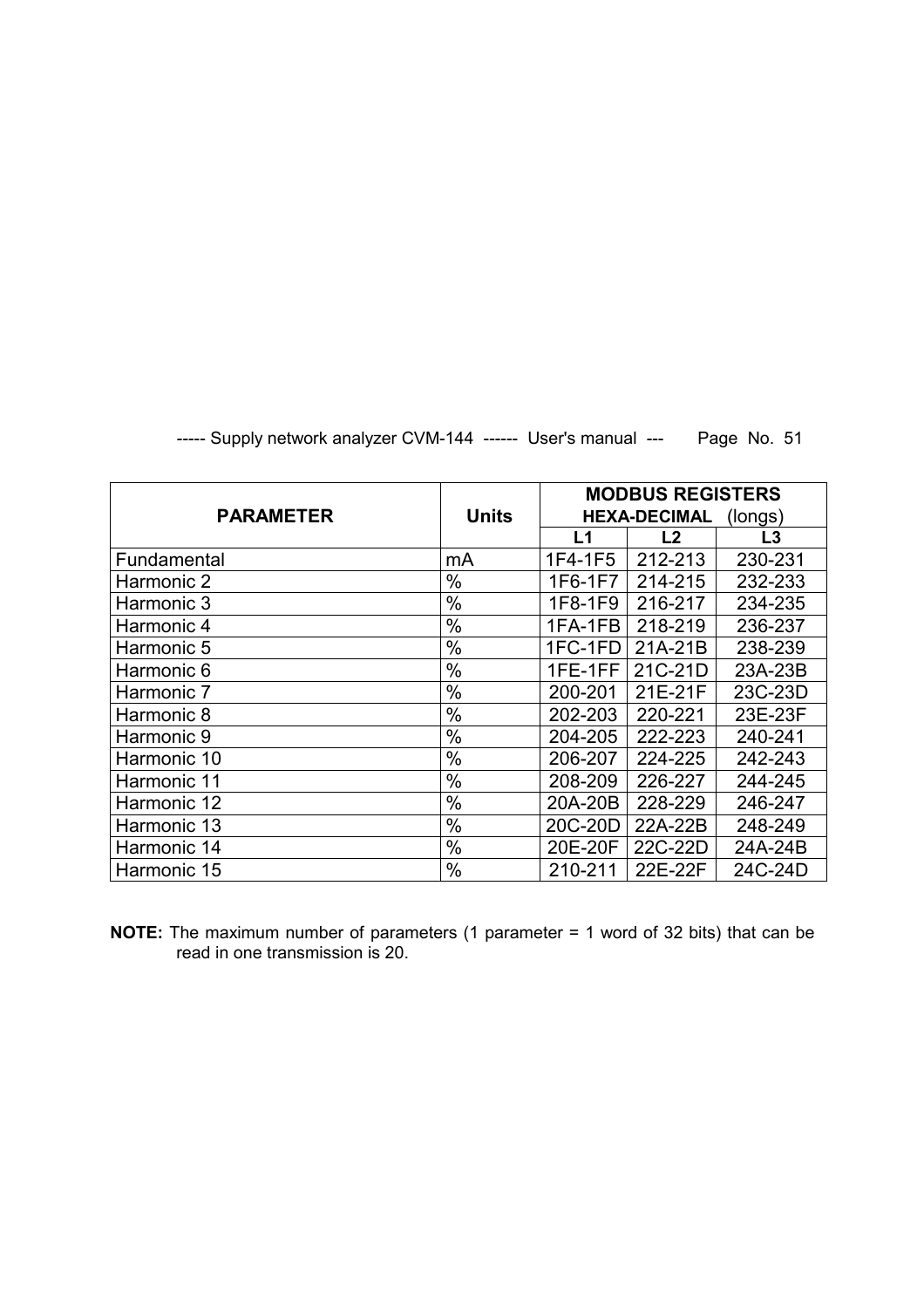# *EXAMPLE*

| <b>INQUIRY</b> | 0A 04 00 00 00 0A 71 76                               |  |  |
|----------------|-------------------------------------------------------|--|--|
| 0A             | CVM-144 peripheral number, 10 in decimal              |  |  |
| 04             | Reading function                                      |  |  |
| 00 00          | Initial address (first register)                      |  |  |
| 00 0A          | Number of registers to be read                        |  |  |
| 7176           | <b>CRC</b> character                                  |  |  |
| <b>ANSWER</b>  | 0A 04 14 00 00 08 4D 00 00 23 28 00 00 0F A0 00 00 00 |  |  |
|                | 90 00 00 00 60 CB 2E                                  |  |  |
| 0A             | CVM-144 number, 10 in decimal                         |  |  |
| 04             | Reading function $-$ the one use for the inquiry      |  |  |
| 14             | Bytes received (20)                                   |  |  |
| 00 00 08 4D    | V 1x10 (register 00 Hex), in decimal 212.5 V          |  |  |
| 00 00 23 28    | mA 1, in decimal 9000 mA                              |  |  |
| 00 00 0F A0    | W 1, in decimal 4000 W                                |  |  |
| 00 00 00 90    | varL 1, in decimal 144 varL                           |  |  |
| 00 00 00 60    | PF 1 x 100, in decimal 96 PF                          |  |  |
|                |                                                       |  |  |

**CB 2E** CRC character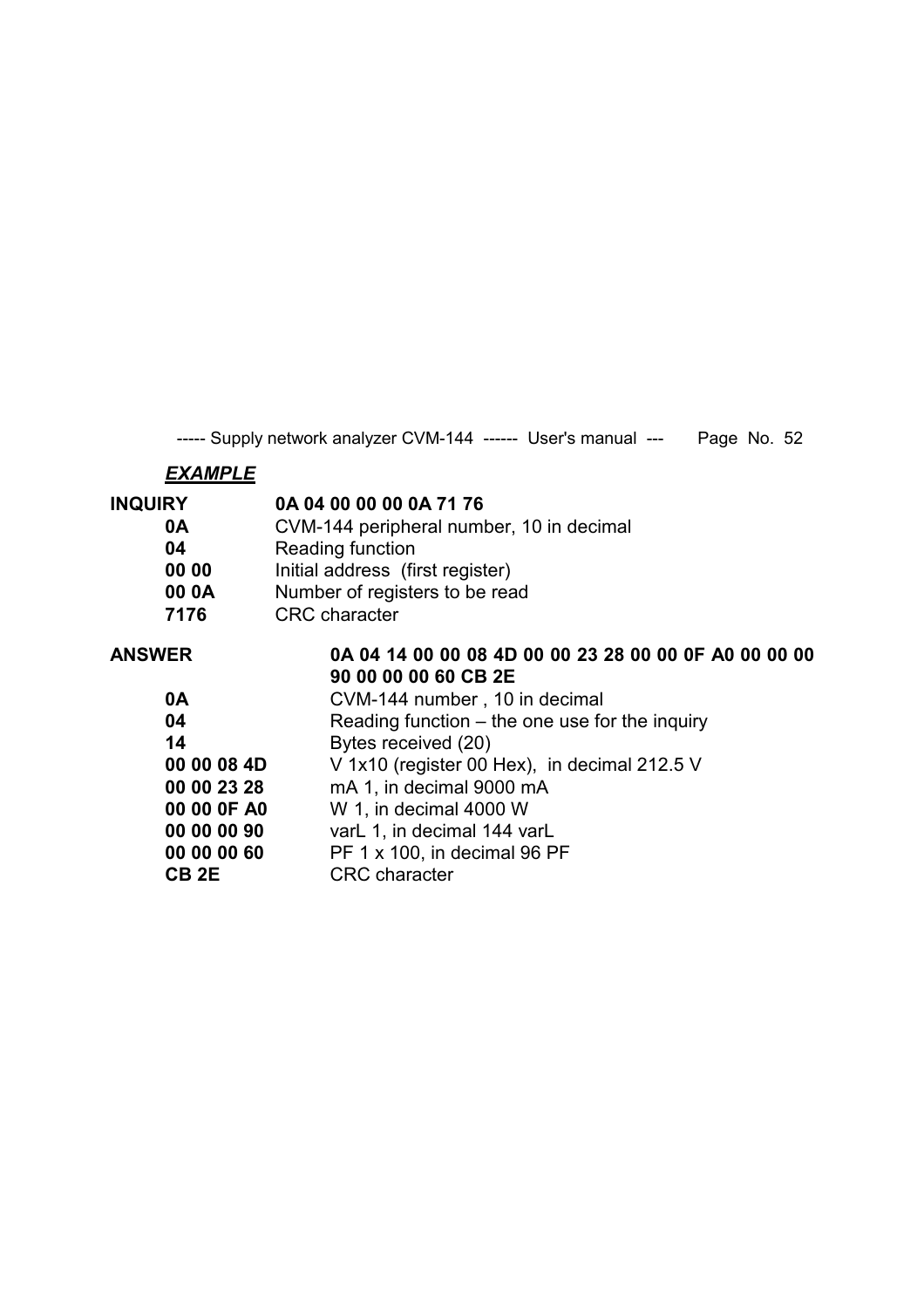# **b.- Reading of digital inputs and outputs**

| Inquiry                                | <b>Answer</b>    |             |
|----------------------------------------|------------------|-------------|
| Digital inputs<br><b>Relay outputs</b> |                  |             |
| PP0100000008 CRC                       | PP0100100004 CRC | PP0101XXCRC |

### Where: $PP \rightarrow$  peripheral No.

 $\overline{XX}$  (hexadecimal byte)  $\rightarrow$  translated to binary  $\overline{b7}$   $\overline{b6}$   $\overline{b5}$   $\overline{b4}$   $\overline{b3}$   $\overline{b2}$   $\overline{b1}$   $\overline{b0}$ 

| bit             | <b>Relay outputs</b> | Digital inputs<br>(770 579 y 770 580) |
|-----------------|----------------------|---------------------------------------|
| bo              | relay 1              | Digital input 1                       |
| b <sub>1</sub>  | relay 2              | Digital input 2                       |
| b2              | No used              | Digital input 3                       |
| $\overline{b3}$ | No used              | Digital input 4                       |

### **c.- Write of digital outputs**

This function is used to force the status of the CVM-144 digital outputs.

| <b>Output No.</b>                      | <b>Message</b>                      | <b>Answer</b>    |  |  |
|----------------------------------------|-------------------------------------|------------------|--|--|
| Relay 1                                | PP050000xx00 CRC                    | PP050000xx00 CRC |  |  |
| Relay 2                                | PP050001xx00 CRC   PP050001xx00 CRC |                  |  |  |
| Where: $PP \rightarrow$ peripheral No. |                                     |                  |  |  |
| $xx \rightarrow 00$ Deactivate         |                                     |                  |  |  |
| FF Activate                            |                                     |                  |  |  |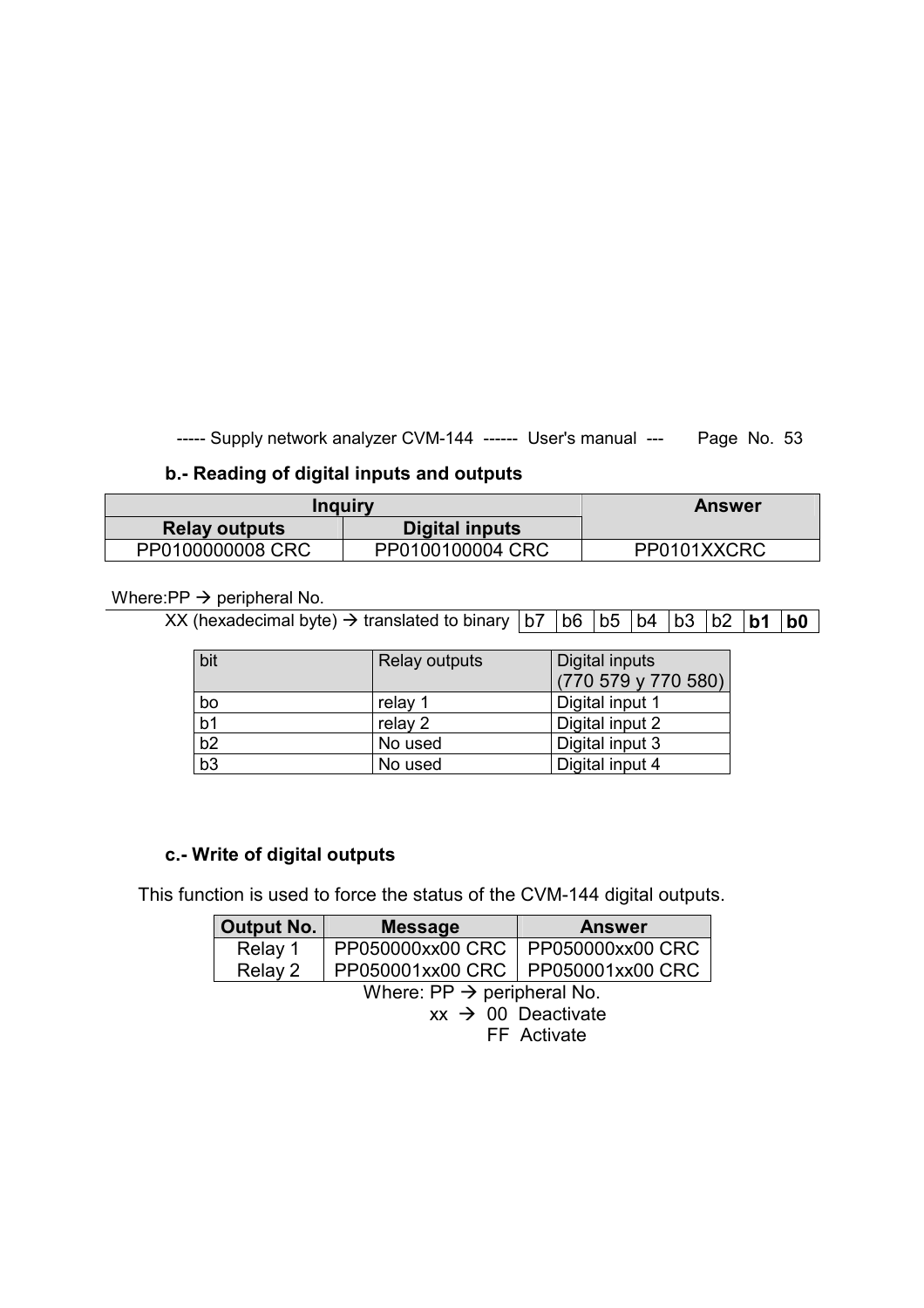#### **12.- APPENDIX A: Second SET-UP of the CVM-144**

A second SET-UP menu is accessible in order to perform the configuration of the CVM-144 with other features different from factory-supplied ones.

To access this menu proceed as follows:

- Being the CVM-144 powered off, simultaneously press  $\overline{\bullet}$ , "max" and "**min**" keys.
- Holding these keys pressed, powered the CVM-144 on.

When this option of the  $2^{nd}$  Setup menu is accessed, the following message will be shown in screen during some seconds

| Set  |  |
|------|--|
| UP   |  |
| Inic |  |
|      |  |

#### **12.1.- Communication setting**

#### **a.- Communication protocol: MODBUS**

**SET** PROT | Protocol: BUS  $\left|\bigoplus_{i=1}^{\infty}$  MODBUS (c) (BUS) protocol

 $-\sqrt[m]{\bigoplus}$  key: to validate the choice and pass to the next set-up screen: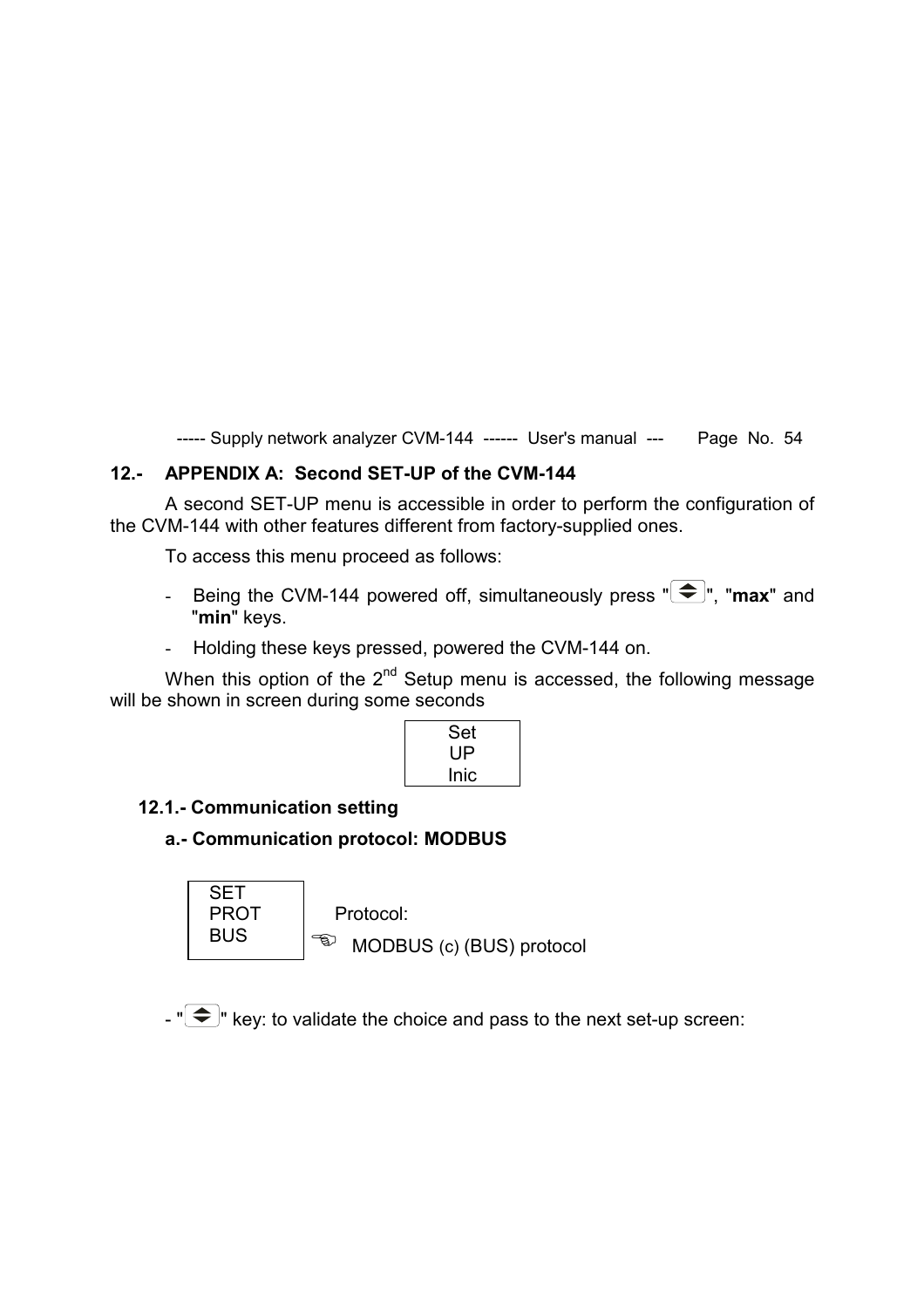# **b.- SETTING COMMUNICATION PARAMETERS**



- If YES is chosen: the configuration is **001 / 9600 / 8 bits / N / 1 bit**
- If NO is chosen, pressing  $\sum_{n=0}^{\infty}$  following options successively appear:
	-
	- n PER : Peripheral No. 001 to 255<br>- Baud 1 : baud rate 1.200 2.400 -
	- Baud 1 : baud rate 1.200 2.400 4.800 9.600 19.200<br>- Parity : No. even. odd
	- Parity : No, even, odd<br>- LEN : (length) 8 bits
	- $(lenath) 8 bits$
	- Stop bits : 1 or 2
		-

# **12.2.- SET-UP locking or unlocking**



- Whether **LOC** is set, *when the SET-UP is accessed, configuration parameters can be visualized but cannot be modified*.
- To modify the previously set option, a **4-figure password** is required to be entered (in case that this password is not correct, this blinks and the previous menu is again accessed).

#### **PASSWORD : 1234**

To exit this set-up mode, the key RESET can be pressed at any moment (WARNING: if the set-up is exited by pressing the key RESET some last modifications might not be saved in memory) or reach the end of this set-up mode.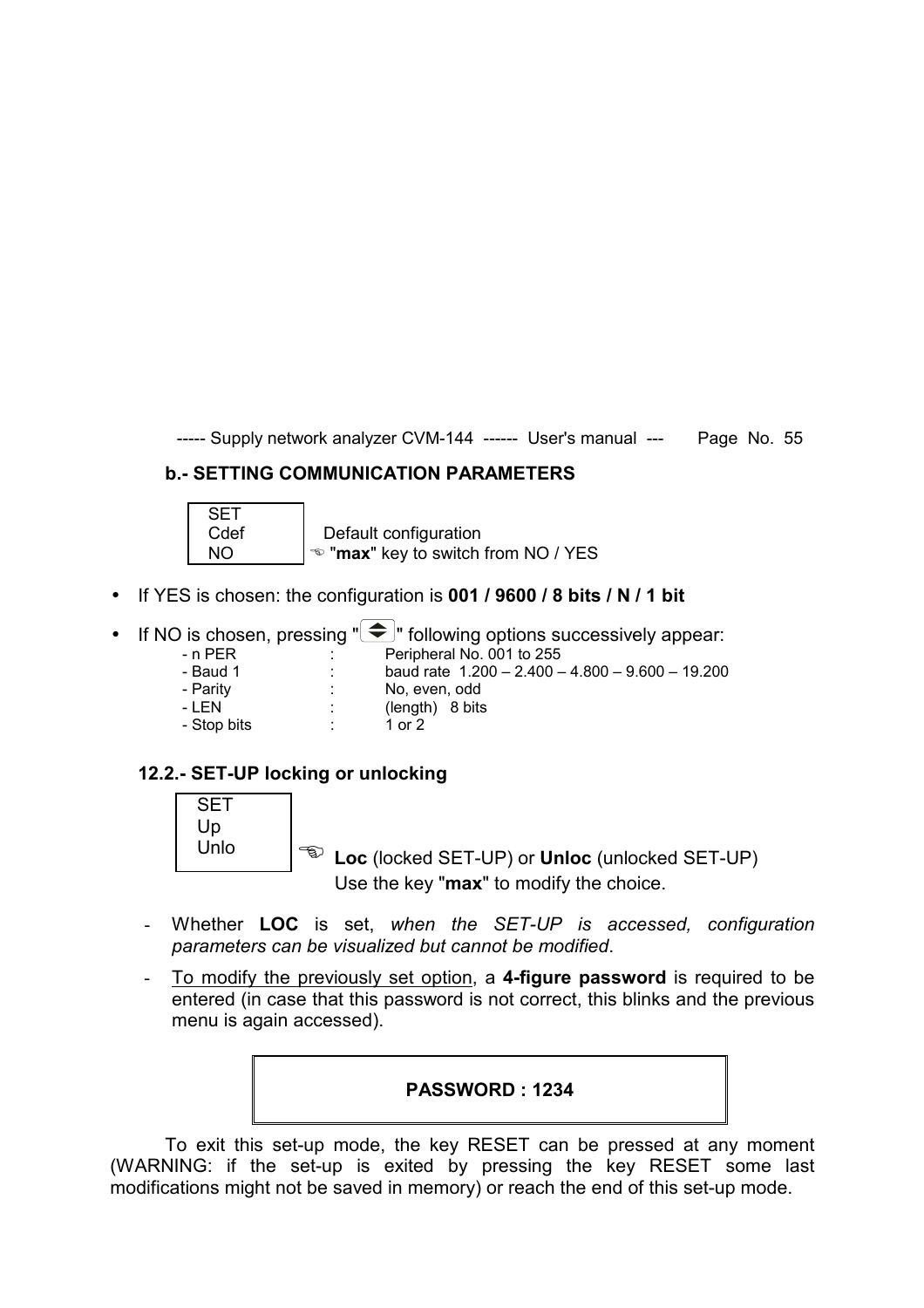#### **13.- APPENDIX B: Insertion of an expansion module into a CVM-144 unit**

The installation of an extension card into a CVM-144 unit must be accomplished just following below enumerated steps:

#### **Checking the card acknowledgement**

1. Check that the expansion card to be inserted into the CVM-144 will be acknowledged by the power meter.

| Code     | <b>Expansion module</b>        | <b>Board</b> | 5.xx | 6.xx |
|----------|--------------------------------|--------------|------|------|
| 7 70 570 | Mod. CVM 144 C2                |              |      | X    |
| 770571   | Mod. CVM 144 C2 Analogue       | 0571         | X    | x    |
| 7 70 572 | Mod. CVM 144 C2-Currents       | 0572         |      | X    |
| 7 70 569 | Mod. CVM 144 C2-Digital        |              |      | X    |
| 7 70 573 | Mod. CVM 144 RS485-C2          | 0573         | X    | X    |
| 7 70 574 | Mod. CVM 144 RS485-C2-Analogue | 0574         | X    | X    |
| 7 70 575 | Mod. CVM 144 RS485-C2-Currents | 0575         |      | X    |
| 770579   | Mod. CVM 144 RS485-C2-Digital  | 0579         | X    | X    |
| 7 70 576 | Mod. CVM 144 RS232-C2          | 0576         | X    | X    |
| 7 70 577 | Mod. CVM 144 RS232-C2 Analogue | 0577         | X    | X    |
| 770578   | Mod. CVM 144 RS232-C2-Currents | 0578         |      | X    |
| 7 70 580 | Mod. CVM 144 RS232-C2 Digital  | 0580         | X    | X    |

#### **Removing the rear cover**

- 2. Disconnect the meter out from the electric network.
- 3. Pull the connection terminals out.
- 4. Insert a plain-edge screwdriver into the bottom gaps (see right picture) and pull up the holding pieces until these are released.
- 5. Now, the cover should be easily removable with the hand.